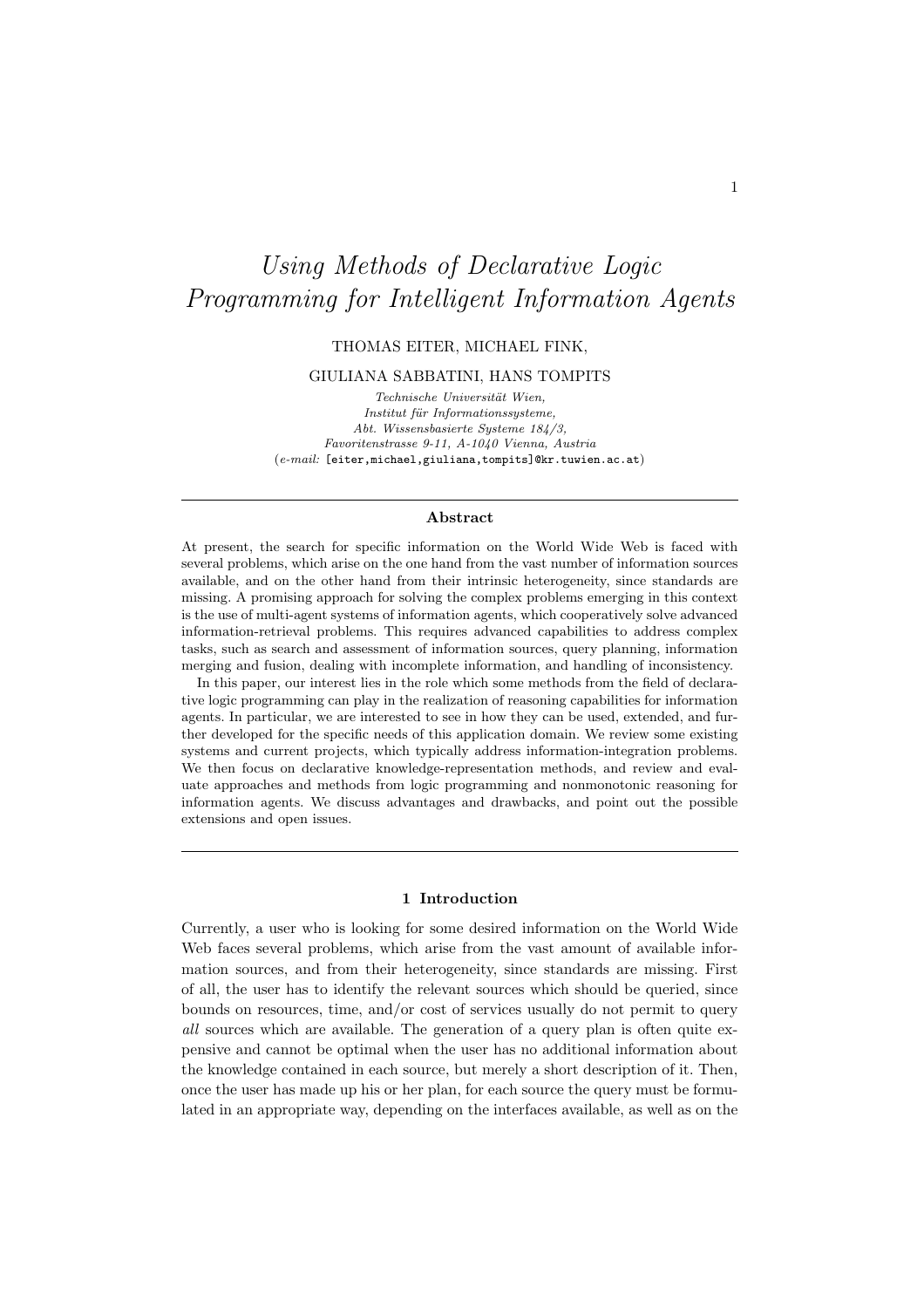data organization and presentation. Furthermore, the user must possibly adapt the query more than once for each source in order to get the desired information, and must learn several different query approaches. Furthermore, it may happen that some sources provide as a result only partial or incomplete information to a query. The user has then to merge all data retrieved, taking into account that the information provided by different sources may be inconsistent. In such a situation, the user needs some notion of reliability for the sources in order to choose the proper information.

A promising approach for solving the complex problem outlined above is the use of multi-agent systems for accessing several heterogeneous information sources. The user is presented a uniform interface for accessing all available services and information sources, without having to bother with the heterogeneity underneath. It is the system as a whole which takes care of searching the appropriate sources, accessing them, and returning to the user the required information, and this to an extent as complete and consistent as possible.

The realization of such systems requires special functionalities and capabilities, which emerge from specialized tasks like the ones outlined above. Such capabilities are provided as services on request by various kinds of information agents, which form a society of agents for cooperatively solving complex information-retrieval problems.

In this paper, we discuss some problems arising for the successful realization of information agents in a multi-agent environment, namely:

- search and assessment of information sources;
- query planning;
- information merging and fusion;
- dealing with incomplete information; and
- handling of inconsistency.

It is not hard to imagine that an advanced approach to any of these problems must involve, in some form, logical reasoning tasks, based on ad hoc knowledge about the task in question and on background knowledge of the domain, suitably represented in a knowledge base.

A number of different models and methods for knowledge representation and reasoning have been developed in the past, which may be used for this purpose. In this paper, our interest is in the role which some methods from the field of "pure" logic programming, and in particular answer set semantics and its derivatives, can play in the realization of reasoning capabilities for information agents. These methods lack richer algorithmic control structures as those typical of Prolog, and permit knowledge representation in a purely declarative way, without the need for paying much attention to syntactical matters such as the way in which rules are listed in a program or literals occur in the body of a rule. This seems to be well-suited in the context of rule-based decision making, where semantical aspects for a "rational" decision component are the main concern rather than the control structure. In fact, the rational decision component will be embedded into some control structure, which calls the component.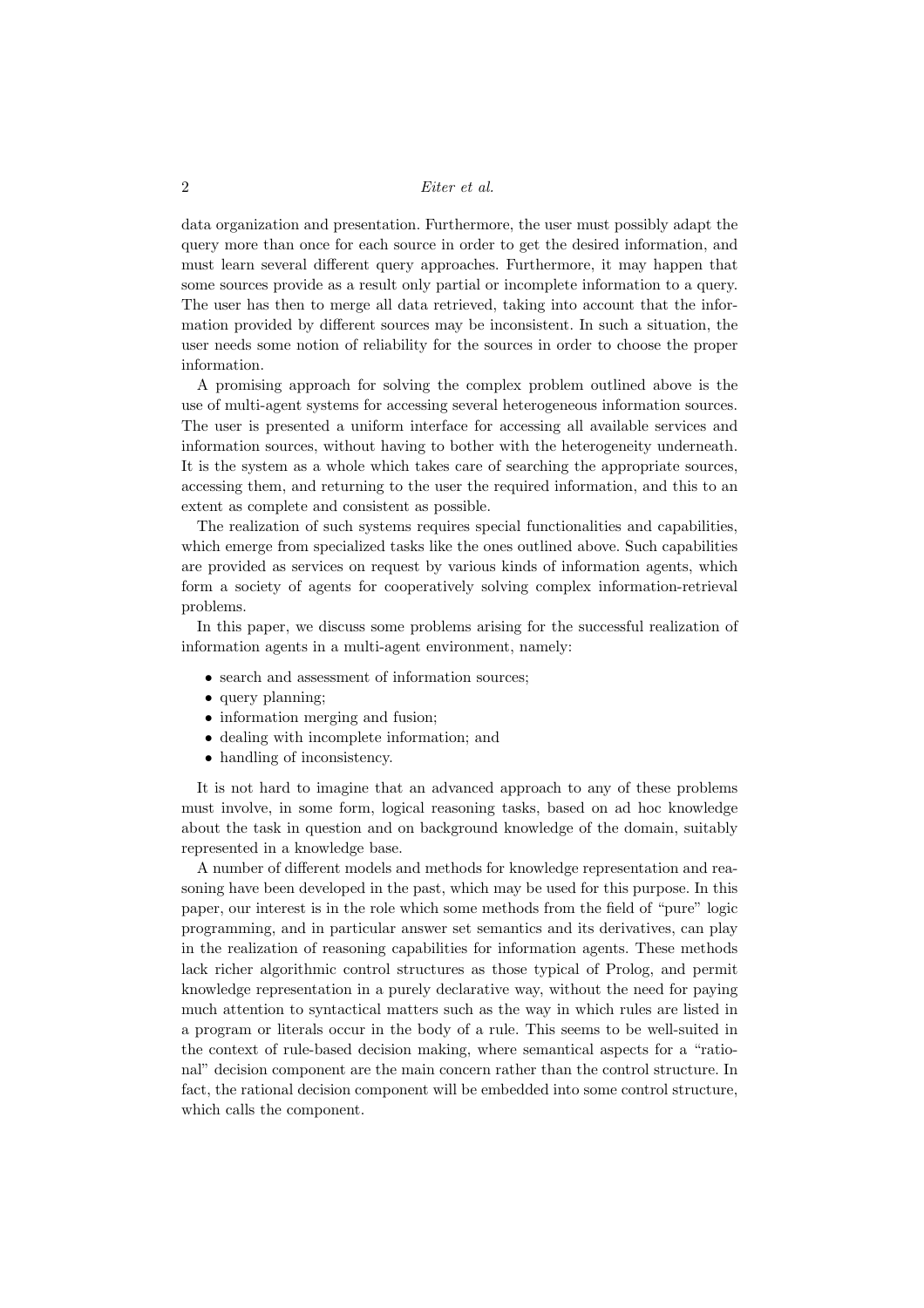The main focus of this paper is to discuss how the methods from pure (or "declarative") logic programming can be used, extended, and further developed for the specific needs of information agents. As we shall see, the methods which are available to date do not meet all the needs which are required, which leaves the way open for interesting research.

The paper is organized as follows. Section 2 gives a detailed description of the role of information agents in the field of advanced information access, and discusses the architecture of a prototypical agent system. In Section 3, we identify a set of reasoning capabilities which are mandatory for an advanced information-integration system, some of which are critical for an "intelligent" information agent. Section 4 contains a brief review of some existing systems and current projects which address typical information integration problems, most of them by means of ad hoc procedural techniques. Although we are more interested in declarative methods, the different approaches implemented in these systems provide relevant information concerning possible solutions and hint to intrinsic difficulties.

We then focus on declarative knowledge representation methods. First of all, Section 5 discusses some subtasks amenable for information agents, which promise to have a successful solution based on declarative methods. In Sections 6–9, we then review some approaches and methodologies from the field of declarative logic programming and nonmonotonic reasoning, which are likely to be of particular interest for one or more of the subtasks. In Section 10, we evaluate the presented methods, taking into account their applicability in the field of information agents. We discuss advantages and drawbacks, and address the possibility of extensions.

Section 11 concludes the paper, containing some open issues which emerge from this analysis, and outlines directions for future research.

## 2 Intelligent Information Agents

Several models of multi-agent systems have been developed during the last years, together with a number of successful applications, mainly in the fields of heterogeneous information and software integration, electronic commerce, and Web interfaces. In this paper, we focus our attention on knowledge-based approaches for developing reasoning components for intelligent information access (for an extensive overview of agent programming approaches, cf. (Sadri & Toni, 2000)). In particular, we are interested in information agents (sometimes also called middle agents (Decker et al., 1997)) which are involved in the following tasks:

- finding, selecting, and querying relevant sources;
- managing and possibly processing the retrieved information; and
- updating their own knowledge about other agent services and features.

In this context, different scenarios—which to some extent overlap—have been suggested and implemented. Following Flores-Mendez (1999), these can be classified as follows:

Facilitators: Agents which take control over a set of subordinated agents and coordinate the services they offer and the use of the resources they require.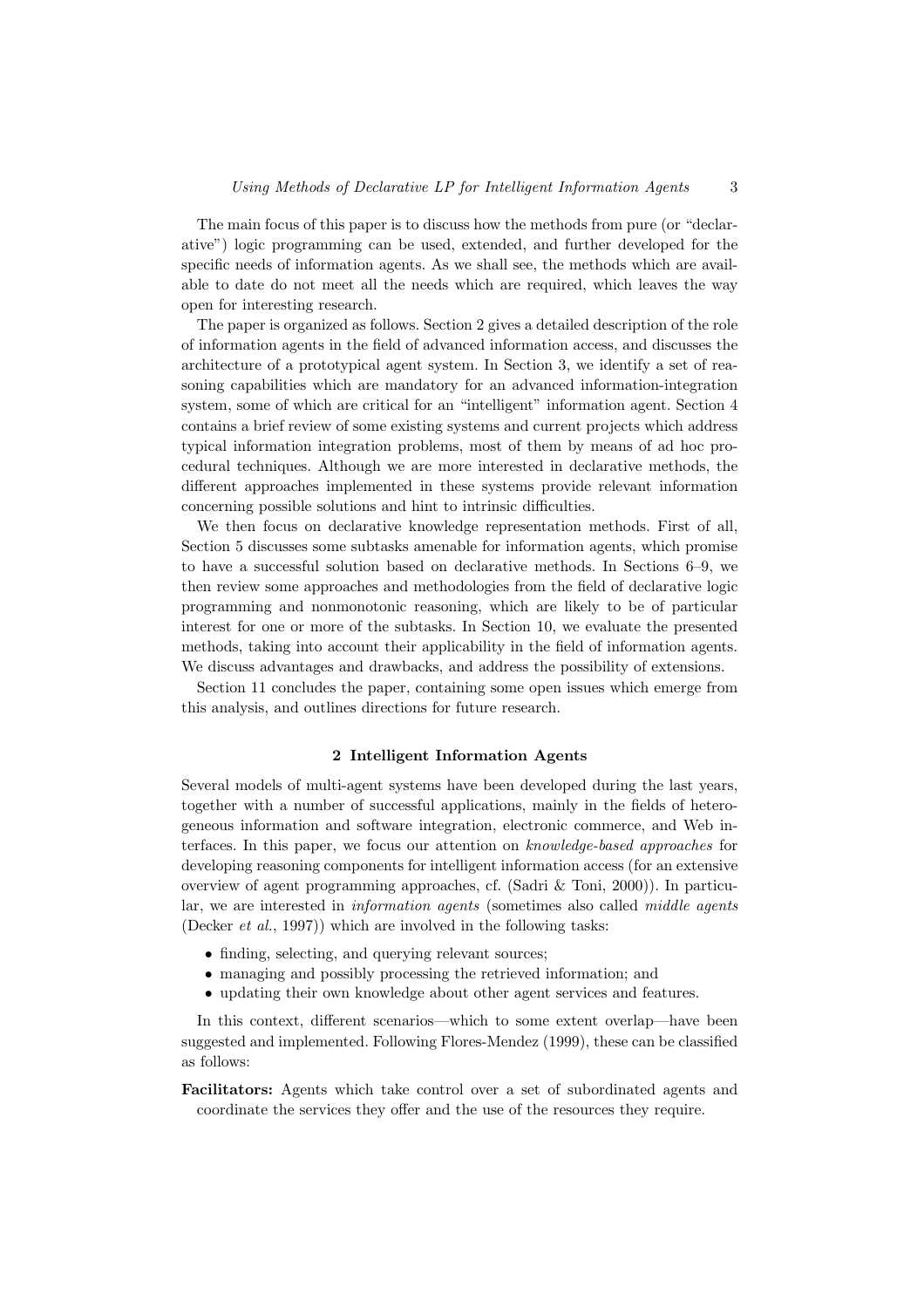- Brokers: Agents often used for matching between a set of different data sources and user requests. Brokers receive requests, look for relevant sources matching these requests, and then perform actions using services from other agents (combining them with their own resources or information).
- Mediators: In the mediator approach (Wiederhold, 1992), meta-knowledge about a number of other agents (sometimes called provider agents) is available to the mediator, which exploits this knowledge to create higher-level services (not provided by the underlying agents) for user applications. These new services result by the combination and merging of low-level services on the basis of the comprehensive meta-information which the mediator has. In a sense, mediators may be seen as enhanced, high-level brokers.
- Yellow Pages: A yellow pages dictionary helps users and other agents in finding the right providers (other agents or information sources) for the kind of service they need, possibly performing a match between advertised services, an ontology of the domain in question, and service requests.
- Blackboards: A blackboard serves as a temporal repository for service requests which remain to be processed. Agents offering some service can access the blackboard and look for (and retrieve from it) service requests which they can satisfy.

Note that in a multi-agent system several of these agents with different features may be available at the same time, performing different tasks.

We focus our attention on information agents which act as mediators; in particular, we are interested in the rational capabilities of such agents. For this purpose, we assume that the agent has knowledge about the application domain of interest, together with some meta-knowledge about the contents and features of the distributed, heterogeneous information sources the system has access to. This knowledge is represented in the form of declarative rules, determining the beliefs and actions of the agent. For example, in an application where bibliographic references should be found, the agent must have some knowledge about the structure of references, the information fields which are necessary to identify a work, and so on, together with further knowledge about the information sources which it might consult, such as their reliability and availability, what kind of works they offer, and others.

For the goal of satisfying a user request, an information agent of the above kind may have to solve various subgoals:

- identifying and possibly ranking relevant information sources (e.g., selection of Web pages);
- retrieving the required information (or ask some appropriate provider agent for it);
- processing the information returned by the sources by combining, merging, and integrating them (i.e., if more than one source has been queried);
- optimizing the number of accessed sources, or the total cost and time required for the search, or the precision and completeness of the results.

For executing these tasks, the agent has to make decisions about what actions should be performed or how to proceed at certain points. An "intelligent" agent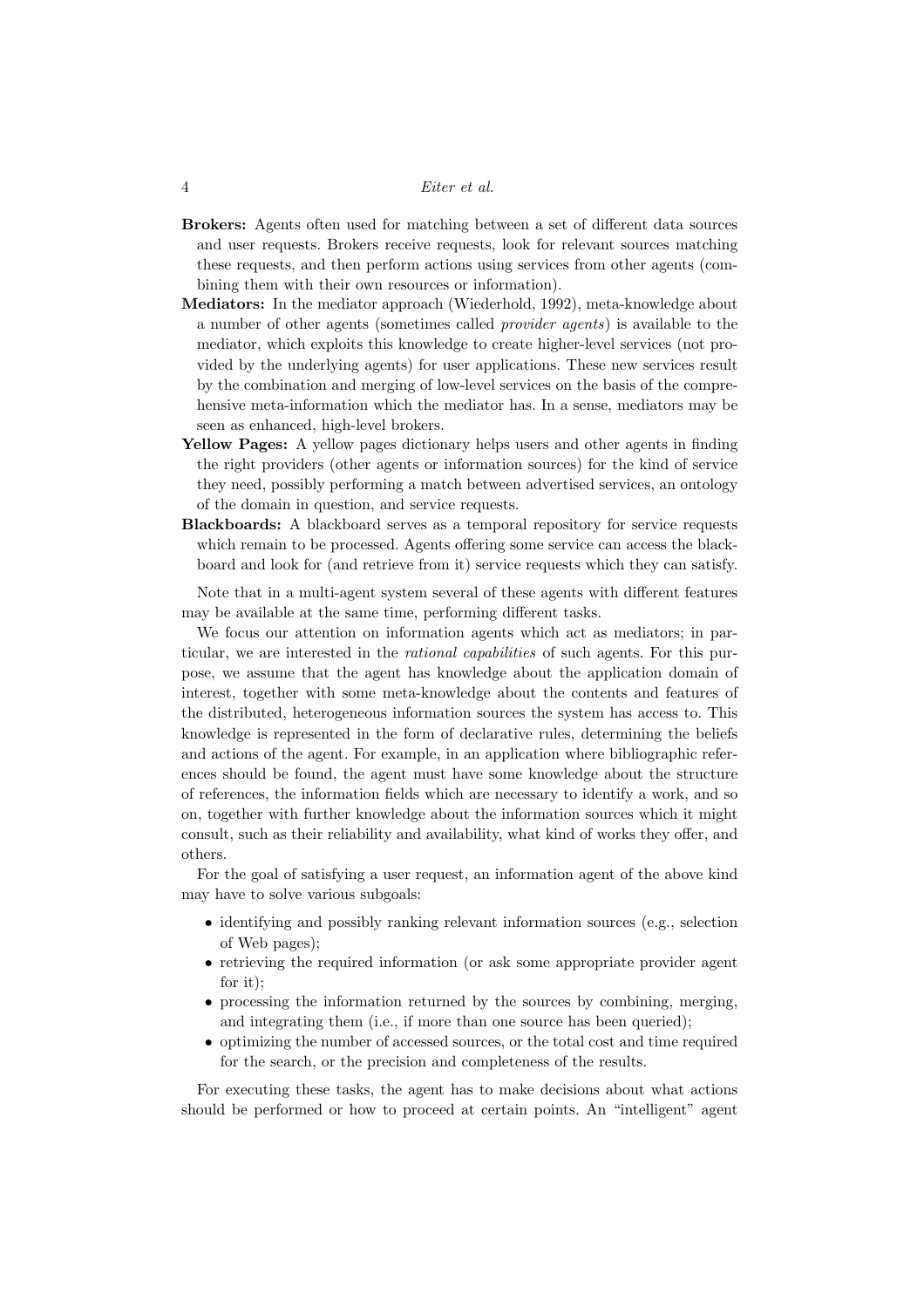makes these decisions based on reasoning methods using its knowledge about the application domain and the particular requests to be answered. Rather than having the decision mechanism implicitly hard-coded into the agent's program, we shall assume that the agent's decision-making procedure is strictly modularized and attached to a thinking component. Such a thinking component can be realized in many ways, by using one of the numerous approaches that have been developed in the agent and AI literature. Here, we restrict our attention to the use of non-Prolog logic programming (mostly based on the answer set semantics) for this purpose. It is important to point out, however, that we suggest the use of declarative logic programming for realizing some rational components of the agent, whereas other programming languages and environments may be more suitable for implementing other components, like control and communication (infra-)structures (cf. Section 4.11.2).

As for an agent-based information system, different architectures can be envisaged, in which information agents have different capabilities and roles. In this paper, we assume the following prototypical system architecture, as illustrated in Figure 1:



Figure 1. System Architecture

• We have a multi-agent system providing access to several heterogeneous information sources. In such a system, the existence of an interface agent is assumed, which offers an homogeneous user interface, collects user requests (typically from the Web), and formulates them in a language suitable for subsequent processing. The user may be a person accessing a graphical interface, or may be some software.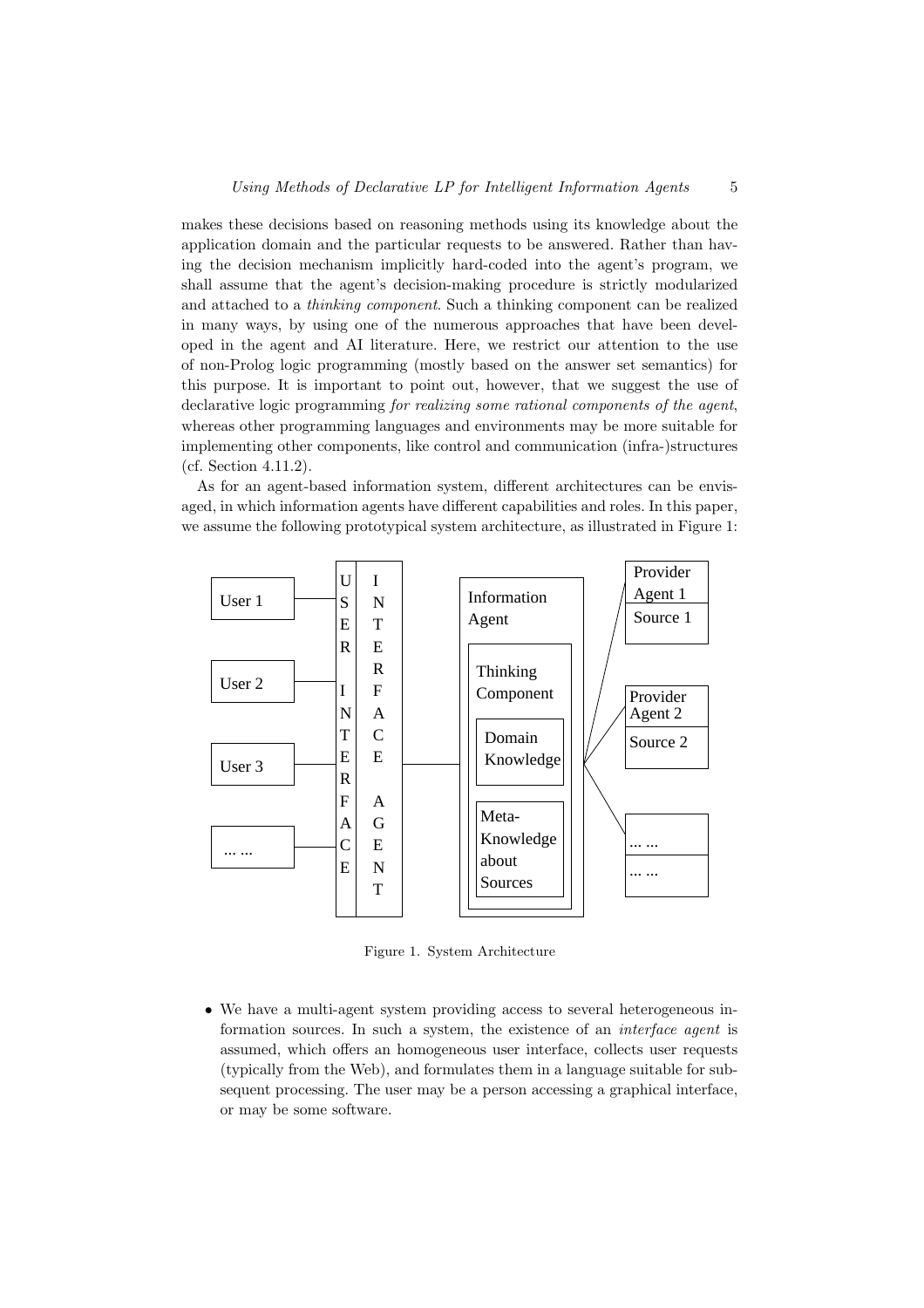• For each information source a specific provider agent takes care of access to that source (or a single provider agent manages the accesses to all sources of a given type; this is not relevant at this point). It receives a request in a standard communication language, e.g., KQML (Finin et al., 1994)—ensuring homogeneity and implementation transparency—and accesses the underlying source as needed for retrieving the desired information. This access can consist of a query to a relational database in a standard query language, of an extensive search over some files, of a retrieval from databases containing special data (e.g., geographical data related to a given address), of a more complex search over the content of a set of Web pages, and so on. The provider agent composes then the information thus obtained into an answer in the standard communication language and passes it to the interface agent, which in turn informs the user in a suitable way.

Information sources and the corresponding provider agents may of course not be part of the system itself; the only requirement is the possibility of communicating with them in a standard language.

In such a context, (sets of) information agents act between interface and provider agents, in order to determine which sources are to be accessed and in which order, based on the user query, and to generate the appropriate answer based on the answers of each accessed source, maybe resolving conflicts or handling incomplete information. Meta-knowledge about available sources and the application domain, as well as advanced reasoning and planning capabilities, are fundamental for this purpose.

An example of a multi-agent environment into which such a model of an information agent fits into is IMPACT, the Interactive Maryland Platform for Agents Collaborating Together (Subrahmanian et al., 2000), which we briefly discuss in Section 4.8. Note, however, that for the purposes of this paper, the particular architecture of an agent-based information system is not a primary issue. Rather, we are dealing with certain *capabilities* that should somehow be realized in the system; for us, it is less important where exactly this capability resides.

## 3 Problems and Challenges

In a multi-agent system for intelligent information access, information agents are supposed to provide advanced capabilities which help in improving the quality of query results. The following is a list of such capabilities, whose features partially overlap:

• Decompose a request in its "atomic" parts on the basis of available knowledge about the information sources, and reformulate it according to the corresponding data structure. E.g., if the user looks for a restaurant and wants to see where it is located, the query can be decomposed into two parts: (i) search for a restaurant satisfying certain criteria, and (ii) search for a picture showing a map of the corresponding location. This decomposition task can be of varying complexity and can generate a set of possible decompositions, based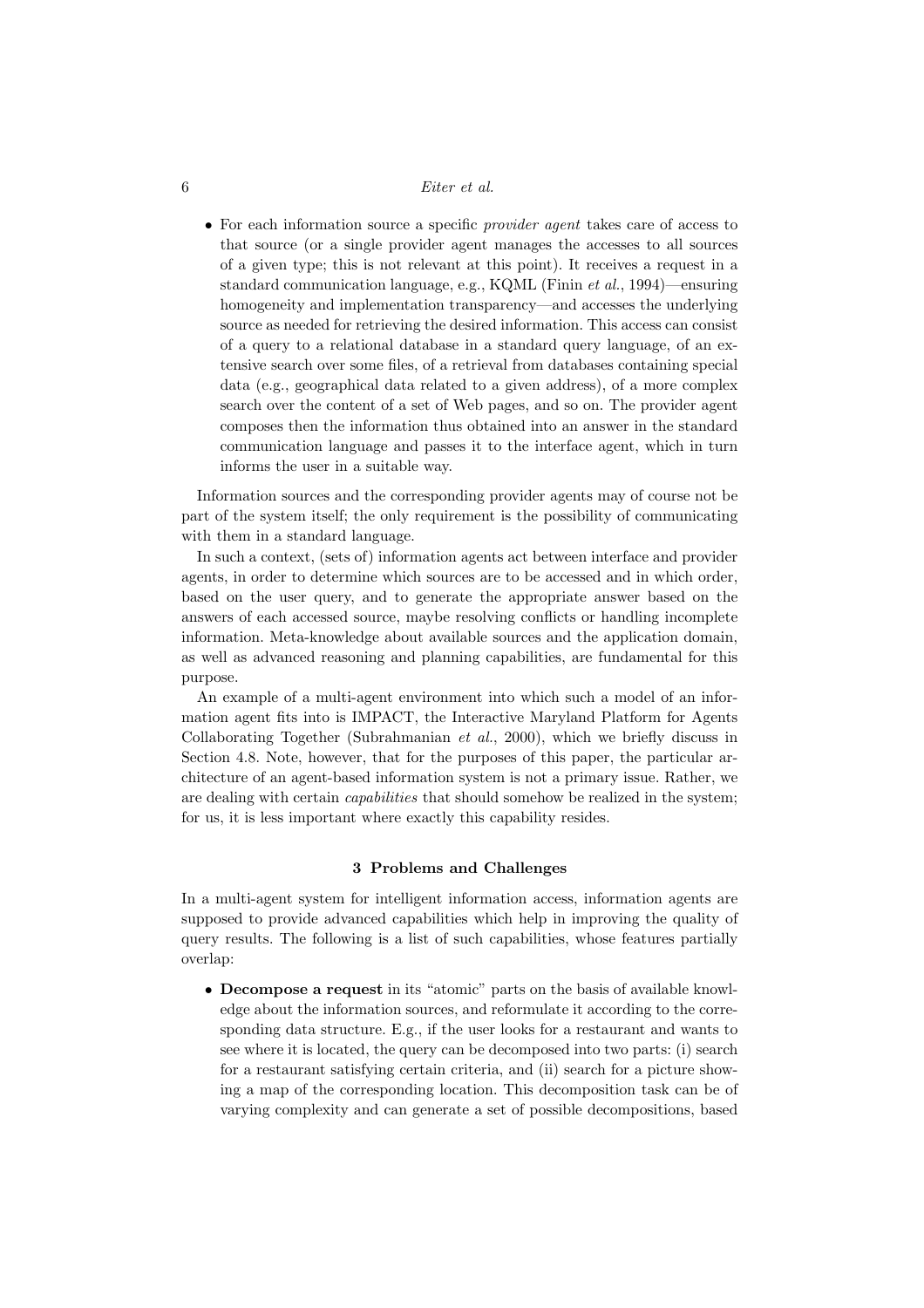on the information about the underlying sources and the domain of interest (Levy et al., 1996a; Levy et al., 1996b; Levy et al., 1995; Cannata et al., 1997; Huhns & Singh, 1992; Bargmeyer et al., 1999; Bayardo et al., 1997; Bohrer et al., 1999; Arens et al., 1993; Arens et al., 1996; Garcia-Molina et al., 1995; Garcia-Molina et al., 1997; Quass et al., 1995; Abiteboul et al., 1997a; Abiteboul et al., 1997b; Adali et al., 1995; Adali & Emery, 1995).

- Integrate the query with additional user information, if available. This could require asking first a profiling agent for the user profile, habits, rights and interests. E.g., if a user is looking for Web pages about a given topic, and the system knows that the user does not speak English, then pages containing text in his/her native language should be preferred. This is useful not only for human users but for servicing other software as well. E.g., it is important to know if the user software poses requirements over the data format to be retrieved, if it has the possibility of directly communicating with the selected information source, if it has specific rights, and so on.
- Select the information sources to be queried, using the meta-knowledge about them and about the application domain to determine which of the sources contain relevant data to answer the query (Levy *et al.*, 1996a; Levy et al., 1996b; Levy et al., 1995; Cannata et al., 1997; Huhns & Singh, 1992; Bargmeyer et al., 1999; Bayardo et al., 1997; Bohrer et al., 1999; Adali et al., 1995; Adali & Emery, 1995; Arens et al., 1993; Arens et al., 1996; Garcia-Molina et al., 1995; Garcia-Molina et al., 1997; Quass et al., 1995). If possible, determine further preferred information sources to be queried.
- Create a query plan. Determine in which order sub-queries are to be performed (Levy et al., 1996a; Levy et al., 1996b; Levy et al., 1995; Arens et al., 1993; Arens et al., 1996), on the basis of query decomposition, of the data available in every source, and of preference over sources, in order to optimize the execution. E.g., it could be required to minimize the costs or the expected waiting time for the user, to maximize the quality of the expected results, or to minimize the number of accessed sources and the network load, and so on.
- Execute the plan, asking the corresponding provider agents for the required services and waiting for their answers, possibly adapting the query plan dynamically to run-time information and to the answers obtained so far (Levy et al., 1996a; Levy et al., 1996b; Arens et al., 1993; Arens et al., 1996; Knoblock, 1995).
- Compose and merge the answers. This task can have varying complexity, from simply collecting all the answers and passing them to the interface agent without processing them, to organizing the retrieved data in some form (e.g., eliminating multiple instances of the same information, ranking the answers after their quality or after other criteria), to merging them in a single comprehensive answer, and so on (Cannata et al., 1997; Huhns & Singh, 1992; Bargmeyer et al., 1999; Bayardo et al., 1997; Adali et al., 1995; Adali & Emery, 1995; Garcia-Molina et al., 1995; Garcia-Molina et al., 1997; Quass et al., 1995).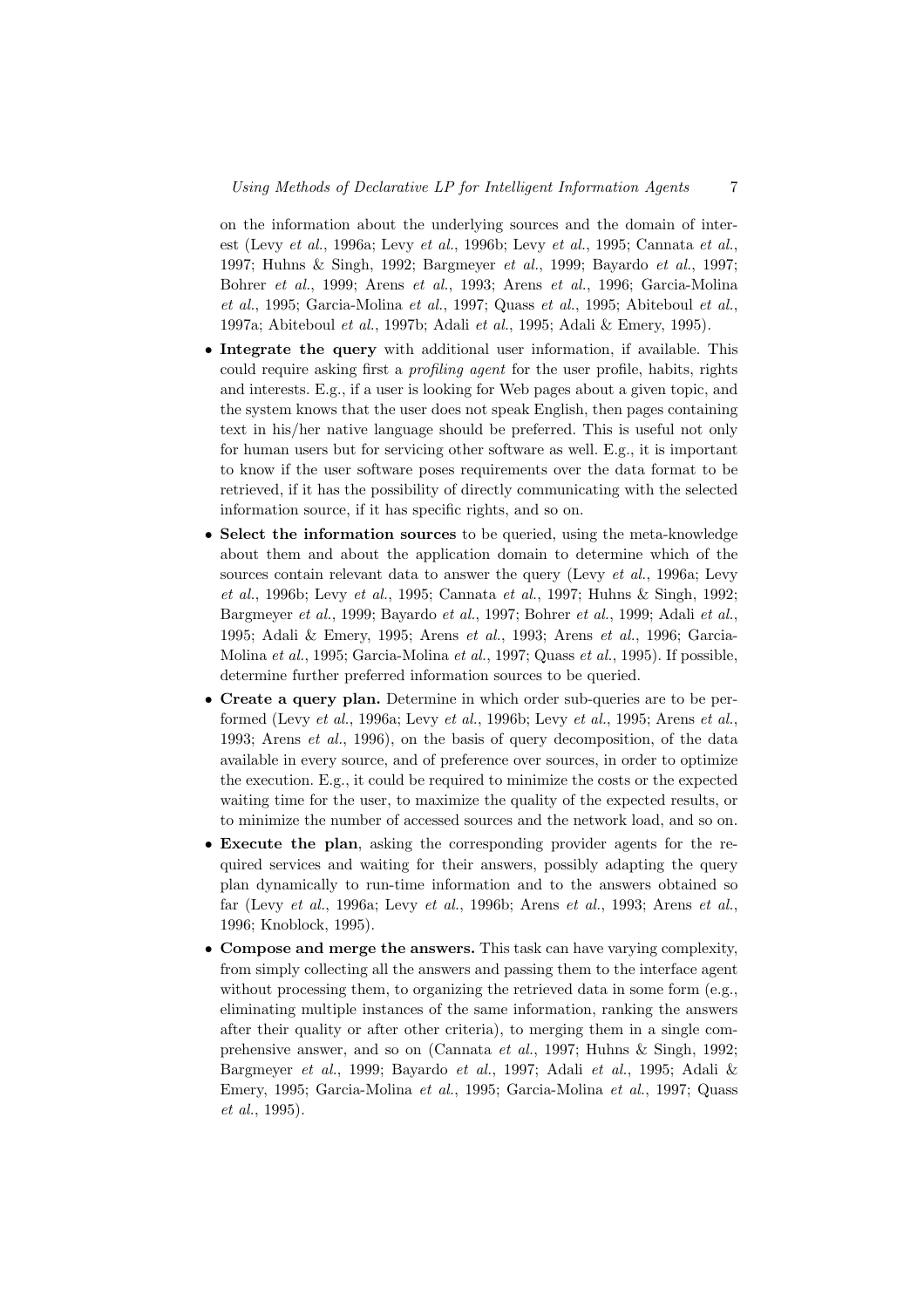- Detect and possibly remove inconsistencies among retrieved data (Cannata et al., 1997; Huhns & Singh, 1992; Adali et al., 1995; Adali & Emery, 1995) on the basis of an inconsistency removal strategy and of meta-knowledge about the sources, or meta-knowledge contained in the answers themselves. E.g., some source may return data together with a reliability or probability value for those data.
- Integrate incomplete information by means of internal reasoning capabilities (Garcia-Molina et al., 1995; Garcia-Molina et al., 1997; Quass et al., 1995). E.g., if in a geographical database there is no information available about a specific address, but the address is located in a certain district or near a known place, it could be useful to search for a map of the corresponding district, giving the user at least an approximative information.
- Start a learning procedure in order to improve or update internal models and reasoning rules (Arens et al., 1993; Arens et al., 1996), perhaps providing input to the profiling agent as well. E.g., if a certain source is classified as providing an answer in one second, and it required for each of the last ten queries more than ten seconds, than the classification or the reliability of that source should be updated.

## 4 Systems and Frameworks

Some of the tasks for information agents identified in the previous section have already been widely addressed and some feasible solutions have been developed. Following the grouping suggested by Levy and Weld (2000), existing intelligent systems (in particular Web systems) have their main focus in some of the following fields:

- User modeling and profiling: addressing the issue of deploying adaptive user interfaces and recommender systems, integrating user queries on the basis of the user profile, or directly suggesting the user items of interest. We do not address this topic explicitly in our review; hints and relevant literature can be found in (Levy & Weld, 2000).
- Analysis and preprocessing of information sources: building up the meta-knowledge on which reasoning and decision making is based, on the basis of application domain description. As far as information agents are concerned, we will suppose that such meta-knowledge is available.
- Information integration and information management: covering a wide area of applications and different problems. We will focus on this global issue from the point of outlined in Section 2.

In the following, we give an overview of some existing systems and frameworks as well as of current projects, which address different topics in the field of information integration. We briefly describe the problems they face, their approach and focus of interest, and their key features. Note that many of these systems use ad hoc procedural techniques, rather than declarative methods in which we are interested in. Nonetheless, they are highly relevant, since the kind of problems attacked by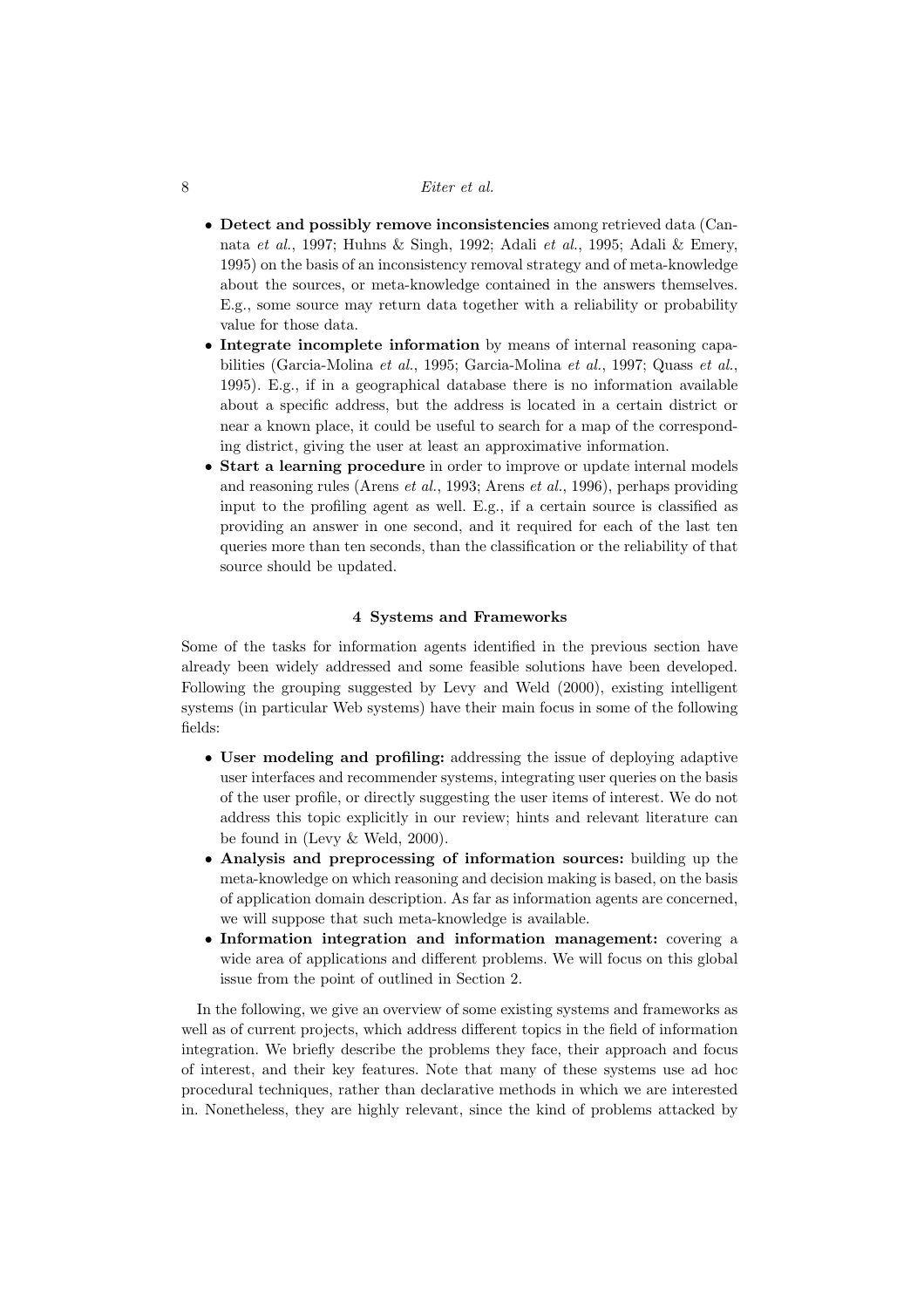these approaches and the proposed solutions are of interest for the whole field of heterogeneous information integration. In the following sections, we consider how declarative formalisms (mostly based on declarative logic programming under the answer set semantics) can help in improving some rational capabilities of information agents. For a comprehensive overview of existing systems in the field of information integration and of the role of logic programming in some of them, cf. (Dimopoulos & Kakas, 2000).

The common scenario of such systems is usually as follows. There is some intermediary software, which performs the tasks of provider agents as described in Section 2. The system can access several data sources and has some means of translating data in the required format for internal processing, as well as of translating requests in the format required by the information source. Users access the system and the available information sources through an interface which, like the interface agent we described in Section 2, hides from the user most of the implementation aspects and data representation issues. The user can query the system based on the semantics of the information he or she is looking for in a given application domain and receives from the system the required information, without having to care about different data representation schemas, formats, or languages.

#### 4.1 Cohen's Information System for Structured Collections of Text

The system of Cohen (1998b) processes movie review data extracted from Web information sources. Text sources are converted into a highly structured collection of fragments of text, on which automatic data processing is facilitated. Queries over this structured collection are then answered using an ad hoc "logic" called WHIRL (Cohen, 1998a), which combines inference with methods for ranked retrieval. The approximation is obtained using similarity metrics for text from information retrieval.

The system uses a relational data model in which every element of every tuple is assumed to consist of free text, with no additional structure. As two descriptions of the same object will not necessarily be identical, approximation of database operations with a similarity metric is performed. The output tuples are then sorted in decreasing order according to the similarity of corresponding fields. The method is proven to be robust to errors, e.g., in case of some field being incomplete due to extraction errors.

The main advantage of this approach is that it requires little preprocessing work compared to similar tools. As well, no key normalization and no complete extraction of the documents are necessary.

## 4.2 Information Manifold

The Information Manifold (Levy et al., 1996a; Levy et al., 1996b; Levy et al., 1995) provides uniform access to autonomous, heterogeneous, structured information sources on the Web, which make use of different data models and vocabularies.

The language CARIN, due to Levy and Rousset (1996) and based on descrip-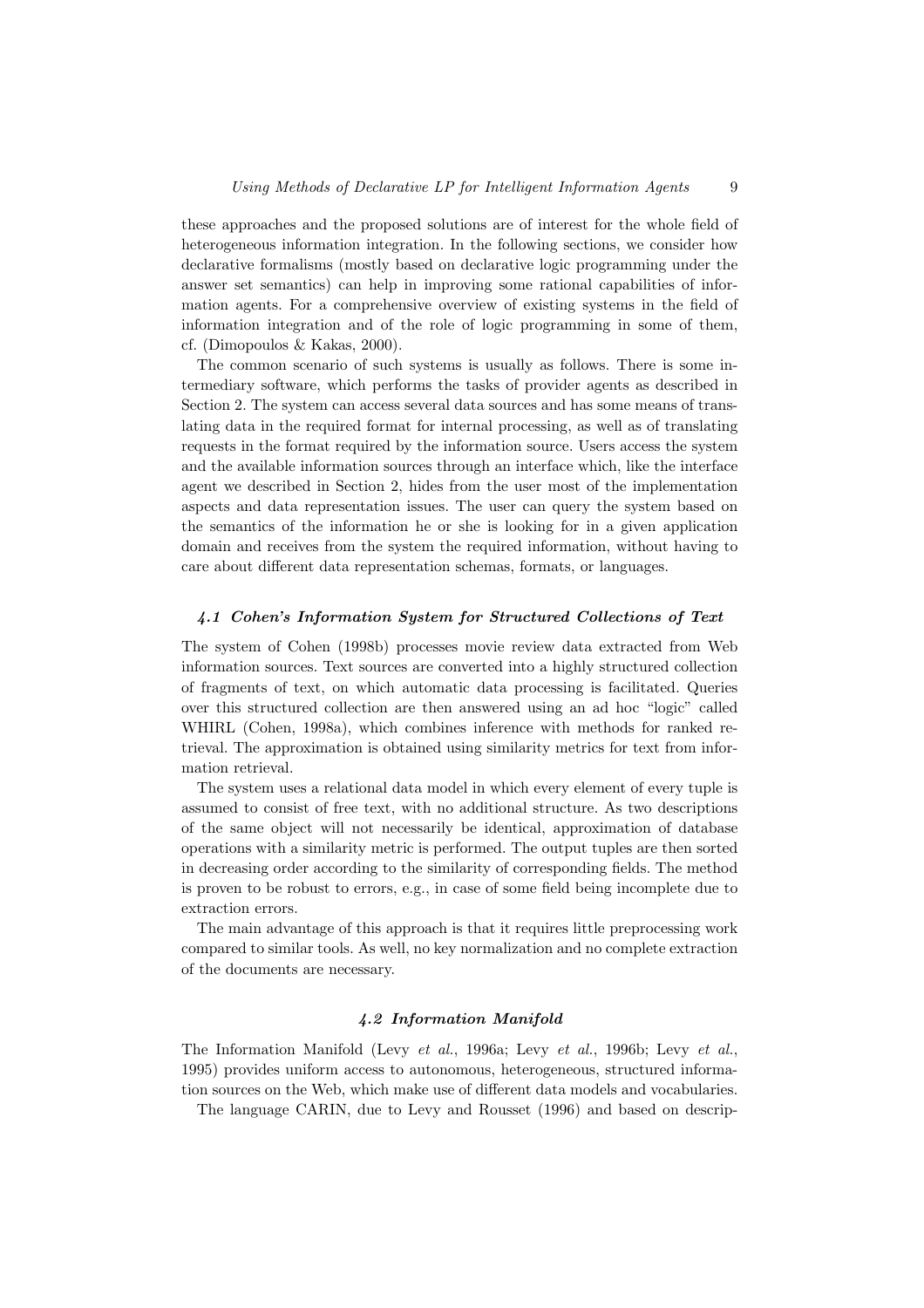tion logics, is used to describe the structure and properties of existing information sources and to add new ones. The query answering algorithm guarantees that only relevant sources are accessed, while further pruning on the basis of run-time information is performed. Queries are expressed by means of classes and roles in CARIN, ordinary predicates of every arity, and some specific predicates.

The user is presented with a world view consisting of a set of relations with a class hierarchy, modeling the available information about the domain of interest. Presented relations are only virtual: the actual data remain stored in the external sources with their own structure. Only the descriptions are centralized and reorganized. Queries can be formulated in terms of the world view relations, and the system uses the available descriptions of the sources to generate a query-answering plan (cf. (Levy et al., 1996a; Levy et al., 1996b)). The aim of the planning tool is the minimization of the number of information sources to be accessed.

## 4.3 Carnot

Carnot (Huhns & Singh, 1992; Cannata *et al.*, 1997) is a system of federated heterogeneous databases based on static data integration, and constitutes the foundation for the InfoSleuth project presented in the next subsection.

Many heterogeneous information models (i.e., schemas of databases, knowledge bases and process models) are statically integrated by means of an ad hoc method, achieving integration at the semantic level by using ontologies, which describe the semantical structure of the application domain, to resolve possible inconsistencies.

An existing global schema is combined with the schemas of the individual sources, comparing and merging them with the global one but not with each other. Axioms are then produced stating the equivalence between some components of two theories, capturing the mapping between the data structure of each individual source and the global schema. In this way, a global view of all information sources—and at the same time local views corresponding to each source—are available.

Carnot is reported to have been successfully applied in the fields of scientific decision support over several large scientific databases, workflow automation and management from a database perspective for telecommunication applications (Huhns & Singh, 1994), data validation and cleaning of large databases, and information retrieval from structured databases in response to text queries through model integration of heterogeneous resources.

# 4.4 InfoSleuth

InfoSleuth (Bargmeyer et al., 1999; Bayardo et al., 1997; Bohrer et al., 1999) is a Web agent system based on the results of the Carnot project. It uses domain ontologies which provide a declarative description of the semantic information inherent to a specific domain, independently of different system representation. A semantic matching between requests and sources is then performed, based on the corresponding domain ontology.

Information sources are thus considered at the level of their relevant semantic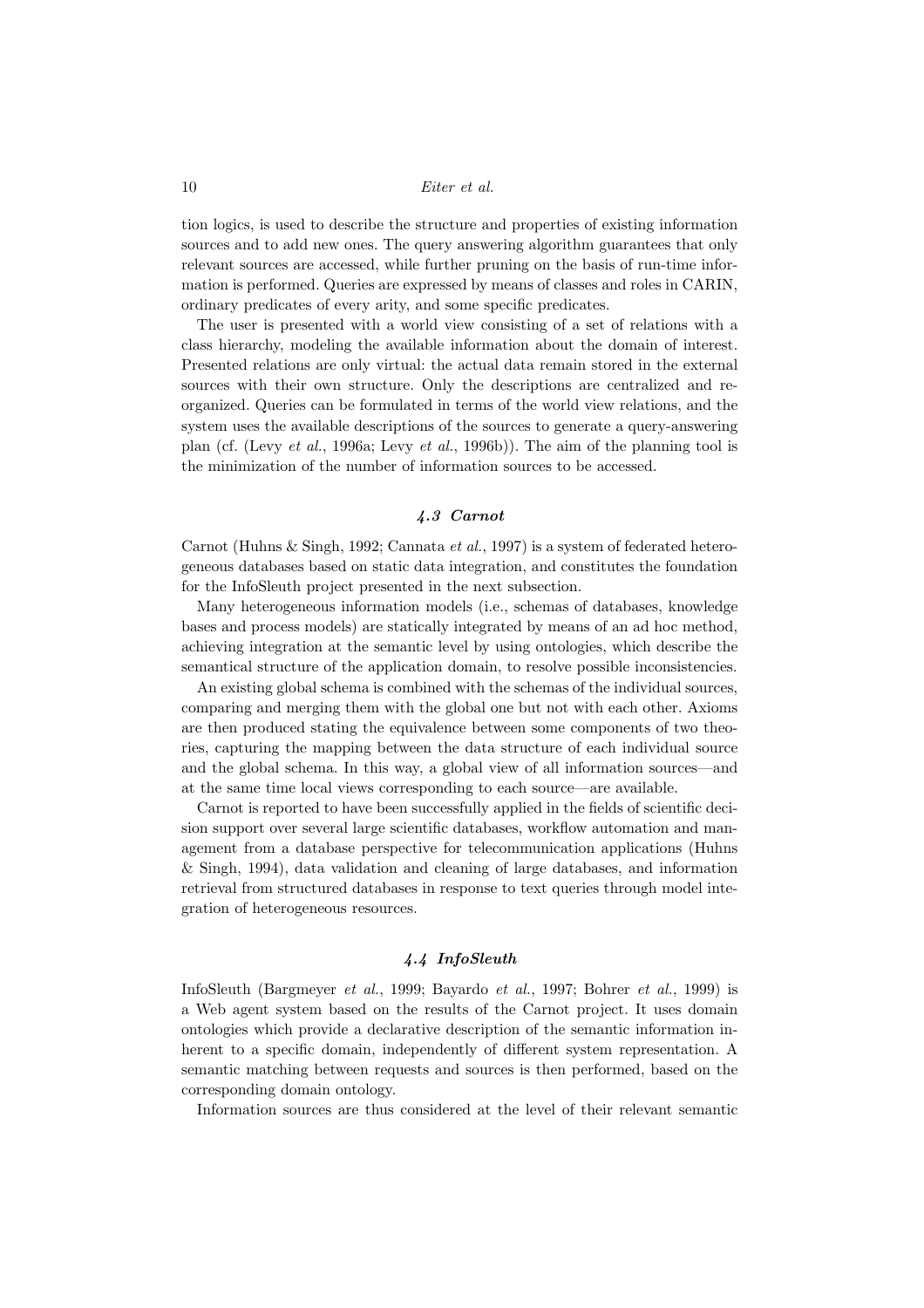concepts. User requests can be specified independent of structure, location, and existence of data, and are then matched with the relevant information sources at processing. This allows the matching procedure also to take into account run-time information, e.g., the availability of a Web database.

Traditional querying and schema mappings are used together with the KIF (Knowledge Interchange Format) knowledge representation language (Genesereth, 1991), which enables programs with different internal knowledge representation schemas to exchange information in a common language. The internal format is converted to KIF and then wrapped in KQML (for Knowledge Query and Manipulation Language) performatives.

Queries are routed by mediators and brokers to data retrieval agents. Each agent can process the requests it receives by making inferences on local knowledge in order to answer some part of the query, or by routing the request to other agents, or by decomposing it into sub-requests. Decisions are based on the domain ontology and on the meta-data describing agent knowledge and relationships with other agents.

InfoSleuth has been applied in the field of health care over distributed heterogeneous databases of hospitals for comparing results of applied treatments, and in the environmental domain as a component of EDEN (Environmental Data Exchange Network).

# 4.5 Infomaster

Infomaster (Genesereth et al., 1997) is a system for information integration which provides the user with homogeneous access to multiple distributed heterogeneous information sources. These may be either databases, which are accessed by means of wrappers, or structured Web sources.

In Infomaster, a facilitator dynamically determines, for each user request, the most efficient query plan, trying to minimize the number of accessed sources and coping with their heterogeneity, both in structure and content. An overview of query planning capabilities in Infomaster can be found in (Duschka & Genesereth, 1997). Infomaster has been used at Stanford University, and is now commercially available.

## 4.6 COIN

COIN (COntext INterchange) (Bressan et al., 1997; Bressan & Goh, 1998) is an information integration framework addressing semantic heterogeneity of data and possible inconsistencies arising from different semantic interpretations of information. It is based on a shared application domain model and on declarative definitions of how different pieces of information have to be integrated. Utilizing a uniform internal data model and language, the so-called context mediator rewrites and provides answers to user queries, which do not need to be expressed in the language of the respective information source. Query optimization features are also provided by the system.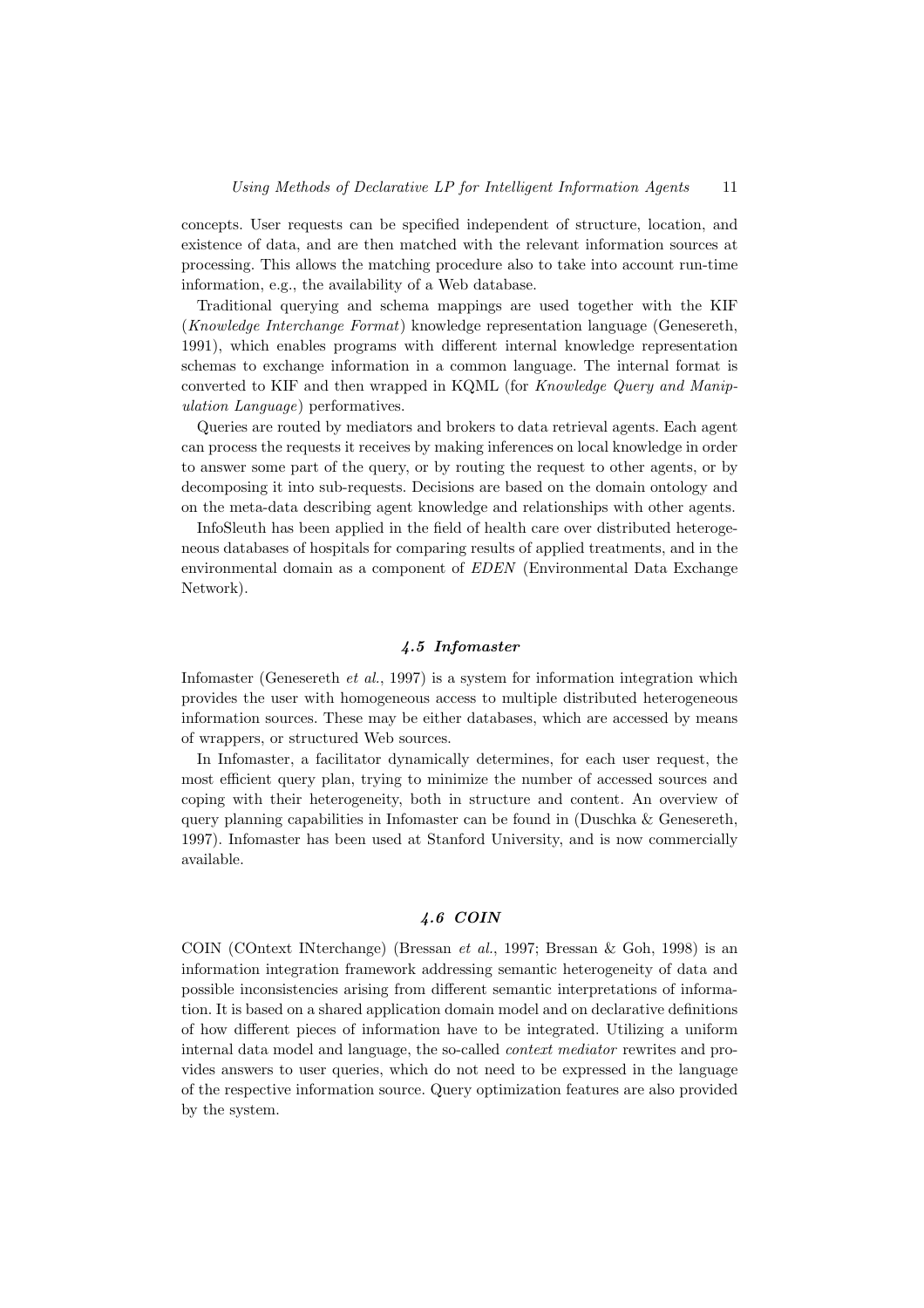## 4.7 HERMES

The Heterogeneous Reasoning and Mediator System (HERMES) (Adali et al., 1995; Adali & Emery, 1995; Adali & Subrahmanian, 1996; Subrahmanian, 1994) is based on a declarative language for the definition of a mediator (Wiederhold, 1992), which expresses semantic integration of information from diverse data sources and reasoning systems. A facility enables the incremental integration of new systems into an already existing mediator.

The system addresses two main issues:

- 1. domain integration, i.e. the physical linking of the available data sources and reasoning systems; and
- 2. semantic integration, i.e., the coherent extraction and combination of the provided information.

Methods to detect potential conflicts and how to resolve them, to pool information together, and to define new compositional operations over information can be specified and stored.

External data sources and software packages are accessed by means of the API they provide, such that HERMES has to manage a translation of user queries into the required syntax for these APIs, and to convert the delivered answers into a suitable format for further processing.

In a specific mediator programming environment, a mediator compiler and some yellow page servers are made available through a user interface.

Applications have been developed for the integration of terrain maps on the basis of relational databases, as well as for face recognition in law enforcement.

## 4.8 IMPACT

In the Interactive Maryland Platform for Agents Collaborating Together (IM-PACT) (Arisha et al., 1999; Subrahmanian et al., 2000; Eiter et al., 1999; Eiter & Subrahmanian, 1999), several heterogeneous agents can interact with each other and with some IMPACT servers by means of *wrappers*, one for each piece of software serving as agent. IMPACT servers provide some infrastructural services which the agents require in order to cooperate, including yellow pages, a thesaurus, and registration facilities.

The decision-making component of each agent is declarative and comprises several items, among them an agent program. This program contains rules which govern the agent's behavior. They are based on a logical abstraction of the internal functions and data structures managed by the agent, together with the current state of knowledge. Agents can also hold beliefs about other agents and make their decisions depending on these beliefs, as well as on general constraints and action policies. A precise semantics for agent programs is provided, formally describing the behavior of agents.

External software can, by means of a logical abstraction, act and interact with other agents present in the platform: IMPACT offers in this way the possibility of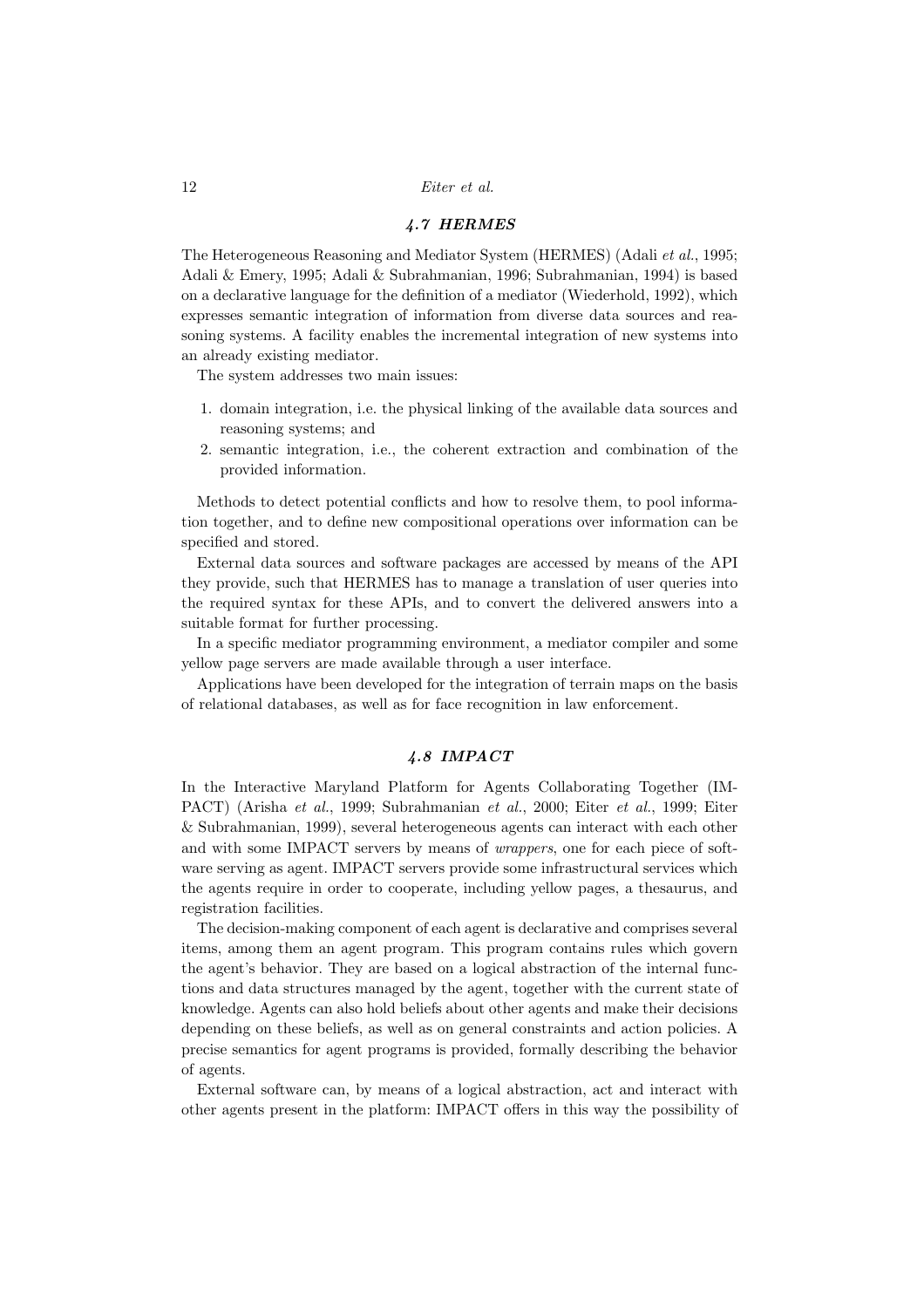integrating and reusing legacy software, making its services available in such a way that implementation aspects are not relevant for the interaction.

The system has been successfully used in the development of a logistic application for the U.S. Army. Other applications have been developed for department stores, for solving the *controlled flight into terrain* problem, and for supply chain management.

## 4.9 SIMS

The Single Interface to Multiple Sources effort (SIMS) (Arens et al., 1993; Arens et al., 1996) exploits the semantic model of a domain to integrate the information from various sources, making use of techniques for knowledge representation and modeling, for planning and searching, as well as for learning.

The system can be combined with Oracle databases as well as with LOOM (Mac-Gregor, 1991) knowledge bases. Specific tools are used for generating database queries in the appropriate language and for query planning.

The main aim of reasoning tasks in the system is to determine which information sources are to be accessed, by matching and reformulating the queries, and then to create and optimize the corresponding query plan. This is achieved through a common domain model, consisting of objects and possible actions, which are then mapped to the single databases.

The approach has been applied to transportation planning problems for the movement of personnel and material from one location to another (Arens & Knoblock, 1992), to the control of the status of the U.S. Pacific Fleet (Arens, 1990), and to decision support systems for medical trauma care.

## 4.10 TSIMMIS

The Stanford-IBM Manager of Multiple Information Sources (TSIMMIS) (Garcia-Molina et al., 1995; Garcia-Molina et al., 1997; Quass et al., 1995) integrates heterogeneous information sources including structured and unstructured data, to be used in decision support systems.

The architecture of the system includes several components:

- 1. a classifier/extractor for the extraction of properties from unstructured objects, based on the RUFUS System (IBM Almaden Research Center);
- 2. a translator/wrapper for the translation of information into a common object model, also performing data and query conversion;
- 3. a mediator combining information from the several sources;
- 4. a browser.

LOREL (Quass et al., 1995; Abiteboul et al., 1997b; Abiteboul et al., 1997a) is the specially developed query language and is used in TSIMMIS for handling semistructured data. The choice of developing a new language instead of using an already existing one was motivated by the necessity of covering some features which are not addressed by other languages. Queries should be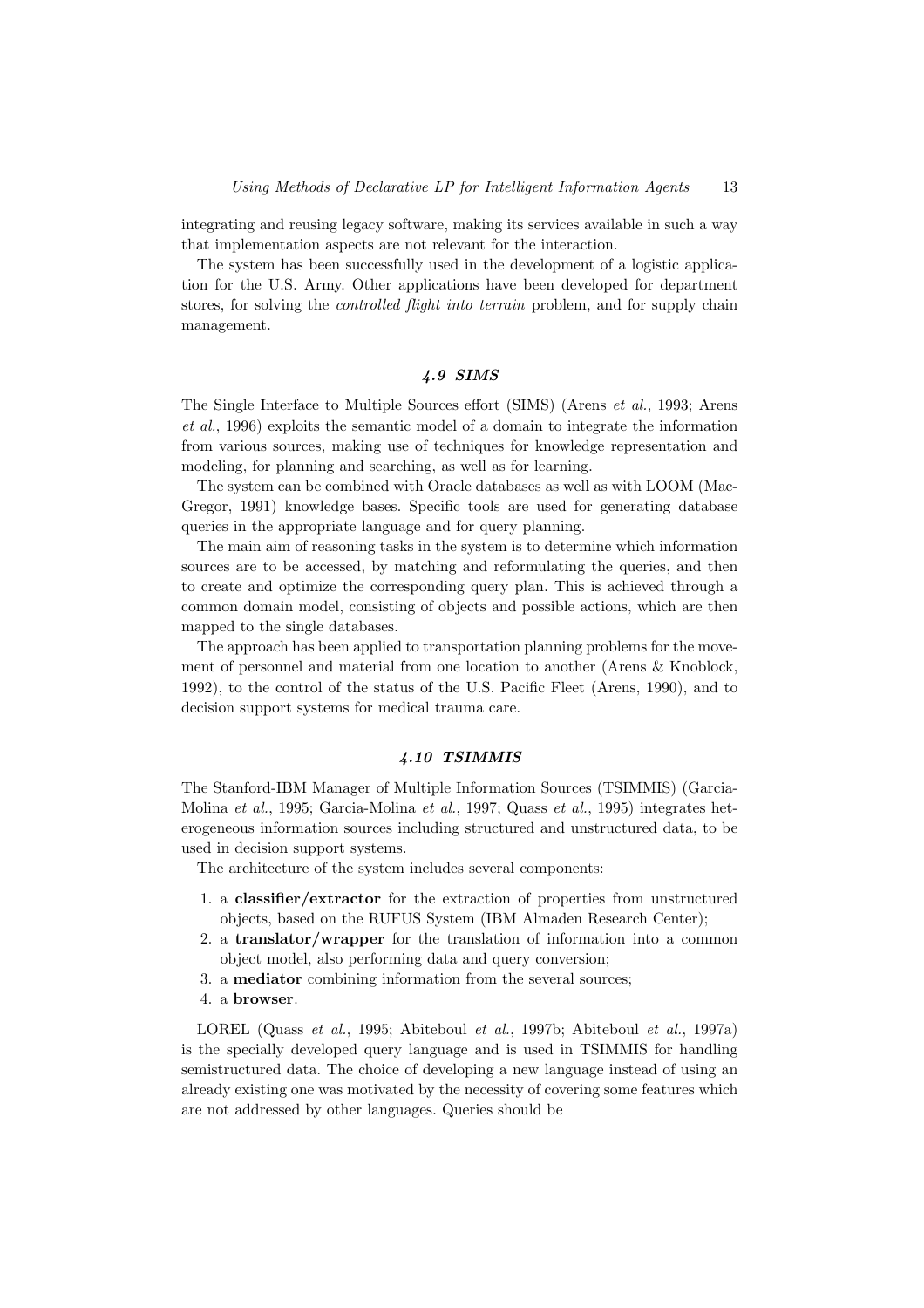- answered meaningfully, even when some data is missing, by means of partial type/object assignments;
- handled uniformly over single- and set-valued attributes, to manage data with irregular structure;
- manipulated uniformly over data of different types, in order to deal with databases where different types refer to the same concept;
- implemented flexibly, to deal with the possibility of a query resulting in heterogeneous sets; and
- executable even if the object structure is not fully known, by means of wildcards over attribute labels.

## 4.11 Further Projects

Apart from the projects described in the previous subsections, a number of other projects are in progress which explore alternative promising techniques in the field of information integration and management. We give here a short overview of some of them.

## 4.11.1 MENTAL

This project at Lisbon University, directed by L.M. Pereira, consists of four main tasks, which partially overlap:

Agent architecture, coordination and task integration, dealing with:

- integration of abduction and tabling mechanisms;
- expressing updates by means of abduction;
- constraints, strong negation, and abduction.

The reference architecture (Dell'Acqua & Pereira, 1999b) is built upon the XSB-Prolog system (Ramakrishnan et al., 1995; Sagonas et al., 1994) and combines KS-Agents (Kowalski & Sadri, 1996), the dynamic logic programming paradigm for updates (cf. Section 7.5), and tabling and abduction.

A framework for communicating agents has been suggested, in which agents have the ability of dynamically updating their knowledge base and their goals as a result of interactions with other agents, based on forward and backward reasoning.

- Knowledge management and reasoning, dealing with negation and paraconsistency, updates of logic programs (Alferes *et al.*, 1998; Alferes *et al.*, 2000a; Alferes et al., 1999a), belief revision, and abduction. A prototype for alarmcorrelation in cellular-phone networks has been implemented (Fröhlich  $et al.,$ 1999).
- Actions, interactions and cooperation. Specialized sub-agents have been suggested taking care of different aspects in multi-agent systems:
	- actions and observations (Alferes *et al.*, 1999b);
	- coordination of interaction protocols;
	- individual and joint planning of actions;
	- non-interference behavior;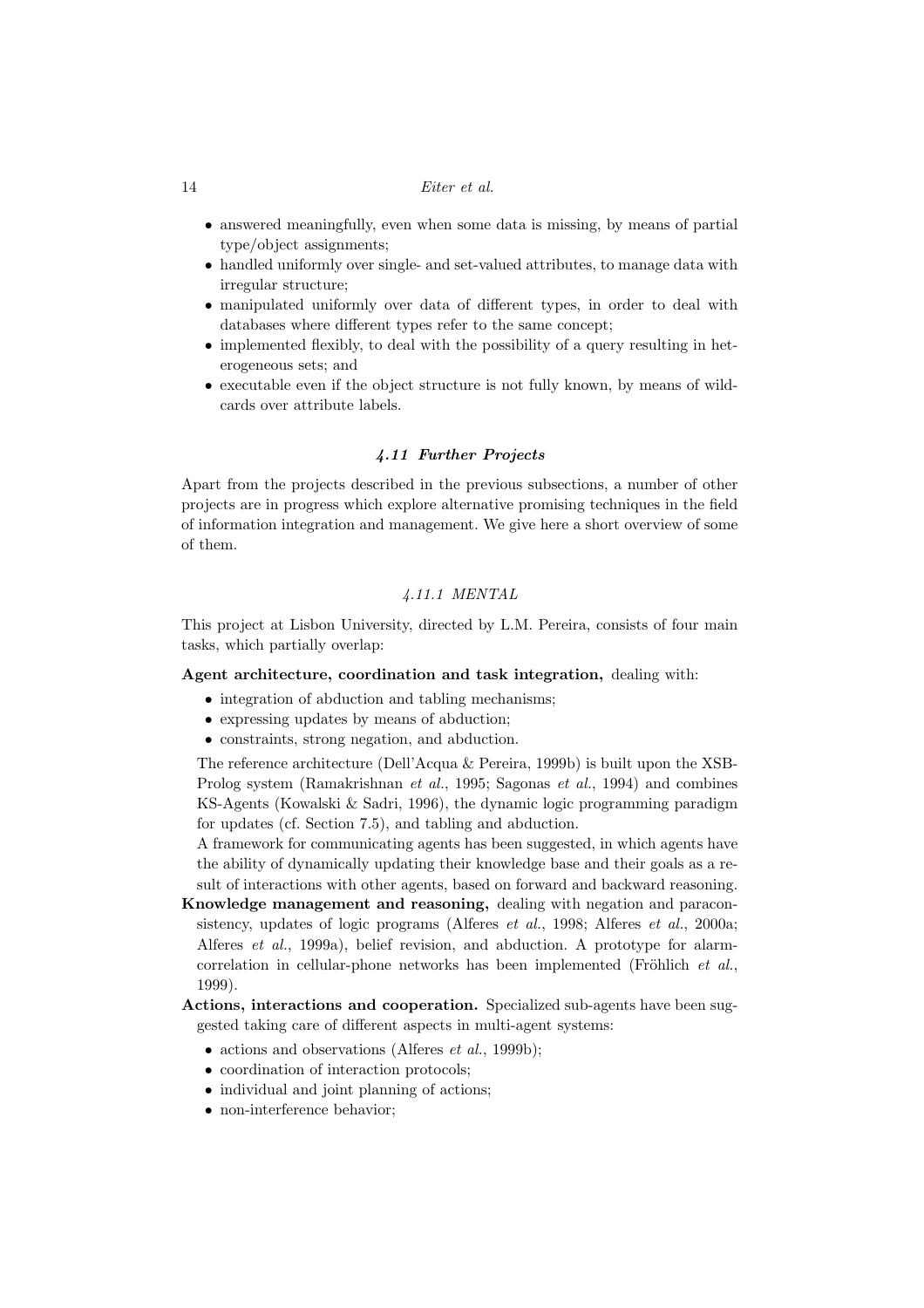- resource sharing;
- self and mutual diagnosis of imperfect knowledge.

Learning, addressing the following issues (Lamma et al., 2000):

- reinforcement learning;
- causal deductive back-propagation;
- genetic algorithms applied to logic programming;
- degrees of belief based on the strength of supports of beliefs;
- truth maintenance based learning in logic programming.

## 4.11.2 Logic Programming for Multi-Agent Systems

The role of logic programming in multi-agent systems is usually confined to the reasoning and decision components of agents, whereas other functionalities required in the traditional observe-think-act cycle of the agent are provided by means of other programming approaches. As suggested by Kowalski and Sadri (1999), it is nevertheless possible to extend logic programming techniques for providing other features required in multi-agent systems, with the purpose of unifying the rational and the reactive components of an agent in a single framework. From this point of view, the approach extends logic programming to handle multi-theories in a shared environment, in order to take the knowledge bases of multiple agents into account, and to model not only queries and updates in form of observations but also message exchange and actions in the system.

The BDI architecture of Rao and Georgeff (Georgeff & Rao, 1991) can also be seen as a special case of this framework, in which agent programs handle uniformly different concepts such as beliefs and goals, queries, obligations and prohibitions, constraints, actions, and commands.

Interesting applications of this extension of logic programming would be in the field of distributed information integration, and in the field of network management.

#### 4.11.3 MIA: Mobile Information Agents

The goal of this project is to develop information systems which provide a mobile user with information extracted from the Web, related to the spatial position of the user. The location of the user is checked and updated through a GPS receiver, so that the system is able to answer user queries on a specific topic with information of local relevance. For instance, a user arrives late in the night in some foreign city and wants to know which restaurants are still open offering some particular kind of food.

Information search and extraction from the Web is performed by information agents ahead of the user requests. When the user (i.e., the client software) asks for some information, the server side provides it with the knowledge present in the system, with respect to the user location. The user is directly presented with the required information, preprocessed and merged.

The agents building up the knowledge of the system are autonomous in detecting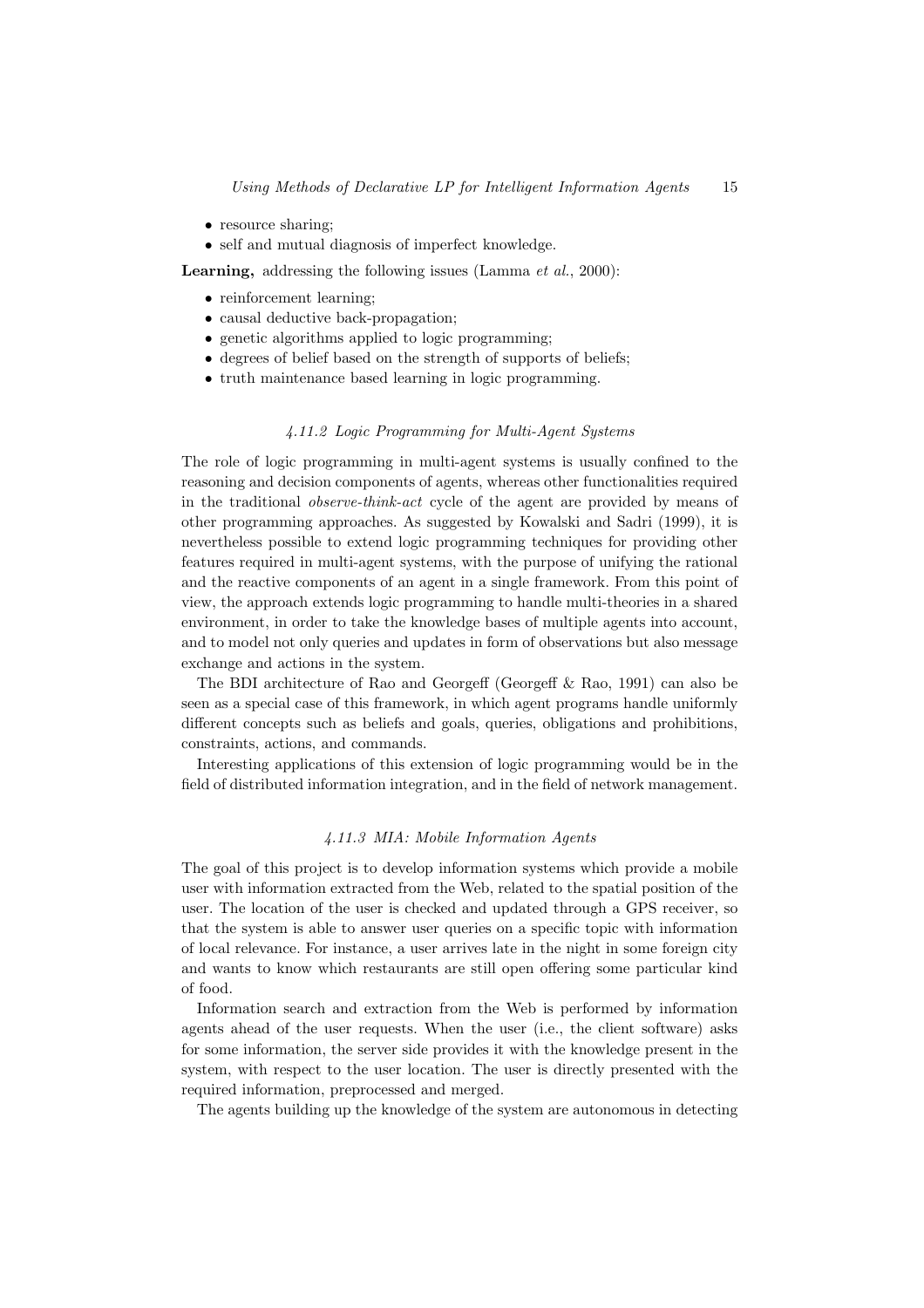Web pages which are of interest with respect to some specific topic, and in extracting relevant information, based on its structure and content. The representation and reasoning components are based on logic programming and automated theorem proving methods, together with machine learning techniques. For more details about the project, cf. (Thomas, 1998; Thomas, 1999).

#### 5 Declarative Methods

#### 5.1 Overview

When looking for feasible or improved solutions to the main problems of advanced information access, which we recalled in Section 3, some central reasoning sub-tasks can be identified, in the form of representation and reasoning capabilities which the information agent (or some module) must have. For some of these reasoning tasks, listed below, methods of declarative logic programming (mainly based on the answer set semantics) seem to be promising, and more complex control structures, such as in Prolog, are not necessarily required. An advantage of these formalisms is their well-defined semantics, which supports a strict formalization of reasoning procedures and their outcomes.

- Priority handling. Priorities may result from information the agent possesses about reliability or accuracy of knowledge pieces or knowledge sources. Priority information makes it possible, e.g., to select the appropriate sources, to merge answers from different sources, and to remove possible inconsistencies. Dealing with priority in the logic programming context has received considerable attention, cf., e.g., (Gelfond & Son, 1998; Brewka & Eiter, 1999; Inoue & Sakama, 1996; Foo & Zhang, 1997a; Delgrande et al., 2000c; Brewka, 2000; Buccafurri et al., n.d.; Buccafurri et al., 1999a; Alferes & Pereira, 2000). Priority information needs to be encoded in the knowledge base of the agent, possibly in the object language itself in which the knowledge is expressed. The preference relation may be static or dynamic, in the latter case reasoning procedures have to account for possible changes.
- **Revision and update.** The knowledge base of the agent can be subject to change on the basis of information from the environment (e.g., the application domain itself, other agents inside or outside the system, or sensing actions), or from internal learning procedures. When incorporating this new knowledge into the current knowledge base, conflicts with available information may arise, and revision or update strategies are required to yield a consistent knowledge base (Brewka, 2000; Marek & Truszczyński, 1994; Leite & Pereira, 1997; Inoue & Sakama, 1995; Sakama, 2000; Inoue & Sakama, 1999; Foo & Zhang, 1997b; Foo & Zhang, 1998; Alferes et al., 1998; Alferes et al., 2000a; Alferes & Pereira, 1997; Alferes & Pereira, 2000; Alferes *et al.*, 1999a). The epistemic state and the intended belief set of the agent have thus to be continuously revised, and the revision or update policy governing this process could in turn be explicitly described in the knowledge base and may be dynamically updated too.

Inconsistency removal. The agent should, in the presence of conflicts in the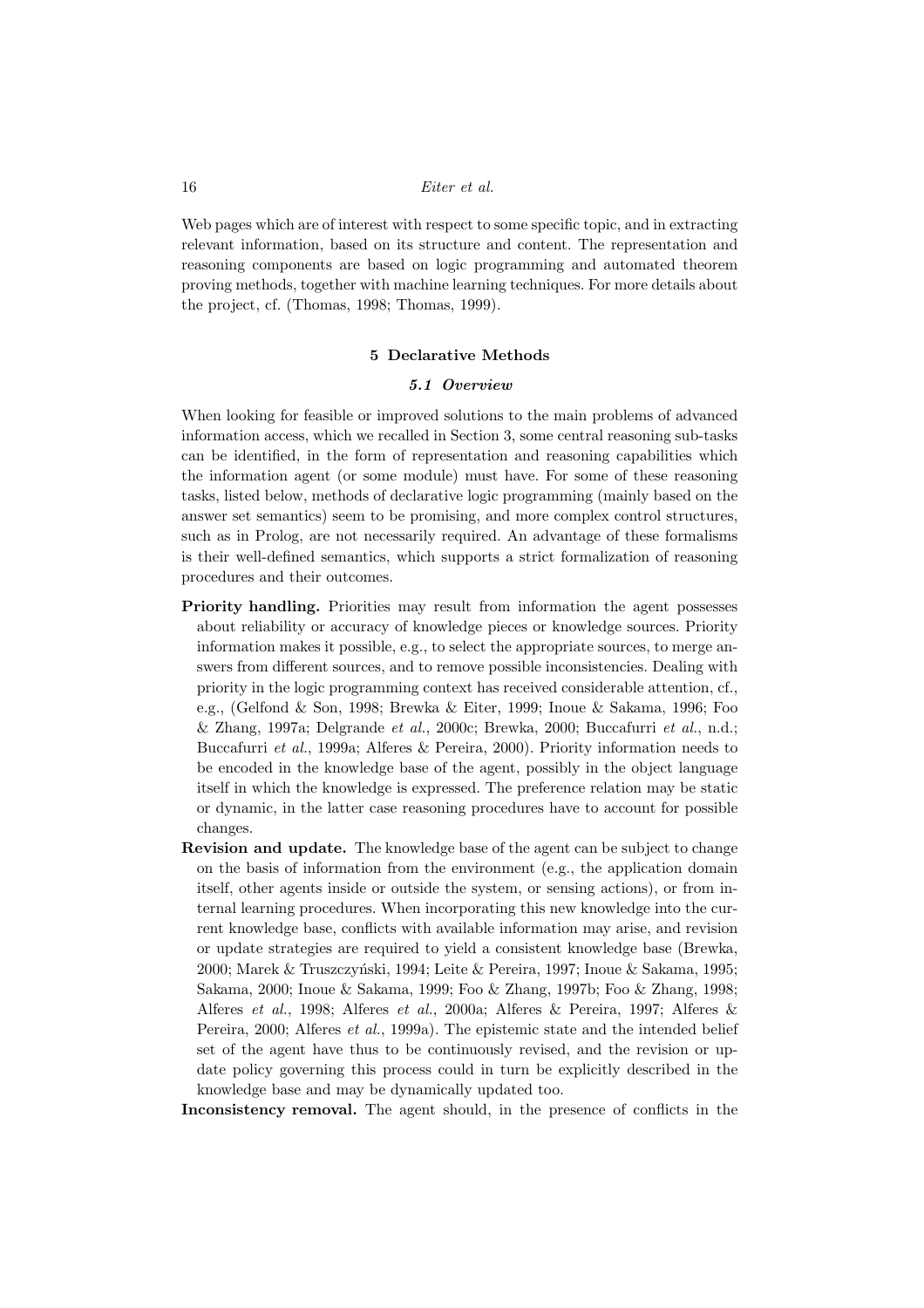knowledge base, be able to detect them and to find an acceptable fall-back knowledge configuration, in order to ensure that the decision making process is not stopped or inconsistent as a whole. The fall-back configuration is usually required to preserve "as much as possible" of the available knowledge. Strategies for inconsistency removal may be based on explicit or implicit preference information, e.g., the application domain may require old information to be preserved against new one, thus old knowledge is to be preferred to solve inconsistencies.

- Decision making with incomplete information. Under the manifestation of incomplete information, some reasoning and deduction capabilities may provide candidate hypotheses for the missing information pieces, in order to ensure that the process of decision making can derive plausible results. We are not addressing this task in this paper.
- Temporal reasoning. The evolution of a dynamic knowledge base could be subject to external specifications (Alferes et al., 1999a), describing the content of a sequence of update programs under dynamic conditions, or to internal update policies, defining the way in which the knowledge base is going to evolve for some specific situation. Corresponding forms of reasoning about knowledge evolution have to be provided in order to ensure that the agent's behavior is appropriate, e.g., that some undesired status cannot be reached (Emerson, 1996; Clarke et al., 2000), or that the agent may arrive at some goal state.
- Learning. Based on the history of the agent (like a sequence of changes in its knowledge base, or a sequence of observations), some form of inductive learning could be implemented (Sakama, 2000; Inoue & Sakama, 1999; Dell'Acqua & Pereira, 1999b). This topic is also not addressed in this paper.

In the following, we deal with formalisms which offer partial or tentative solutions for the implementation of such capabilities. We shall point out in which way and for which purposes the individual approaches seem to be more appropriate (cf. also Section 10), and we usually provide examples illustrating the different approaches.

Note that besides methods from logic programming, other knowledge representation and reasoning techniques could be suitable as well (e.g., description logics). However, to keep this review focused, we do not consider such methods in this review. Furthermore, we do not focus here on applying particular modes of reasoning, which have been extensively studied in the literature and proven to be useful, such as:

- abduction and abductive logic programming (Kakas *et al.*, 1992; Kakas *et al.*, 1998; Sakama, 2000); the relationship between abductive and disjunctive resp. normal logic programming (Inoue & Sakama, 1994; Inoue & Sakama, 2000a; Kowalski & Toni, 1995); learning with abduction (Kakas & Riguzzi, 1997); cf. also references in Section 7.3;
- induction and abduction (Lamma et al., 1999; Flach & Kakas, 2000); cf. also (Sakama, 2000);
- argumentation (Dung, 1993; Bondarenko et al., 1997; Kowalski & Toni, 1996); argumentation for reasoning about actions and change (Kakas et al., 1999);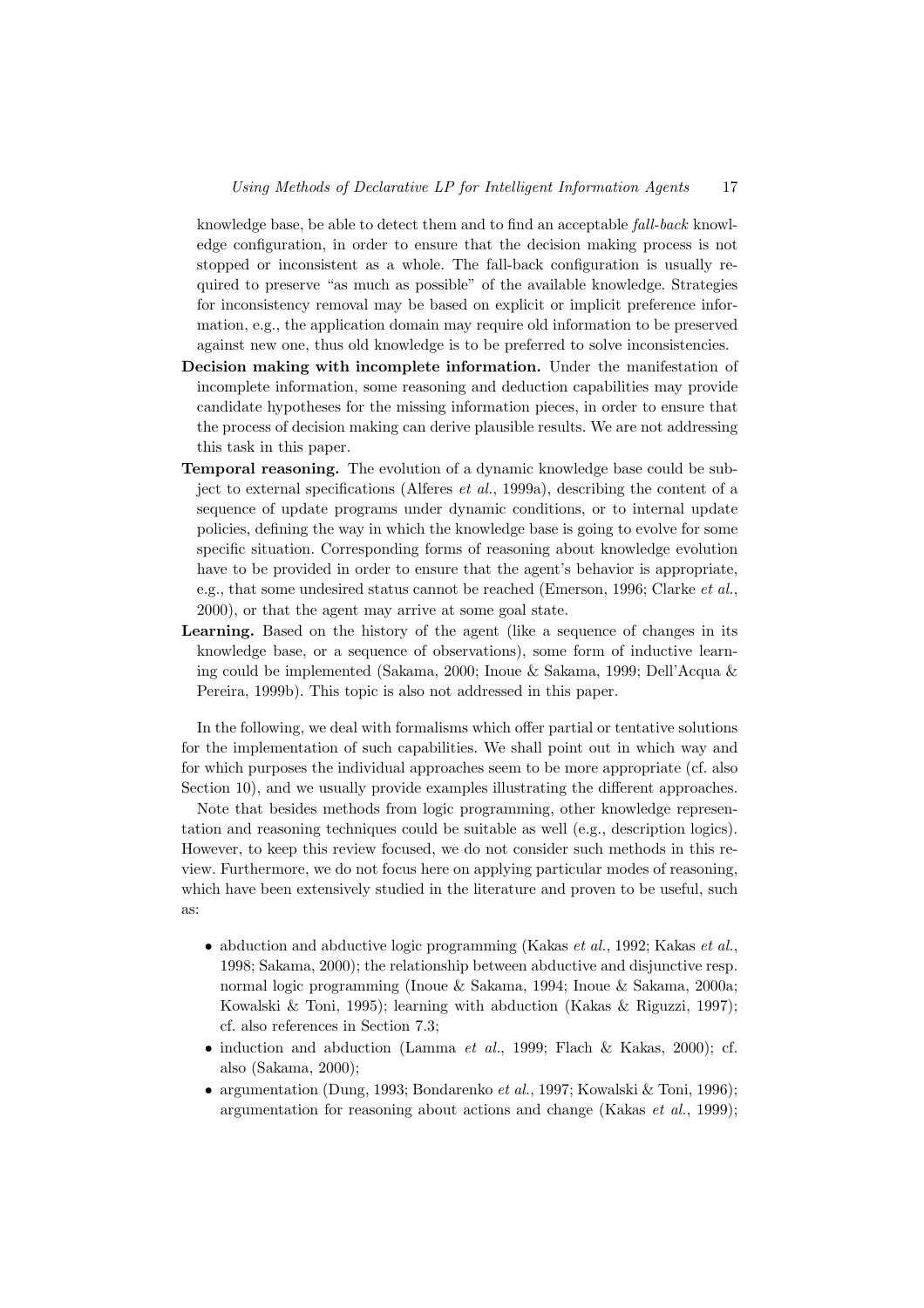argumentation and priorities (Prakken & Sartor, 1997; Prakken & Sartor, 1999); argumentation and negotiation among agents (Jennings et al., 1997).

A broad overview with further references can be found in (Sadri & Toni, 2000).

#### 5.2 Short Review of Logic Programs and Answer Sets

We recall some notions of logic programming and the answer set semantics, which shall be useful in the following sections. We will deliberatively not focus on all technical details, however.

A logic program consists of a (finite) set of rules  $Head \leftarrow Body$ , where Head is a literal and Body is a (possibly empty) conjunction of literals. Rules with empty Body are called facts. Literals are built over a set of atoms using default negation not (also referred to as *negation as failure*, or *weak negation*), and strong negation  $\neg$  (also called *classical negation*).

#### Example 1

Consider the following rules, representing the knowledge of an agent reasoning about which of two information sites should be queried:

| $r_1$ :   | $up(S) \leftarrow not \neg up(S);$                                                                    |
|-----------|-------------------------------------------------------------------------------------------------------|
| $r_2$ :   | $\neg query(S) \leftarrow \neg up(S);$                                                                |
| $r_3$ :   | $queryʻ(\text{index}) \leftarrow not \neg query(\text{index}), up(\text{index});$                     |
|           | $r_4: \; query(cite\_seer) \leftarrow not \neg query(cite\_seer), \neg up(index), \; up(cite\_seer);$ |
| $r_{5}$ : | $flag\_error \leftarrow \neg up(index), \neg up(cite\_seer).$                                         |

Informally, rule  $r_1$  says that a site is up by default, and  $r_2$  expresses that if a site is down, then it cannot be queried. Rule  $r_3$  states that the science citation index site (index) is queried by default, providing the site is up, while rule  $r_4$  states that, by default, the *cite seer* site is queried if *index* is down but *cite seer* is up. Rule  $r_5$ says that if both *index* and *cite\_seer* are down, then an error is flagged.

If, as in this example, default negation does not occur in the heads of rules, then P is called an *extended logic program* (ELP). If, additionally, no strong negation occurs in  $P$ , i.e., the only form of negation is default negation in rule bodies, then  $P$  is called a *normal logic program* (NLP). The generalization of an NLP by allowing default negation in the heads of rules is called generalized logic program (GLP). Further variants of logic programs exist, allowing rules with empty heads (constraints) and/or rules with a disjunction  $L_1 \vee \cdots \vee L_n$  of literals in the head. In the latter case, programs are called *disjunctive logic programs* (DLPs).

The semantics of a logic program  $P$  is defined in terms of its ground instantiation  $ground(P)$ , which contains all ground instances of rules over the Herbrand universe that is generated by the function and constant symbols occurring in P.

There exist several semantics of ELPs (for an overview, cf. (Dix, 1996)). One of the most widely used is the answer set semantics (Gelfond & Lifschitz, 1991), which generalizes the stable model semantics for NLPs (Gelfond & Lifschitz, 1988). Similar definitions for GLPs and other classes of programs can be found in the literature (cf., e.g., (Lifschitz & Woo, 1992)).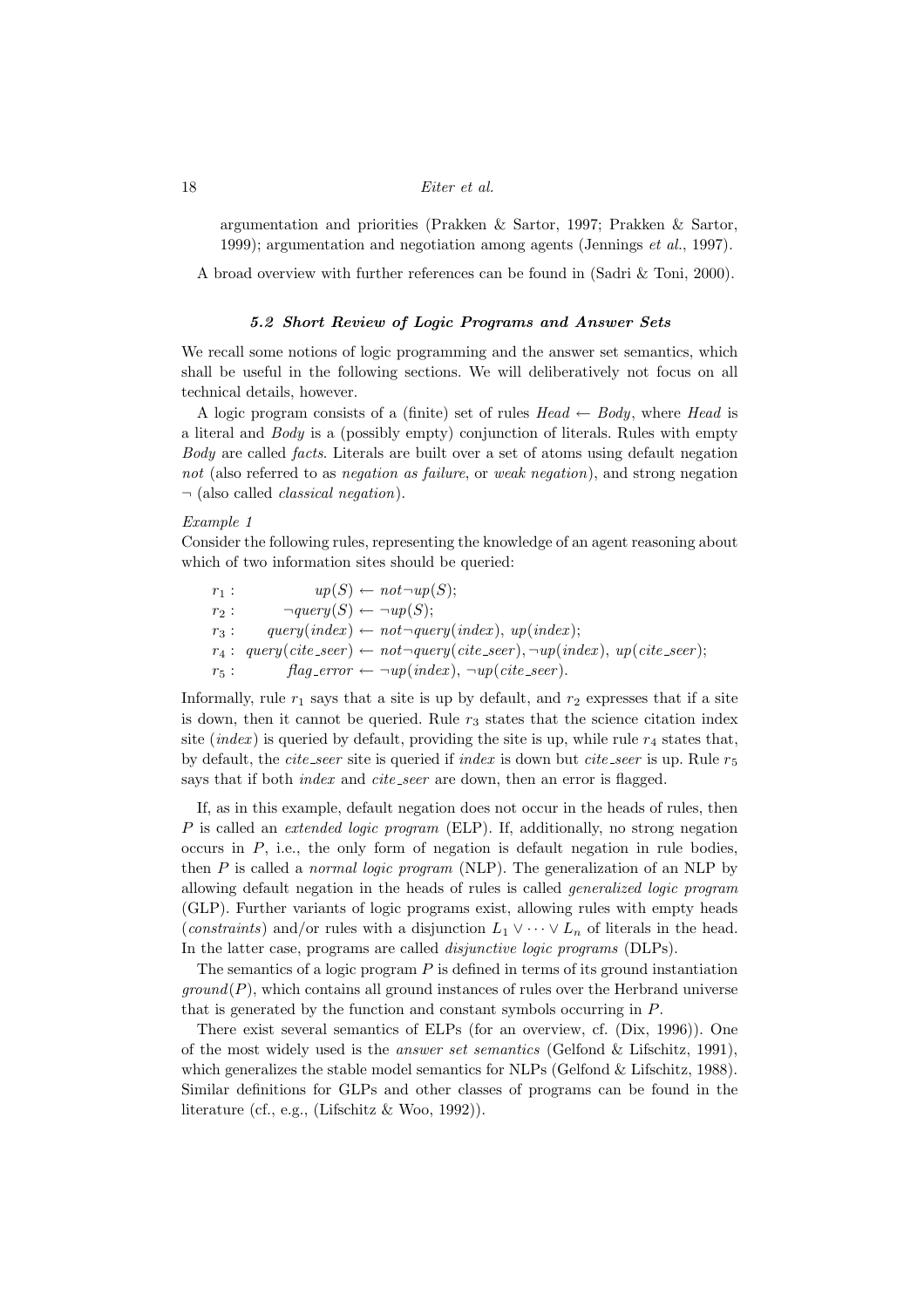A (partial) interpretation is a set I of classical ground literals, i.e., literals without not, such that no opposite literals  $A, \neg A$  belong to I simultaneously. For a classical literal L, where  $L = A$  or  $L = \neg A$  for some atom A, we say that L is true in I if  $L \in I$ , while notL is true in I if  $L \notin I$ . An interpretation I satisfies a ground rule r, denoted by  $I \models r$ , if either the head of r is true in I, or some literal in the body of  $r$  is not true in  $I$ .

Given an interpretation I and an ELP P, the Gelfond-Lifschitz reduct,  $P<sup>I</sup>$ , of P with respect to I is the program obtained from  $ground(P)$  as follows:

- 1. remove every rule r from  $ground(P)$  which contains in the body a weakly negated literal that is not true in I;
- 2. remove all weakly negated literals from the bodies of the remaining rules.

An interpretation I is an *answer set* of a program  $P$  if it coincides with the smallest set of classical literals which is closed under the rules of  $P<sup>I</sup>$ .

#### Example 2

Consider the program  $P$  from Example 1. The set

 $I = \{up/index\}, up(cite\_seer), query/index)\}$ 

is an interpretation of P. Moreover, it is an answer set of P: The reduct  $P<sup>I</sup>$  contains the rules

$$
up(ndex) \leftarrow ;
$$
  
\n
$$
up(cite\_seer) \leftarrow ;
$$
  
\n
$$
\neg query(ndex) \leftarrow \neg up(ndex);
$$
  
\n
$$
\neg query(cite\_seer) \leftarrow \neg up(cite\_seer);
$$
  
\n
$$
query(ndex) \leftarrow up(ndex);
$$
  
\n
$$
flag\_error \leftarrow \neg up(ndex), \neg up(cite\_seer).
$$

Each set of literals which is closed under the rules of  $P<sup>I</sup>$  must contain the literals  $up(intex)$ ,  $up(cite\_seer)$ , and, by virtue of the penultimate rule of  $P<sup>I</sup>$ , also  $query/index)$ . No further literals need to be added. Thus,  $I$  is closed, and therefore it is an answer set of P.

In general, an ELP may possess none, one, or several answer sets.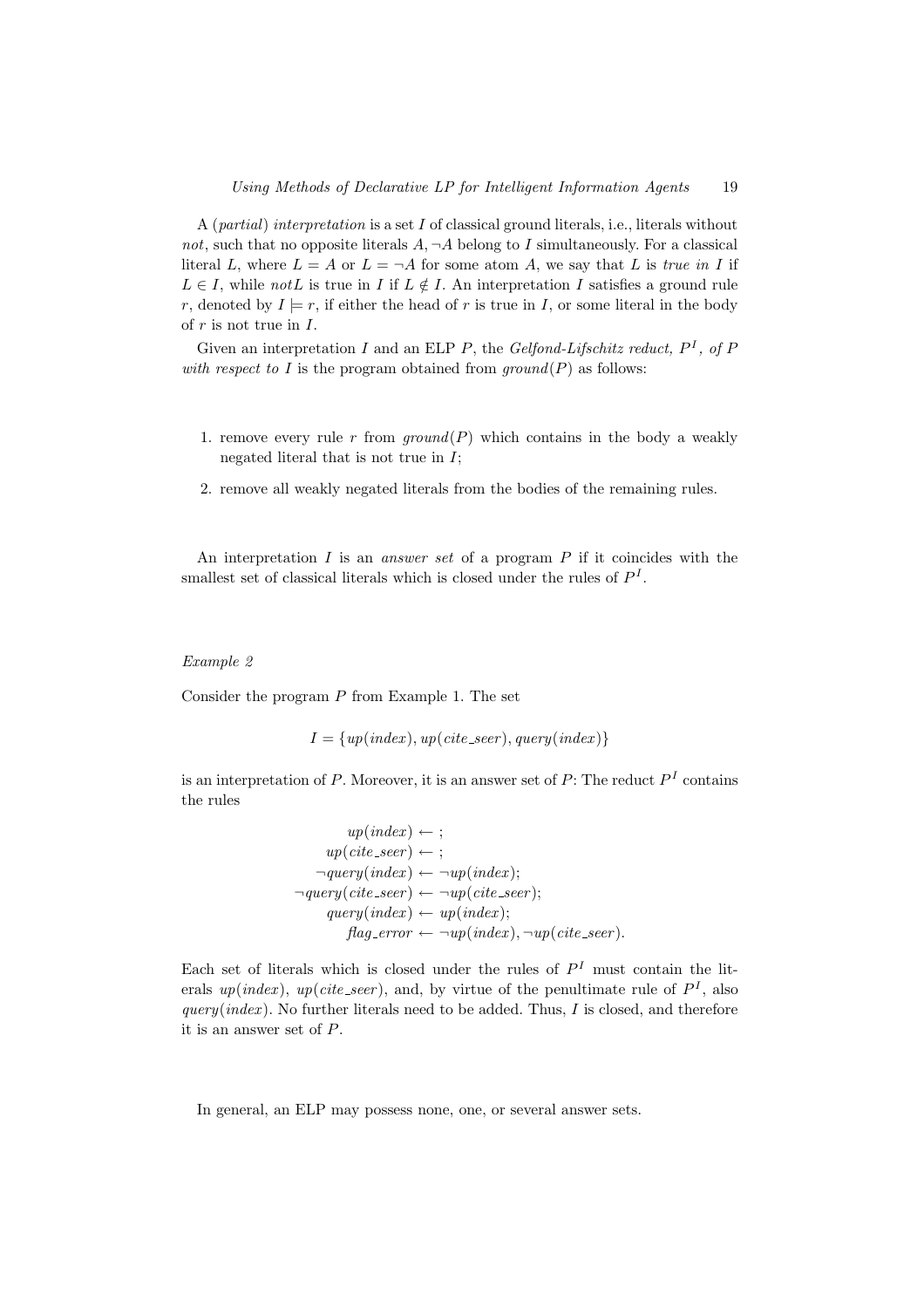Example 3

Suppose we add to the program  $P$  of Example 1 the rule

$$
r_6: \neg query(S) \leftarrow not\ query(S), \neg rel(S)
$$

and the facts  $\neg up(index) \leftarrow$  and  $\neg rel(cite\_seer) \leftarrow$ . Intuitively, the rule  $r_6$  states that an unreliable source is not queried by default. Then, the corresponding ELP Q has two answer sets:

$$
J_1 = \{\neg up(index), \neg rel(cite\_seer), up(cite\_seer),
$$
  
\n
$$
\neg query(index), query(cite\_seer)\},
$$
  
\n
$$
J_2 = \{\neg up(index), \neg rel(cite\_seer), up(cite\_seer),
$$
  
\n
$$
\neg query(index), \neg query(cite\_seer)\}.
$$

The set of consequences of a program  $P$  is usually defined as the set of literals which are *cautiously* derived from it, i.e., which are true in all answer sets of  $P$ . Thus, in Example 1, query(index) is a consequence of P, while neither query(cite\_seer) nor  $\neg query(cite\_seer)$  is a consequence of P.

If, as in Example 3, multiple answer sets exist, preferences might be used to single out either a unique "preferred" answer set, or a collection of preferred ones. If, for instance, rule  $r_4$  would have preference over the rule  $r_6$ , then  $J_1$  would be the single preferred answer set of  $Q$ , and  $query(cite\_seer)$  would be among the conclusions of Q. Different ways to represent and handle preferences on logic programs are reviewed in the next section.

Concerning updates, suppose a new fact  $\neg up(intex) \leftarrow$  should be incorporated into  $P$ . If we simply add it, then the resulting program  $P'$  has the answer set

$$
I' = \{\neg up(index), up(cite\_seer), \neg query(index), query(cite\_seer)\}.
$$

Thus,  $query(intex)$  is retracted and  $query(cite\_seer)$  is added. Simply adding a new piece of information to a logic program is, in general, not a suitable strategy for updating it, since conflicts may arise. We discuss some approaches to updates in Section 7.

## 6 Preference Handling

An important requirement for an advanced information agent is the capability of representing and handling priority information. Such information may be either represented as meta-data associated with the rules of the knowledge base and used to compute the intended (or preferred) belief set, or associated with single rules or whole programs when revising or updating the knowledge base itself.

As meta-data associated to the rules of the knowledge base, preference information can be useful to facilitate choices in case of multiple possibilities (e.g., if a logic program, encoding an agent's decision component, has more than one answer set), or to determine rules which should be overridden in case of conflicts (e.g., the logic program as a whole has no answer set, but, if a rule with low priority is retracted, then the resulting program has an answer set).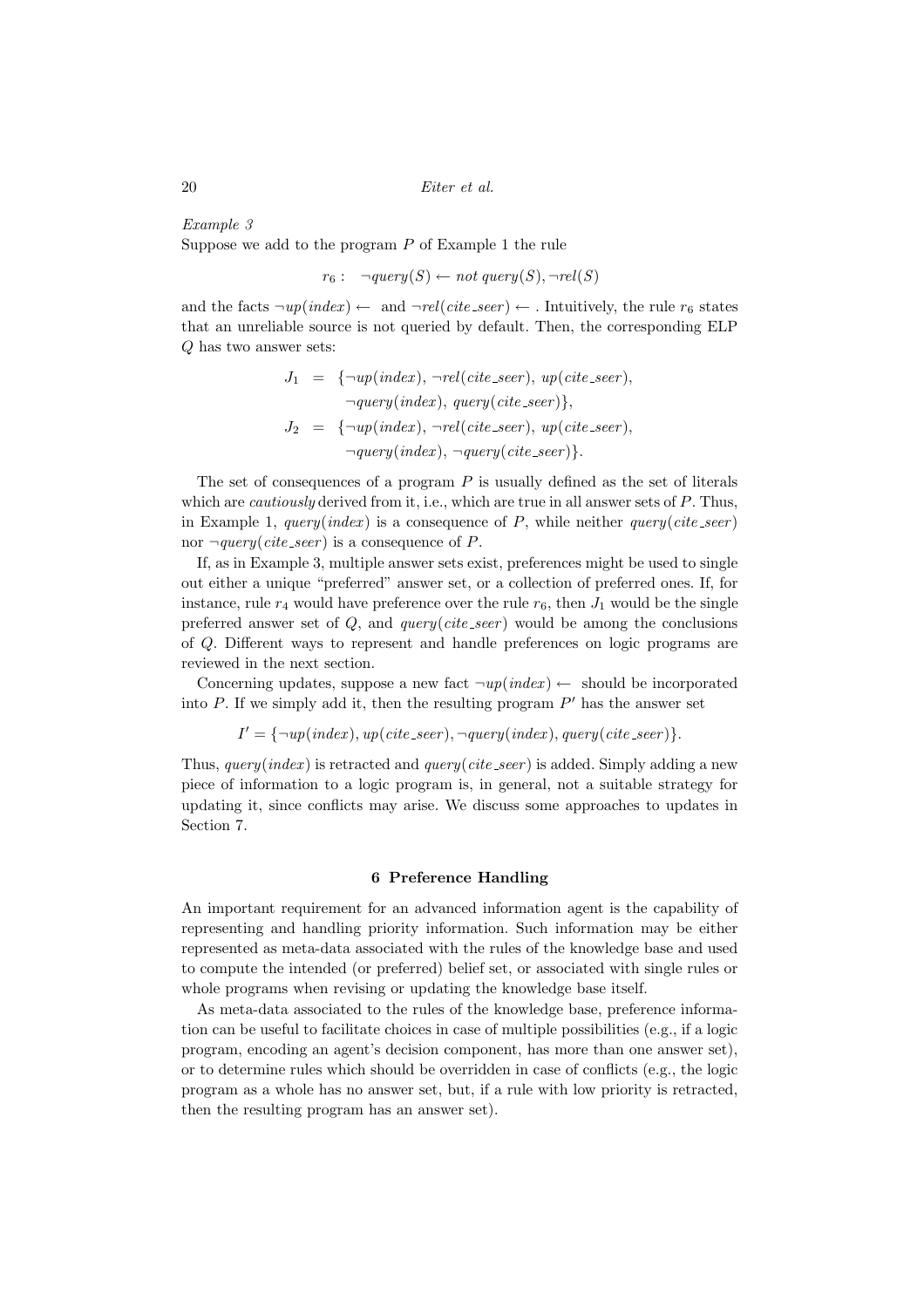When associated with (sets of) rules serving as updates of the knowledge base, preferences clearly express the priority of the new information with respect to the current knowledge. These preferences can be obtained as meta-knowledge provided by other source agents (e.g., indicating the precision of the required information) or can be part of the meta-knowledge of the agent itself (e.g., knowledge about the credibility of a certain source).

Several declarative methods have been developed in the field of logic programming to cope with prioritized information, which differ in the following respects.

- Meta- vs. object-level encoding. Priorities can be explicitly expressed in the object language of the knowledge base (Sections 6.1, 6.4, 6.5, 6.7, 6.8), usually by means of a special symbol in the alphabet and of a naming function for rules; alternatively, they can be given as meta-knowledge associated to the rules (Sections 6.2, 6.4, 6.6, and also 8.1) or to the literals (Section 6.3), in form of a (partial) order among them.
- Static vs. dynamic priorities. Priorities can be static or dynamic: static priorities are not explicitly contained in the knowledge base and are not subject to change (Sections 6.2-6.4, 6.6, and also 8.1); on the other hand when priorities are expressed in the object language (Sections 6.1, 6.4, 6.5, 6.7, 6.8), the preference relation can itself be dynamically revised or updated together with the remaining knowledge.
- Fixed vs. variable strategies. Strategies for priority handling can be fixed, usually described through an appropriate ad hoc semantics taking care of respecting the preference relation (Sections 6.2-6.4, 6.7, and also 8.1), or they can be encoded in the knowledge base of the agent by means of appropriate program rewriting (Sections 6.5, 6.6) or by addition of appropriate rules (Section 6.1). In this case, no special semantics is usually needed, and the handling policy could itself be subject to change, or could easily be modified for other purposes.

### 6.1 Prioritized Defaults by Gelfond and Son

In (Gelfond & Son, 1998), a method is suggested for reasoning with prioritized defaults in extended logic programs under the answer set semantics. To this purpose, a set of axioms, in the form of an ELP defining how prioritized defaults are to be handled, is introduced. This set of axioms, added to any logic program with priorities between the defaults, produces the desired results. No new semantics is needed, as the answer set semantics of the union of the given program and of the set of axioms works as intended.

A simple example from (Gelfond & Son, 1998) shows that the formalism works as intended. Consider the following rules:

| $r_1$ : | $\neg\text{flies}(tweety) \leftarrow not \text{flies}(tweety), \text{penguin}(tweety);$ |
|---------|-----------------------------------------------------------------------------------------|
| $r_2$ : | $flies(tweety) \leftarrow not \neg flies(tweety), bird(tweety);$                        |
| $r_3$ : | $penguin(tweety) \leftarrow not \neg penguin(tweety), bird(tweety);$                    |

together with the fact  $bird(tweety) \leftarrow$ , and with the information that  $r_1$  is preferred over  $r_2$ ,  $r_2$  over  $r_3$ , and  $r_1$  over  $r_3$ . Then, the approach computes only one answer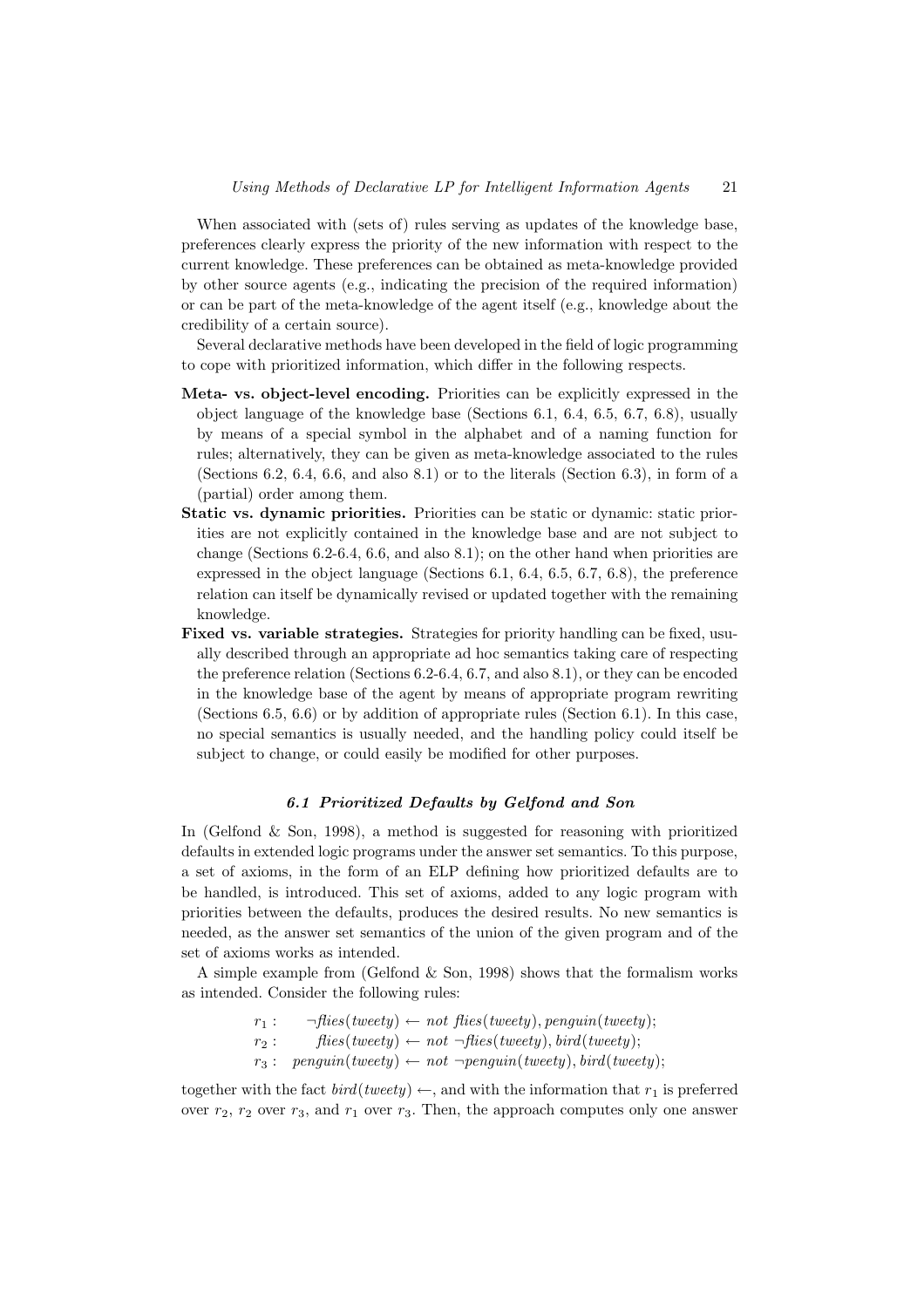set, containing the literals  $bird(tweety)$ , penguin(tweety),  $\neg$ flies(tweety), as expected (cf. (Gelfond & Son, 1998) for the necessary technical definitions).

In this approach, defaults and rules are technically distinguished, as rules are non defeasible, while defaults express defeasible properties of some elements. Dynamic priorities are addressed, since defaults and rules about the preference relation are permitted. Moreover, changes in the properties of the preference relation, in the definitions of conflicting defaults, or in the way of reasoning require only simple changes in the formalism. Alternative strategies for priority handling can thus be implemented by necessary changes in the set of axioms. For more complex examples implementing these features, cf. (Gelfond & Son, 1998).

#### 6.2 Preferred Answer Sets by Brewka and Eiter

In (Brewka & Eiter, 1999), two general principles for prioritized knowledge representation formalisms are formulated and analyzed, and a notion of static preferences over rules is introduced, satisfying these principles and extending the answer set semantics for ELPs (an extension to dynamic preferences was given in (Brewka & Eiter, 2000)).

Based on a given strict partial order over rules, some of the answer sets of the ELP are selected as "preferred", therefore increasing the set of conclusions which can be cautiously derived from it.

Consider again the Tweety example, expressed by the following program P, where the rules are listed with descending priority (cf. (Brewka & Eiter, 1999)):

|  | $P = \{penguin(tweety) \leftarrow$ |                                                                                               |
|--|------------------------------------|-----------------------------------------------------------------------------------------------|
|  | $bird(tweety) \leftarrow :$        |                                                                                               |
|  |                                    | $\neg\text{flies}(tweety) \leftarrow \text{not flies}(tweety), \text{penguin}(tweety);$       |
|  |                                    | $\mathit{flies}(tweety) \leftarrow not \neg \mathit{flies}(tweety), \mathit{bird}(tweety)\}.$ |

Then, P has a unique preferred answer set, containing, as intended, the literals  $penguin(tweety), bird(tweety), \neg flies(tweety).$ 

A strong and a weak notion of preferred answer sets is considered, respectively, where the second one ensures that if a program has an answer set, then it also has at least a preferred one, which is not guaranteed with the strong notion, i.e., a program may have answer sets but no preferred one.

The basic idea behind this approach is that the order in which rules are applied has to be compatible with the explicitly given preference information among rules. A rule can only be applied in case its body is not defeated by another rule having higher priority.

## 6.3 Prioritized Logic Programs by Inoue and Sakama

In (Inoue & Sakama, 1996), the problem of reasoning with explicit representation of priorities in logic programming is addressed. The proposed approach serves mainly to reduce nondeterminism in choosing one out of several answer sets of a given pro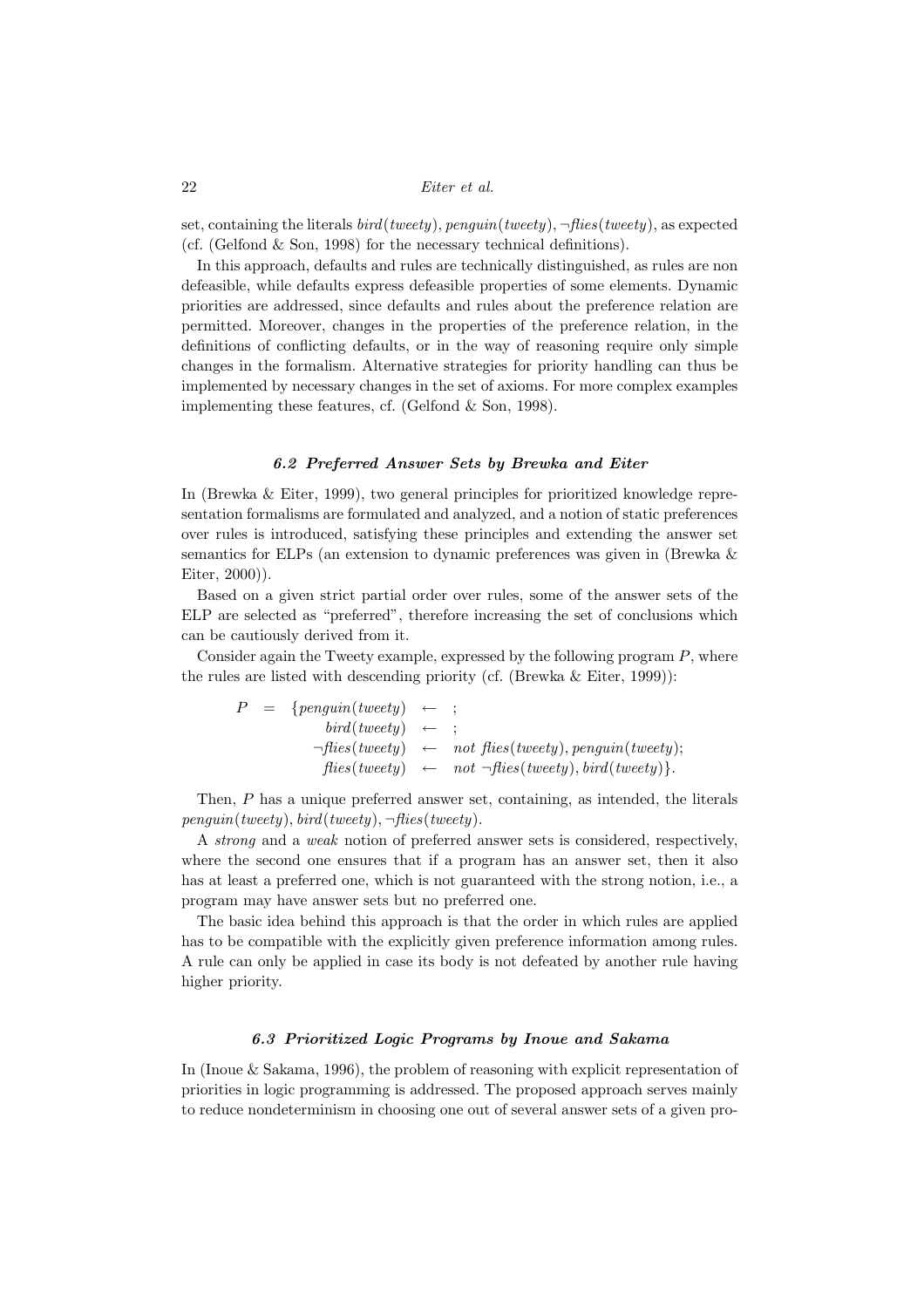gram, and can capture several forms of reasoning, e.g., abduction, default reasoning, and prioritized circumscription.

The semantics of the so-called *prioritized logic programs* (PLPs) is given by means of appropriate preferred answer sets. PLPs are constructed as general extended disjunctive programs (GEDPs), including normal programs and able to express abductive programs as well, together with a reflexive and transitive priority relation over literals of the language.

The semantics of a PLP is defined in terms of the answer sets of the corresponding GEDP, through an appropriate notion of preferred answer sets. Intuitively, from the notion of priority over the elements of the language, priorities over answer sets are derived. In case the set of priority relations is empty, the given definitions reduce to the standard answer set semantics.

In the framework of PLP, the usual default reasoning problem about Tweety can be represented by the following program  $P$  (cf. (Inoue & Sakama, 1996)):

| $flies(tweety) \leftarrow default(tweety), bird(tweety);$ |
|-----------------------------------------------------------|
|                                                           |
|                                                           |

together with the preference information not default(tweety)  $\prec$  default(tweety), indicating that not default (tweety) is preferred over default (tweety). The unique preferred answer set is thus  $\{bird(tweety), penguin(tweety), \neg flies(tweety)\},$  as desired.

Priorities over literals of the language can also be used to express more general priorities, introducing new elements as heads of suitable rules and priorities over these new elements; examples can be found in (Inoue & Sakama, 1996).

In (Inoue & Sakama, 1999), abduction is used to derive appropriate priorities yielding intended conclusions. In particular, an appropriate set of priorities is derived which can explain an observation under skeptical inference, thus addressing the multiple extension problem of answer set semantics for ELPs. To this purpose, the notion of preference abduction is introduced, in order to infer a sufficient priority relation to make the intended conclusion hold. This is achieved in terms of an integrated framework for the abduction of both literals and priorities, using prioritized and abductive ELPs.

The method can be described as follows. In a first step, a basic framework is introduced. This step selects, through abduction, from a given set of candidate priorities those which are sufficient to derive an observation skeptically, if the given observation is credulously but not skeptically inferred by the initial program. In a second step, an extended framework is obtained by combining preference abduction with ordinary abduction, providing the given observation cannot even be credulously inferred by the initial program. In this case, given a set of abducibles and a set of priority relations, subsets of abducibles and of priorities are selected such that the initial program, together with new literals and the given priorities, is sufficient to explain the observation skeptically.

In case the set of abducibles is empty, the extended framework collapses to the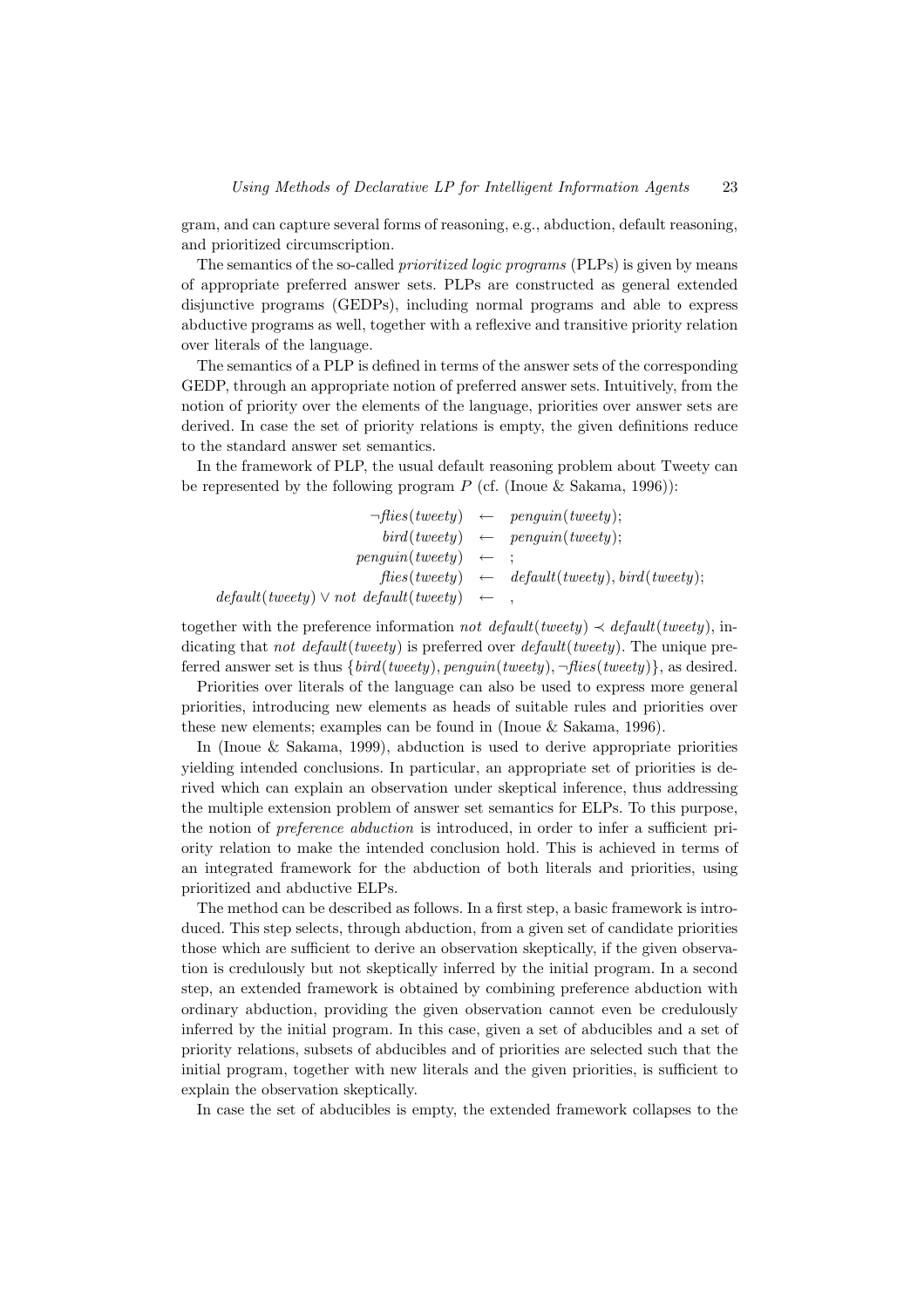basic one, and if the set of candidate priorities is empty, the framework collapses to abductive logic programming. If the set of abducibles is made up of rules instead of literals, and the set of priorities contains relations over those rules, a naming technique can be used to yield the original framework. Moreover, the extended framework can also be used to derive possible new abducibles starting from the rules which are the source of the nondeterminism. These are in turn converted to abducible rules and then renamed, in order to arrive at new abducibles. Preferences over abductive hypotheses can also be used to acquire new priority information.

## 6.4 Prioritized Logic Programs by Foo and Zhang

In (Foo & Zhang, 1997a), PLPs with static priorities under an extended answer set semantics are introduced. In this approach, a PLP consists of an ELP, a naming function for rules, and a strict partial order over names. The idea is to reduce PLPs to ELPs by progressively deleting rules that, due to the defined priority relation, are to be ignored. A rule is ignored if a rule of higher priority exists such that keeping the latter and deleting the former still results in defeating the rule with lower priority. If this is not the case, even if one rule is more preferred over the other, the two rules do not affect each other during the evaluation, i.e., the preference relation between these two rules does not play any role. Therefore, by progressively checking all the rules with respect to the given order, the rules that are going to be ignored can be deleted, and for the remaining ones the preference order plays no role at all. This can be carried out until a fixed point is reached, in the form of an ELP with no priority relation. The answer sets of this program are the intended answer sets of the initial PLP.

As a formalization of the usual example about Tweety, consider the following program  $P$  (cf. (Foo  $\&$  Zhang, 1997a)):

> $flies(tweety) \leftarrow bird(tweety), not \neg flies(tweety);$  $\neg\text{flies}(tweety) \leftarrow \text{penguin}(tweety), \text{not flies}(tweety);$  $bird(tweety) \leftarrow ;$  $penguin(tweety) \leftarrow$

where the second rule has higher priority than the first one. The single answer set of the program is given by

 ${\lbrace \neg fly(tweety), bird(tweety), penguin(tweety) \rbrace}.$ 

In (Foo & Zhang, 1997a), PLPs are extended to express dynamic priorities as well. The semantics of a dynamic PLP is defined in terms of the answer sets of a corresponding (static) PLP. More specifically, a dynamic PLP is a pair consisting of a program over a language containing a symbol expressing a partial order between names of rules, and a naming function for rules. In order to ensure the consistency of the given partial order, the presence of some special rules in the program (expressing antisymmetry and transitivity of the preference relation) is assumed. The semantics is given in terms of a transformation from dynamic PLPs into (static) PLPs, through a sequence of reductions with respect to the ordering. Starting from a dynamic PLP,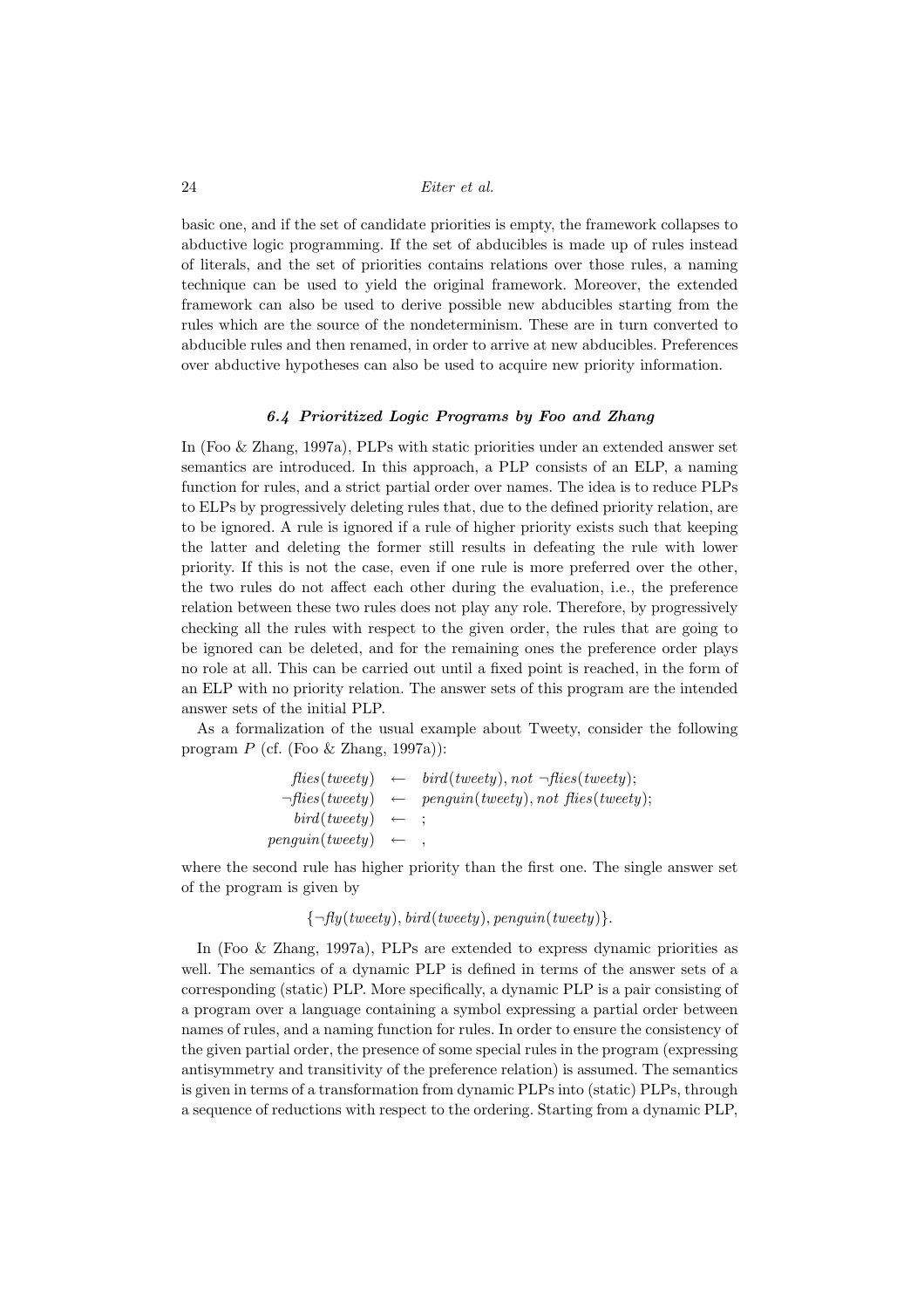successive PLPs are built up until a fixed point is reached. Each new obtained program is a reduct of the previous one with respect to the order relation over the previous program, and the new order relation contains all pairs such that the corresponding rule belongs to all answer sets of the previous PLP. The answer sets of the dynamic program are the answer sets of the result of this transformation.

#### 6.5 Compiled Preferences by Delgrande et al.

In (Delgrande *et al.*, 2000c), a methodology is introduced for computing the answer sets of ELPs with dynamic priorities between rules, explicitly expressed in the program itself (such a program is called ordered). On the basis of the encoded preferences, an ordered program is transformed into a standard ELP whose answer sets correspond to the intended preferred answer sets of the original one. The transformation is realized by decomposing each rule of the program into a group of associated rules, in which newly introduced control atoms guarantee that successive rule applications are compatible with the given preference information.

The approach is sufficiently general to allow the specification of preferences among preferences, preferences holding in a particular context, and preferences holding by default. Moreover, the concept of *static preferences*, where the preference information about rules is fixed (e.g., given at the meta level like in most approaches to preference handling) is easily realizable.

Alternative strategies for preference handling can be achieved as well by changing the specification of the transformed program. For instance, in (Delgrande  $et al.,$ 2000a) it is shown that the method of Brewka and Eiter (1999) can be encoded within this framework. Furthermore, it is straightforward implementing the methodology, since the result of the transformation is a standard ELP and therefore existing logic programming systems can be used as underlying reasoning engines. The description of such an implementation is given in (Delgrande *et al.*, 2000b).

## 6.6 Disjunctive Programs with Inheritance by Buccafurri et al.

In (Buccafurri et al., 1999a; Buccafurri et al., n.d.), a framework for disjunctive logic programs with inheritance (denoted  $DLP<sup>2</sup>$ ) on the basis of the answer set semantics is introduced. Given a hierarchy of objects, represented by disjunctive programs, possible conflicts in determining the properties of each object in the hierarchy are resolved by favoring rules which are more specific according to the hierarchy. The hierarchy itself is given in terms of a strict partial order over objects. If, for simplicity, we identify each object with an indexed program, a hierarchical knowledge base consists of a set of programs together with a partial order over them. The program for a given object in the hierarchy is then given by the collection of programs at and above the corresponding indexed program. The semantics of inheritance programs is defined as an extension of the standard answer set semantics.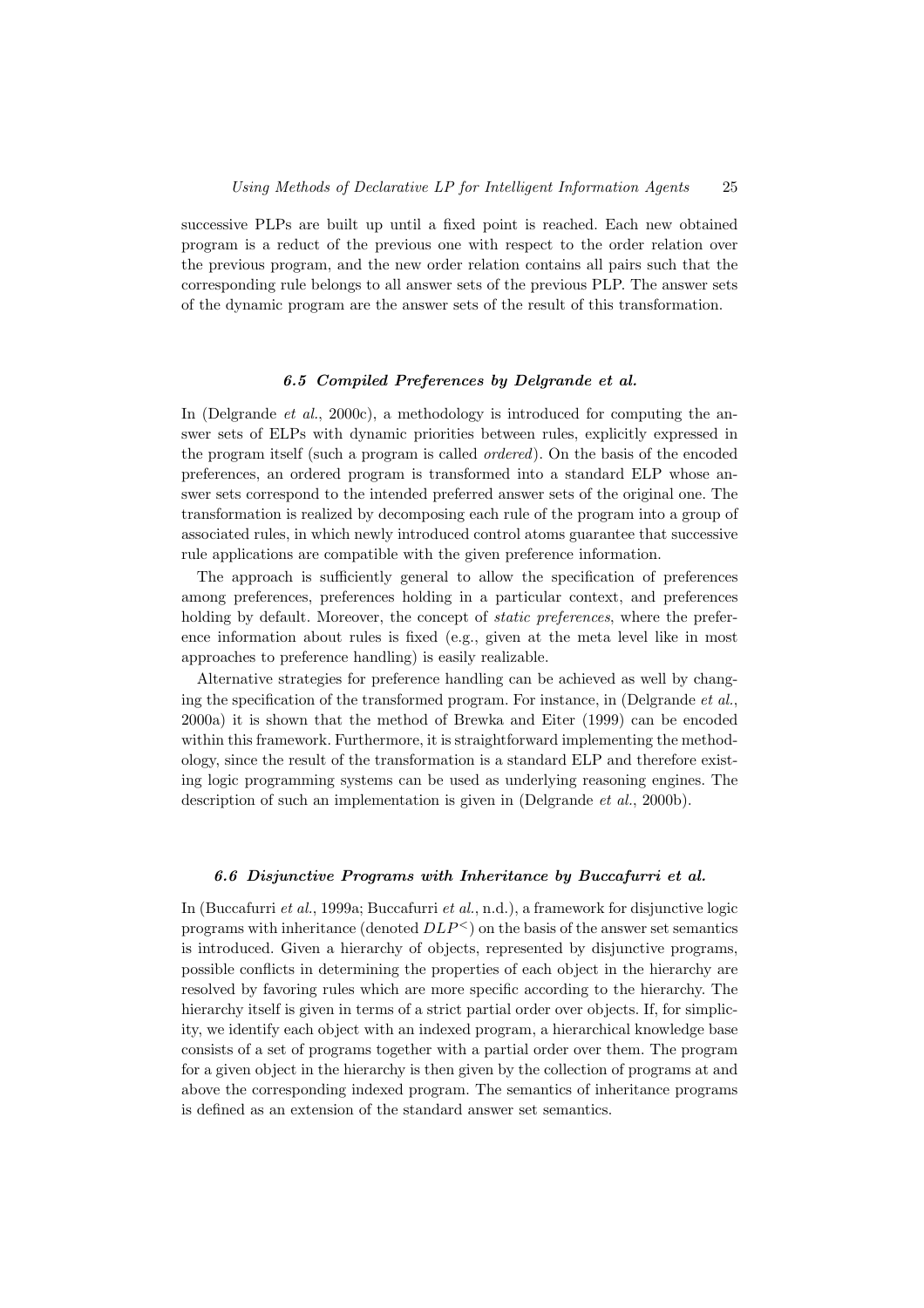## 6.7 Preference Default Theories by Brewka

In (Brewka, 2000), the problem of handling preference information in epistemic states is addressed. Preference information is considered as explicitly expressed in the representation language of epistemic states, viewed as nonmonotonic theories.

The desired results are achieved in two steps. The first step consists in an extension of default systems in order to express preference information in the object language, together with an appropriate definition of theory extensions. In a second step, a notion of prioritized inference is introduced, as the least fixed-point of an appropriate monotone operator, thus identifying epistemic states with preferential default theories under this ad hoc semantics. Due to a potential self-referentiability of preference information, not all theories expressed in this formalism possess extensions (i.e., acceptable sets of beliefs).

The main differences between the proposed formalism and the original default notions consist in the following features:

- a single set is considered containing all information, in which there is no absolutely unrevisable information; and
- preferences and other meta-information are expressed in the object language, by means of a naming mechanism for formulas and a strict total order between names.

A preferred extension of a preference default theory is given by the deductive closure of a maximal consistent subset of the theory, which can be generated through a total preference ordering on the formulas of the theory, compatible with the preference information explicitly expressed in the formulas belonging to the extension. A formula is an accepted conclusion of a preference default theory if it belongs to the least fixed-point of the operator computing the intersection of all preferred extensions of the theory.

The idea is to iteratively compute, starting with the empty set, the intersection of the extensions which are compatible with the information obtained so far. Since the set of formulas in each step may contain new preference information, the number of compatible extensions may be progressively reduced, and their intersection may thus grow. This process is continued until a fixed point is reached. If a formula is an accepted conclusion of the theory, then it is contained in all preferred extensions of the theory. The set of accepted conclusions of a theory is consistent and, by identifying the theory with an epistemic state, the set of accepted conclusions defines the corresponding belief set.

For illustration, consider how the usual Tweety example works in this framework (cf. (Brewka, 2000)). Let T be the following theory (where  $\supset$  stands for implication):

> $f_1:$  bird(tweety)  $\supset$  flies(tweety)  $f_2: \quad penguin(tweety) \supset \neg flies(tweety)$  $f_3:$  bird(tweety)  $\land$  penguin(tweety)  $f_4: f_3 < f_1$  $f_5: f_2 < f_1$

where  $f_4$  intuitively states that  $f_3$  is preferred over  $f_1$ , and  $f_5$  states that  $f_2$  is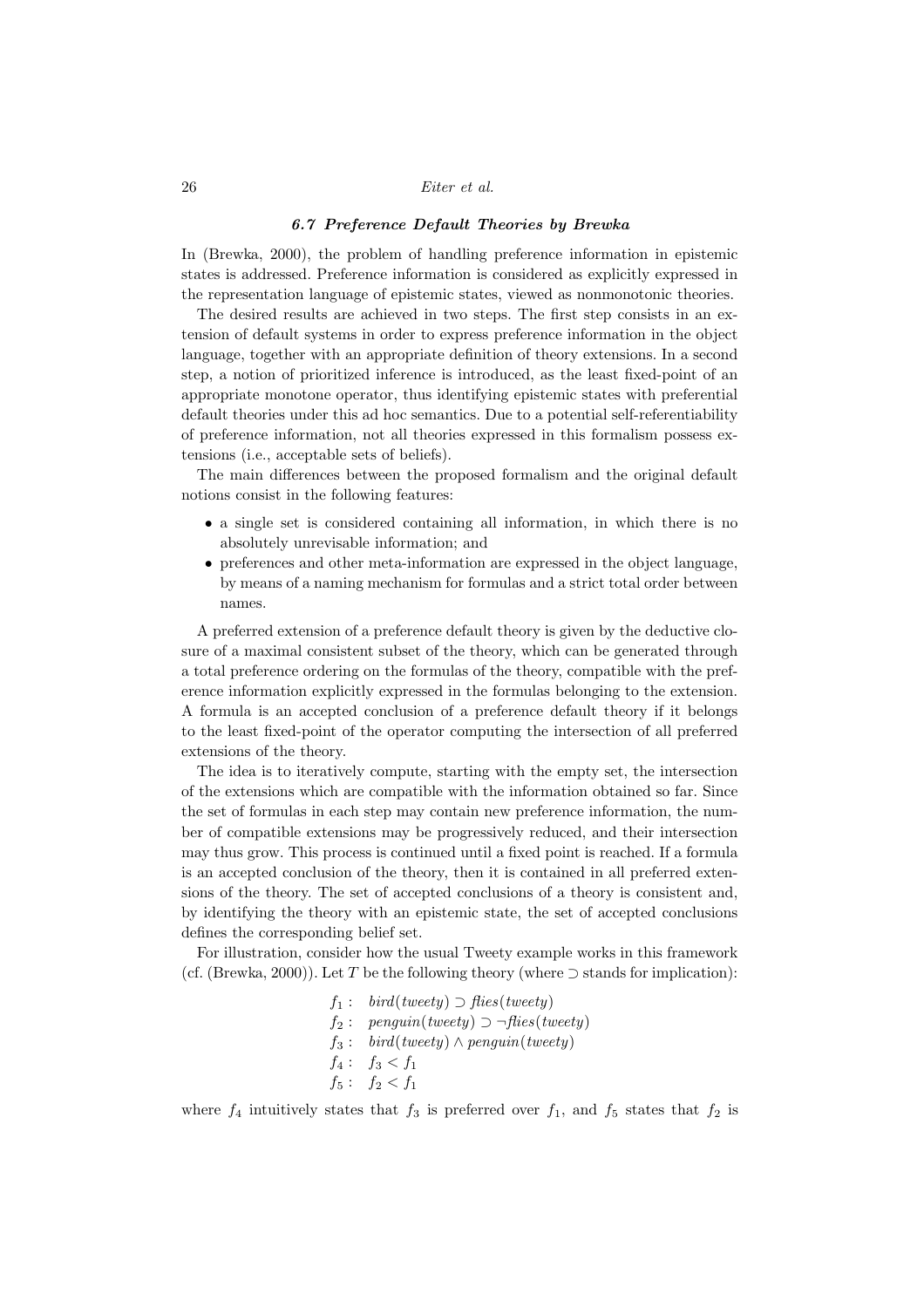preferred over  $f_1$ . Then, the only accepted conclusions of T are, as intended, given by the set  $\{bird(tweety), penguin(tweety), \neg flies(tweety)\}.$ 

In Section 7.8, we discuss the use of this formalism for representing revision strategies.

## 6.8 Ordered Logic Programs

Another approach for resolving conflicts between rules is given by ordered logic programs (Laenens & Vermeir, 1990; Gabbay et al., 1991; Buccafurri et al., 1996; Buccafurri et al., 1999b) (cf. also Section 7.9).

Ordered logic programs offer the possibility of specifying preferences between (sets of) rules at the object level, by means of a naming function for rules and of special atoms expressing priority between rule names. These special atoms can appear everywhere in a rule, thus permit to express dynamic preferences.

Considering again the example about Tweety, it can be formalized by the program P containing the following rules:

> $r_1: \quad penguin(tweety) \leftarrow$  $r_2:$  bird(tweety)  $\leftarrow$  $r_3:$  flies(tweety)  $\leftarrow$  bird(tweety), not  $\neg$ flies(tweety)  $r_4: \neg \text{flies}(tweety) \leftarrow \text{penguin}(tweety), \text{not flies}(tweety)$  $r_5: r_3 \prec r_4 \leftarrow$

where the last rule intuitively states that  $r_4$  is preferred over  $r_3$ . Then, as intended, the preferred answer set of  $P$  is given by

## ${penguin(tweety), bird(tweety)~{\text{--}}flies(tweety).}$

While ordered logic programs are similar to logic programs with inheritance as defined by Buccafurri et al.  $(n.d.)$ , there is a salient difference: in the former, contradictions between rules  $r_1$  and  $r_2$  from different sets of rules  $R_1$  and  $R_2$ , respectively, with no preference among them are removed, while in the latter they lead to inconsistency. For example, for  $R_1 = \{rain \leftarrow \}$  and  $R_2 = \{\neg rain \leftarrow \}$  having lower priority than  $R_0 = \emptyset$ , the respective ordered logic program has two preferred answer sets,  $\{rain\}$  and  $\{\neg rain\}$ , while the respective inheritance program has no answer set.

#### 6.9 Further Approaches

Besides the methods discussed above, a number of other approaches for adding priorities in extended logic programs are available. We briefly address some of them in this section.

Under the answer set semantics, ELPs may be viewed as a fragment of Reiter's default logic, as there is a one-to-one correspondence between the answer sets of an ELP P and the consistent extensions of a corresponding default theory (Gelfond & Lifschitz, 1991). A semantics for prioritized ELPs is thus inherited from any semantics for prioritized default logic, such as the proposals discussed in (Marek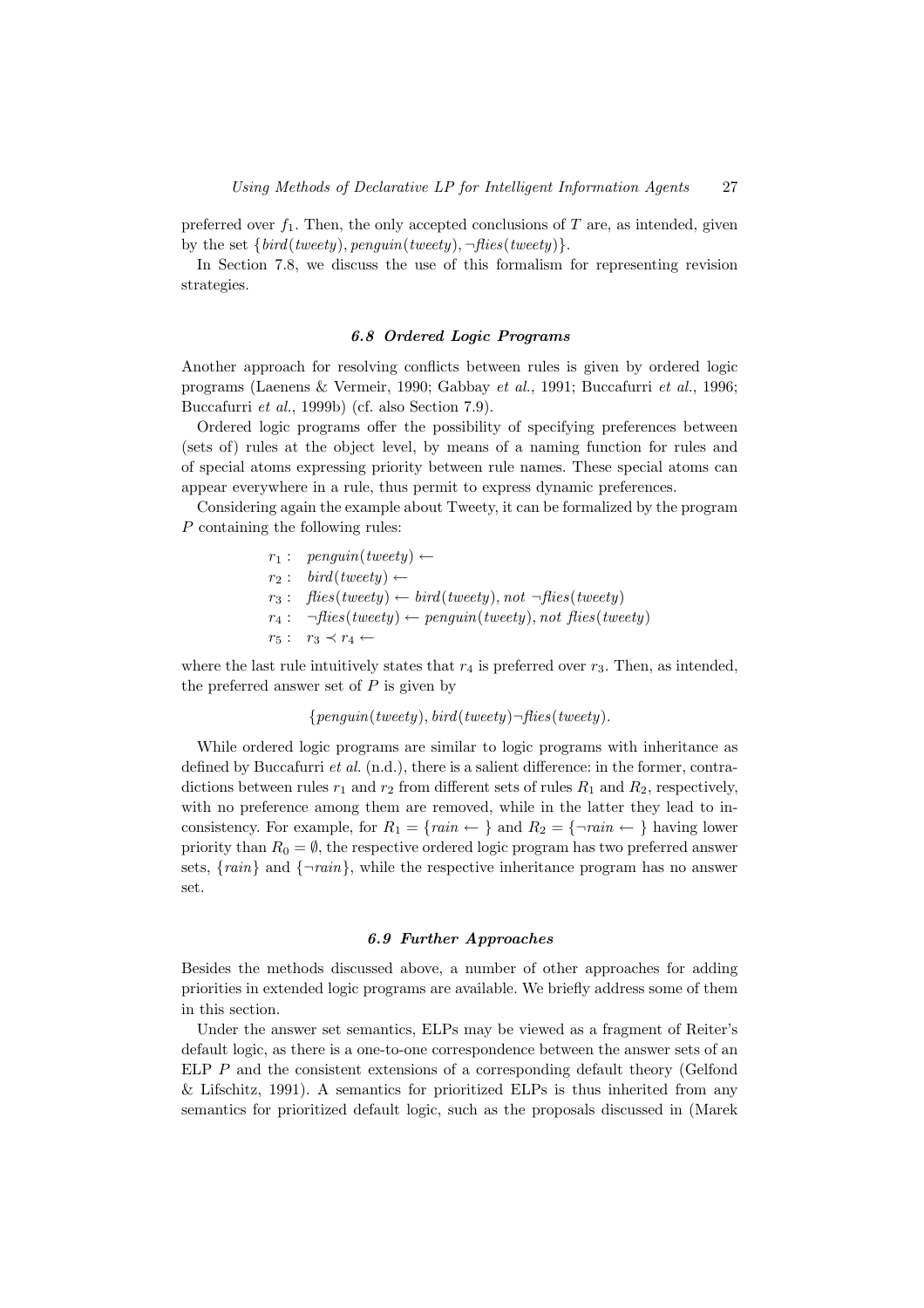$&$  Truszczyński, 1993; Brewka, 1994; Baader  $&$  Hollunder, 1995; Rintanen, 1998). Applied to ELPs, all these semantics select, by using priority information on rules, particular answer sets of an ELP from the collection of all answer sets. They fail, however, to satisfy the principles for this selection process which have been proposed in (Brewka & Eiter, 1999).

Further semantics for priorities in extended logic programming, which are not based on answer sets, have been proposed in (Nute, 1994; Analyti & Pramanik, 1995; Brewka, 1996; Prakken & Sartor, 1997). They have quite different foundations such as logical entrenchment and specificity (Nute, 1994), reliability handling (Analyti & Pramanik, 1995), well-founded semantics (Brewka, 1996), or defeasible argumentation (Prakken & Sartor, 1997).

In (Pradhan & Minker, 1996), it is shown how priorities can be used to combine different potentially conflicting Datalog databases. Preferences are used to determine that information which is given up in the merging process. Three different semantics of priorities are defined, two of which are equivalent. However, Pradhan and Minker do not consider negation (neither weak nor strong) at all, and the approach has thus limited expressive capability.

In (Kowalski & Sadri, 1991), rules with negation in the head are considered as exceptions to more general rules, and they are given higher priority. Technically, this is achieved by a redefinition of answer sets in which answer sets as defined in Section 5.2 are also answer sets according to the definition of (Kowalski & Sadri, 1991). The main achievement is that programs which merely admit an inconsistent answer set (as possible in the definition of (Gelfond  $\&$  Lifschitz, 1991)), become consistent in the new semantics. Thus, the approach in (Kowalski  $\&$  Sadri, 1991) has more of a contradiction removal method than of a priority approach.

For further discussions and comparisons concerning different approaches for preferences, we refer the reader to (Brewka & Eiter, 1999; Delgrande & Schaub, 2000; Inoue & Sakama, 2000b).

## 7 Revision and Update

An agent's knowledge base is naturally subject to change, which may happen through different events, including the following:

- 1. new information is arriving at the agent (this could, e.g, be the result of a sensing action or a message from some other agent);
- 2. temporal evolution, e.g., a "tick of the clock" event activating some predefined evolution (Alferes et al., 1999a); or
- 3. the tentative merging of the current knowledge base with another one.

Two basic approaches to this change process can be distinguished: revision and update. The idea of program revision is that of a program forced to include additional information about a world supposed to be static, by revising the assumptions it contains. On the other hand, the issue of program updating is to deal with a dynamic world (Katsuno & Mendelzon, 1991). A detailed discussion on the different approaches to changes of the knowledge base can also be found in (Gärdenfors  $\&$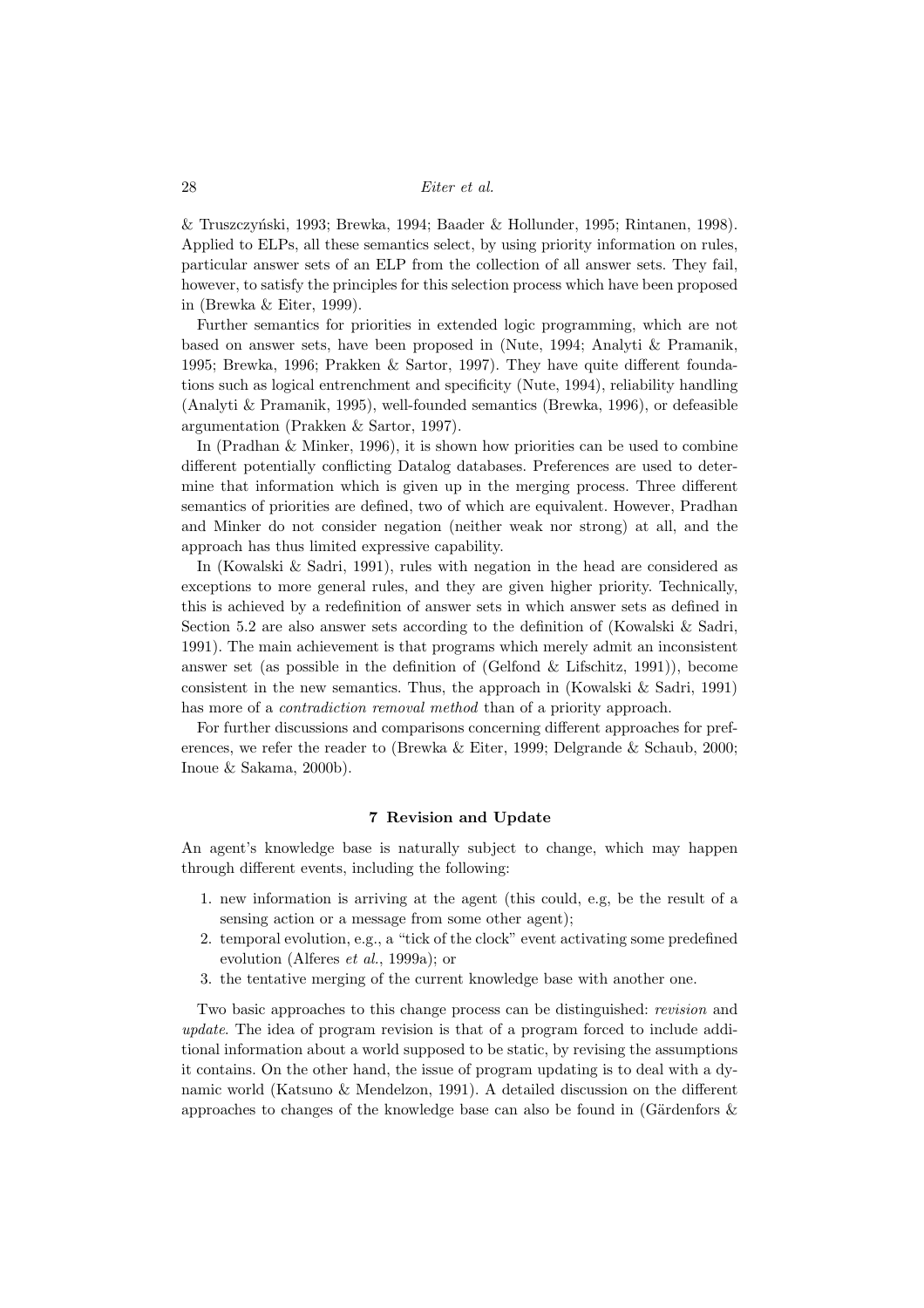Rott, 1995; Nebel, 1998); a clear distinction is not always possible, and "hybrid" formalisms are possible as well (Eiter et al., 2000a).

Moreover, a plethora of other features distinguish the different methodologies such that a clear, orthogonal classification is not straightforward. In particular, the following features can be found:

- Revisions and updates can involve two theories or two sets of rules and facts (Sections 7.1–7.7, and 7.9), often two logic programs, or the current program or theory plus a single rule or fact to be inserted in it (Section 7.8). Some of them eventually consider the case in which a single rule or fact has to be retracted too (Sections 7.1–7.3).
- Update formalisms usually implicitly assign higher priority to the "new" information, viewed to represent changes in the external world, which the agent should be forced to accept (Sections 7.1–7.8). Other formalisms assume no priority between old and new information; in this case, the term merging is often used (e.g., Section 7.9).
- As in the case of priority handling, some methods define an ad hoc semantics (Section 7.8), while others rely on a rewriting of the original programs under some standard semantics (Sections 7.2, and 7.4–7.7). If the update policy is explicitly expressed, changes to the processing strategy (e.g., arbitrary priority assignments to the involved programs instead of fixed ones) could be easier realized. Sometimes, the update policy may itself be subject to change (Section 7.8).
- Most of the approaches pose no explicit requirements on the consistency of the old or the new knowledge base (Sections 7.1–7.3, 7.5, and 7.6). As a consequence of the update process, conflicts may sometime arise, and the formalism may implicitly contain a strategy for inconsistency removal leading to a consistent belief set (Sections 7.3, 7.4, and 7.8), or rely on explicit priority information (Section 7.6). For other formalisms, addressing consistency requires changes in the update approach and its semantics (Section 7.5).
- In some approaches, old knowledge, which is overridden or contradicted by the new one, is physically deleted from the knowledge base (Section 7.1–7.3, 7.9), while in other approaches, it is only temporarily de-activated (Section 7.8) and can be activated again by successive updates (Sections 7.5–7.7).
- It is also important to consider whether the formalism imposes some form of minimality of updates, in order to preserve "as much as possible" of the current knowledge when new information is incorporated. Some of the methods include already in their basic definitions some condition for minimality of change (Sections 7.1–7.4, 7.9), while for other formalisms additional limitations are required or no minimality notion is given at all.
- Some of the formalisms apply only to single updates (Sections 7.3, 7.8, 7.9), while others can be applied uniformly to single updates as well as to sequences of updates (Sections 7.5–7.7). For some of the formalisms based on the rewriting of the involved programs, iteration is technically possible, i.e., the program resulting after an update can be directly subject to update again. (Sections 7.1, 7.2, 7.4–7.8).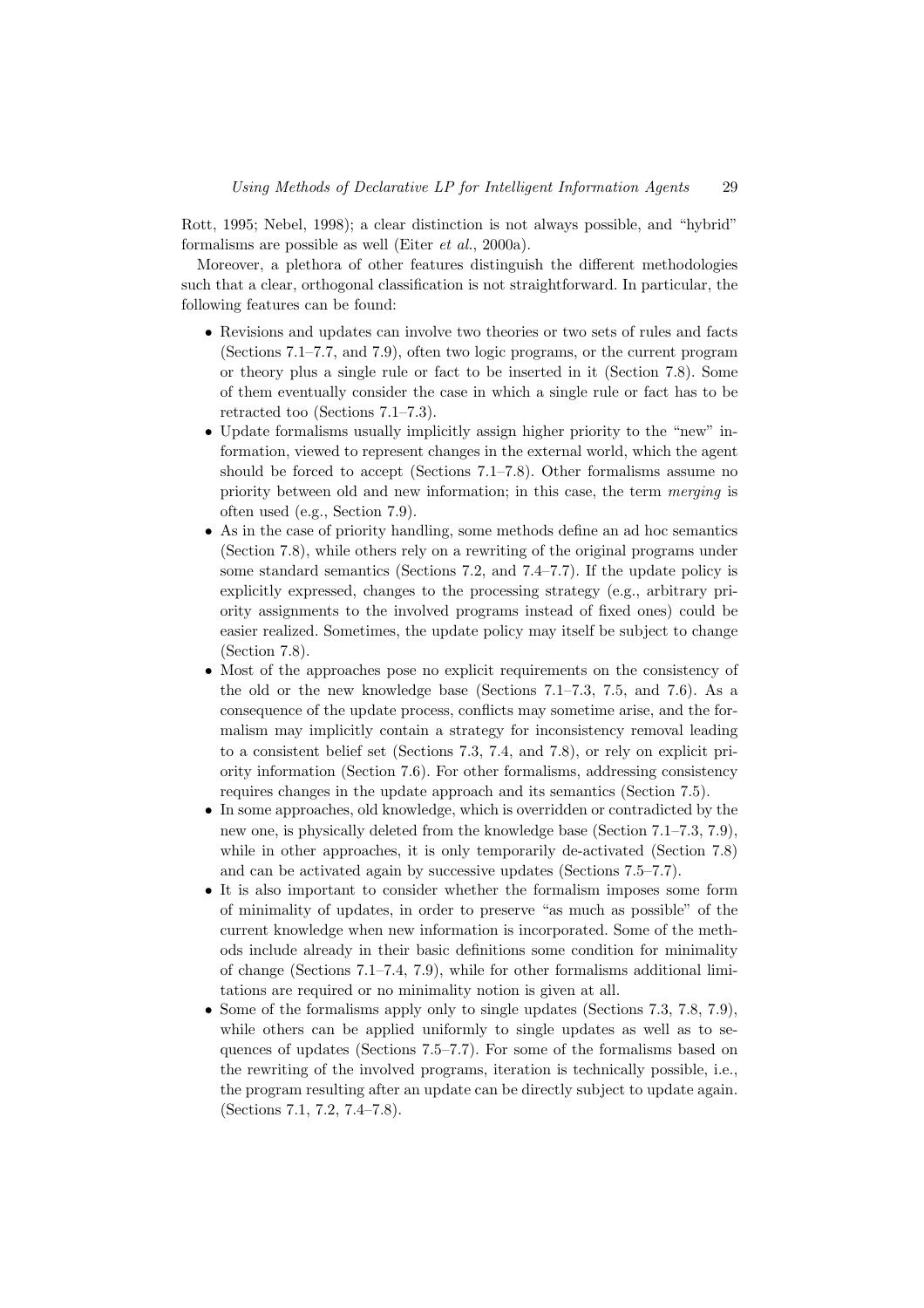In what follows, we discuss several update and revision formalisms in more detail.

#### 7.1 Revision Programs by Marek and Truszczynski ´

In (Marek & Truszczynski, 1994), a language for revision specification of knowledge bases is presented, which is based on logic programming under the stable model semantics. A knowledge base is in this context a set of atomic facts. Revision rules describe which elements should be present (so-called *in*-rules) or absent (*out*-rules) from the knowledge base, possibly under some conditions. Note that such a definition is self-referential, because the latter conditions must be evaluated over the resulting knowledge base. A fixed-point operator, which satisfies some minimality conditions, is introduced to compute the result of a revision program. As for stable models, there may be several or no knowledge base satisfying a given revision program. While the approach was formulated for the propositional case, a possible extension to the predicate case is also briefly discussed.

## 7.2 Update Rules as Logic Programs by Pereira et al.

In (Alferes & Pereira, 1997), transition rules for updating a logic program are specified by means of another logic program. Update programs are defined as a collection of update rules, specifying all the atoms which must be added or deleted depending on some pre-conditions.

The notion of justified update of a total interpretation for an initial program is defined, given an update program and a *stability condition*, on the basis of revision definitions. The stability condition guarantees that the initial interpretation is preserved as much as possible in the final one, applying inertia rules to those literals not directly affected by the update program.

In case the initial base is a normal logic program (NLP), a transformation is given which produces an extended logic program (ELP) whose models enact the required changes in the models of the initial program, as specified by update rules. The transformation guarantees that, by inertia, rules in the initial program remain unchanged unless they are affected by some update rules. This is realized by renaming all the atoms in the rules which are possibly affected by some update rule, and introducing inertia rules stating that any possibly affected atom contributes to the definition of its new version, unless it is overridden by the contrary conclusion of a rule from the update.

A generalization of this transformation to the case where both the initial and the update program are ELPs is also given. This generalization is necessary because the result of the update is an ELP but not an NLP in general; thus, a sequence of updates could not be processed by simple iteration of updates. The approach is similar to the approach for NLPs and works as desired under the well-founded semantics. With this extension, successive update transformations may take place.

In later papers (Leite & Pereira, 1997; Alferes et al., 1998; Alferes et al., 2000a), the focus is shifted from models to programs. The idea is that a logic program encodes more than a set of models: it encodes also implicit relationships between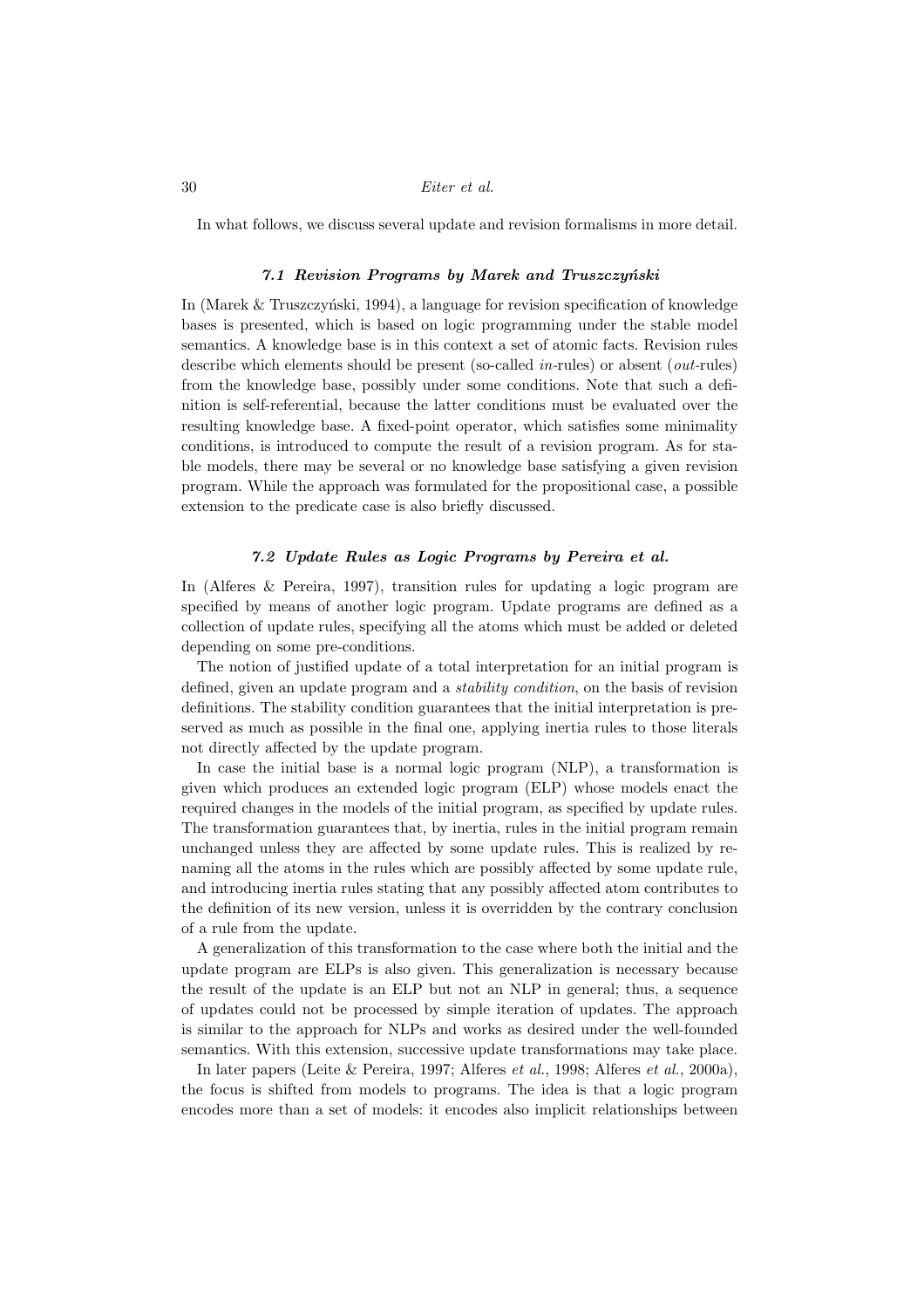the elements of those models. The principle of inertia should therefore be applied to the rules in the program rather than to the atoms in the models. In order to update a program, it must be checked whether the truth value of a body which determines the truth value of a head has not changed, before concluding the truth value of the head by inertia. In fact, the truth value of the body may change due to an update rule. The truth of any element in the updated models should therefore be supported by some rule (one with a true body) either of the update program or of the given one, in the light of the new knowledge.

For illustration, we consider a simple example from (Leite & Pereira, 1997), which shows the difference of shifting inertia from literals to rules, as in (Marek & Truszczynski, 1994) and (Alferes & Pereira, 1997). Suppose the knowledge base is given by the following program P:

```
qo\_home \leftarrow not have\_money;qo\_restaurant \leftarrow have\_money;have_money \leftarrow
```
whose single model is  $\{have\_money, qo\_restaurant\}$ . According to revision programming, updating this model with the information  $out(have{\_}move$  in(robbed) and  $in(robbed) \leftarrow$  results in the model  $\{robbed, go\_restaurant\}$ , which is counterintuitive, as argued by Leite and Pereira  $(1997)$ . On the other hand, updating P by applying inertia to rules, as realized in Leite and Pereira's approach, yields the desired model {*robbed, go\_home*}.

In this sense, model updates are a special case of program updates, since models can be encoded as programs containing only facts. The updating of NLPs and ELPs is thus defined with the same approach, only shifting the application of inertia from atoms to rules in the original program. The resulting updated program depends only on the initial program and the update program, but not on any specific initial interpretation. The rules of the initial program carry over to the updated one, due to inertia, just in case they are not overruled by the update program. This is achieved by defining a subprogram of the initial program containing those rules which should persist due to inertia. This subprogram is then used together with the update program to characterize the models of the resulting updated program.

A joint program transformation is then given, taking as input the initial and the update program, and producing an updated program whose models are the required updates, by introducing suitable inertia rules.

## 7.3 Abductive Updates by Inoue and Sakama

Inoue and Sakama (1995) present an approach to theory update which focuses on nonmonotonic theories. They introduce an extended form of abduction and a framework for modeling and characterizing nonmonotonic theory change through abduction. This framework is shown to capture and extend both view updates in relational databases and contradiction removal for nonmonotonic theories.

Intuitively, this is achieved by extending an ordinary abductive framework to autoepistemic theories (Moore, 1985), introducing the notions of negative explanations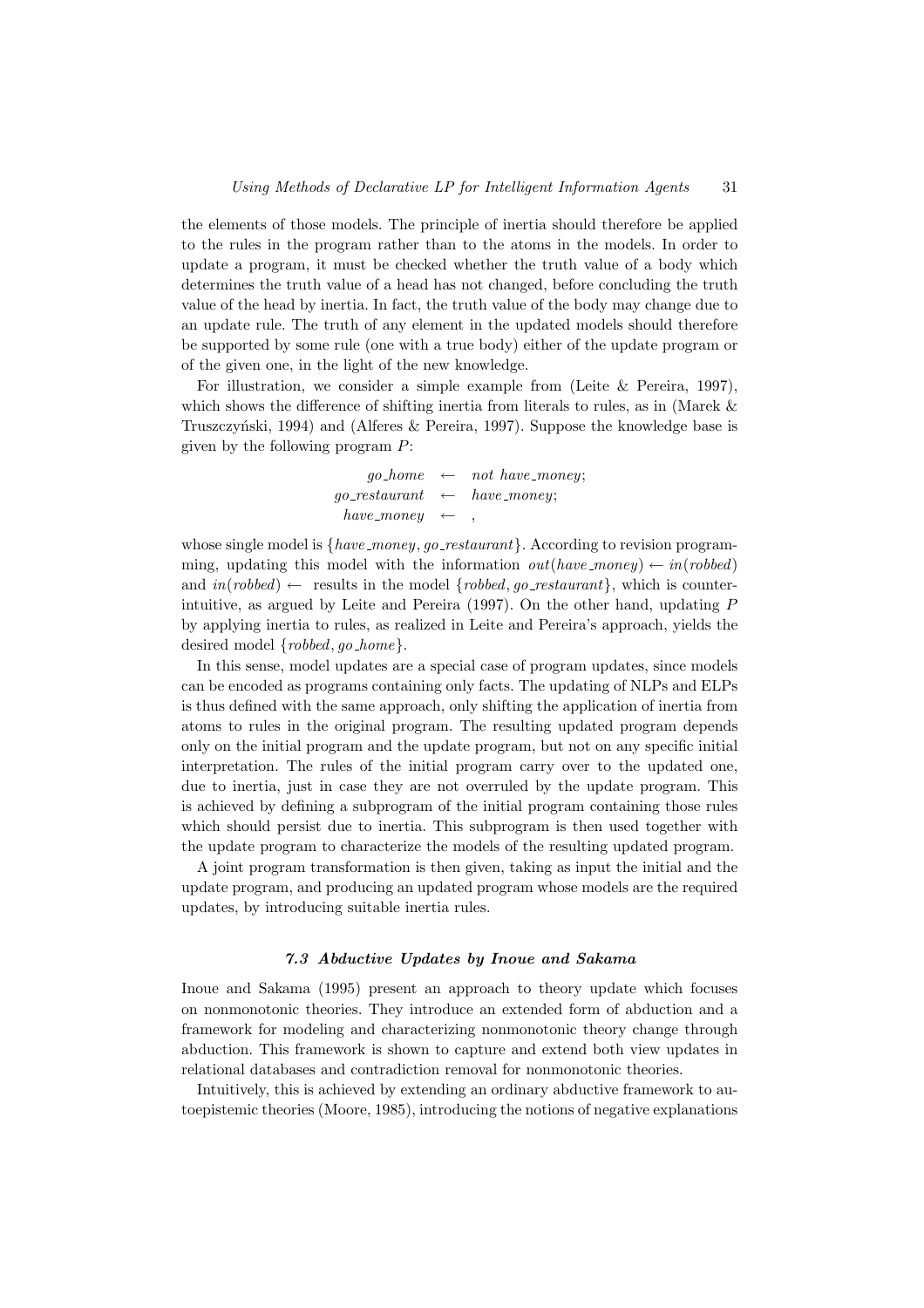and anti-explanations (which make an observation invalid by adding hypotheses), and then defining autoepistemic updates by means of this framework.

The aim of the extension is to provide abduction with the following features:

- both the background theory and the candidate hypotheses may be autoepistemic theories;
- hypotheses can not only be added to the theory but also discarded from it to explain observations;
- observations can also be unexplained.

Inoue and Sakama introduce the notion of a minimal pair of positive and negative (anti-)explanations, and define update as a function on autoepistemic theories, which consists in the insertion and/or deletion of formulas in autoepistemic logic, based on (anti-)explanations accounting for the new observations. A combination of such an abductive and inductive framework is further elaborated in (Sakama, 2000).

The framework of extended abduction is then used in (Inoue & Sakama, 1999) to model updates of nonmonotonic theories which are represented by ELPs. The following example from (Alferes et al., 2000a) shows what the results of the approach are. Consider the initial knowledge base given by the program  $P$ :

$$
P = \{ \text{watch\_tv} \leftarrow \text{tv\_on}; \\ \text{sleep} \leftarrow \text{not tv\_on}; \\ \text{tv\_on} \leftarrow \}
$$

and the update expressed by the program  $U$ :

$$
U = \{power\_failure \leftarrow ;
$$
  
\n
$$
\neg tv\_on \leftarrow power\_failure \}.
$$

The update program resulting by the abductive representation of the problem has the unique (under minimality of change) answer set  $\{power\_failure, \neg tv\_on, sleep\}$ .

Using appropriate update programs, i.e., appropriate ELPs specifying changes on abductive hypotheses, the following problems are solved through abduction:

- View updates: The problem of view update consists of incorporating new literals in the variable part of a knowledge base in which variable and invariable knowledge are distinct (as in a database made up of an intensional and an extensional part, updates to the intensional part have to be translated into updates to the extensional part, the variable one).
- Theory updates: For theory updates, the whole knowledge base is subject to change. New information in the form of an update program has to be added to the knowledge base and, if conflicts arise, higher priority is given to the new knowledge. The updated knowledge base is defined as the union  $Q \cup U$  of the new information U and a maximal subset  $Q \subseteq P$  of the original program that is consistent with the new information (which is always assumed to be consistent). The abductive framework is in this context used for specifying priorities between current and new knowledge, by choosing as abducibles the difference between the initial and the new logic program.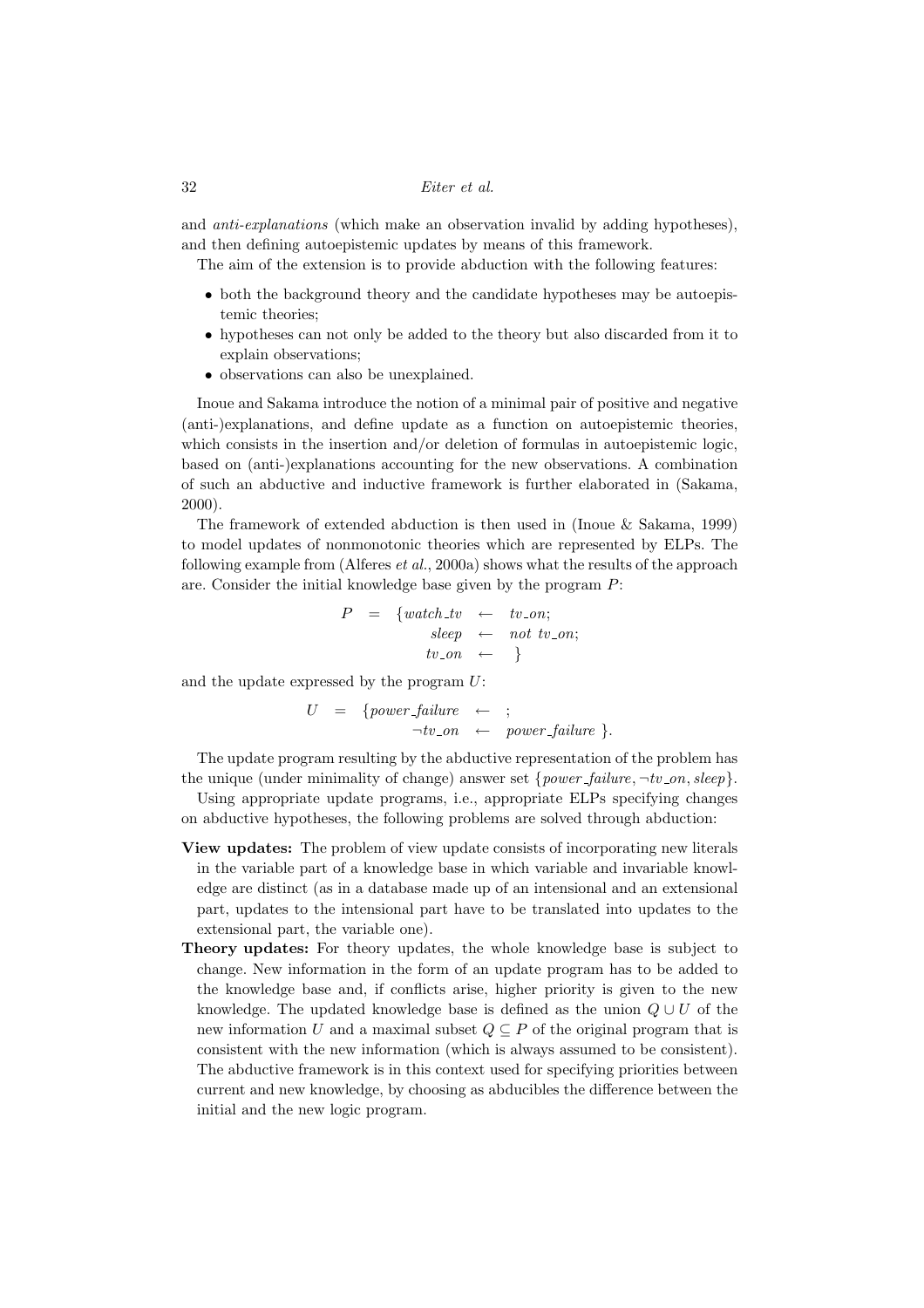Inconsistency removal: The problem of inconsistency removal is seen as a special case of theory update, where the initial program is inconsistent and the new program is empty.

These three different problems are considered in a uniform abductive framework, namely that of (Inoue & Sakama, 1995). Based on the necessary update rules, an appropriate update program is defined for each case, which is an ELP specifying the changes on the abductive hypotheses.

## 7.4 Updates by Means of PLPs by Foo and Zhang

In (Foo & Zhang, 1997b), the update of a knowledge base of ground literals by means of a prioritized logic program (PLP, as defined in Section 6.4) over the same language is described. An update is itself a PLP over an extended language, consisting of the following elements:

- $\bullet$  a program  $P$  containing initial knowledge rules, inertia rules and update rules;
- $\bullet$  a naming function N for rules in the resulting program; and
- a partial order  $\lt$  containing a pair  $r \lt r'$  for each inertia rule r and each update rule  $r'$  in the new program, stating higher priority of inertia rules.

The possible resulting knowledge base is defined on the basis of the answer sets of the resulting program as follows: if it has no answer set, then the updated knowledge base coincides with the initial one; if its answer set is the set of all literals in the extended language (i.e., if we have inconsistency), then the updated knowledge base is given by the set of ground literals of the original language; if it has a consistent answer set, then the updated knowledge base is given by the set of ground literals of the original language such that the corresponding literal in the extended language belongs to the answer set of the resulting program. It is shown that the introduced definitions satisfy the minimal change property with respect to set inclusion.

In (Foo & Zhang, 1998), the problem of updates is addressed if both old and new knowledge is encoded as ELP. The idea in updating the initial program with respect to the new one is to first eliminate contradictory rules from the initial program with respect to the new one, and then to solve conflicts between the remaining rules by means of a suitable PLP.

In the first step, each answer set of the initial program is updated with the information in the new one, producing a set of ground literals which has minimal difference to the answer sets of the initial program and which satisfies each rule in the new one. If the resulting set of literals is consistent, a maximal subset of the initial program is extracted such that the given set of literals is coherent with the union of this maximal subset and the new program. Thus the given set of literals is a subset of an answer set of the defined union. The resulting subset, called transformed program, is guaranteed to maximally retain rules of the initial program which are not contradictory to rules of the new program. If the given set of literals is not consistent, then the transformed program is any maximal subset of the initial program such that its union with the new program is consistent.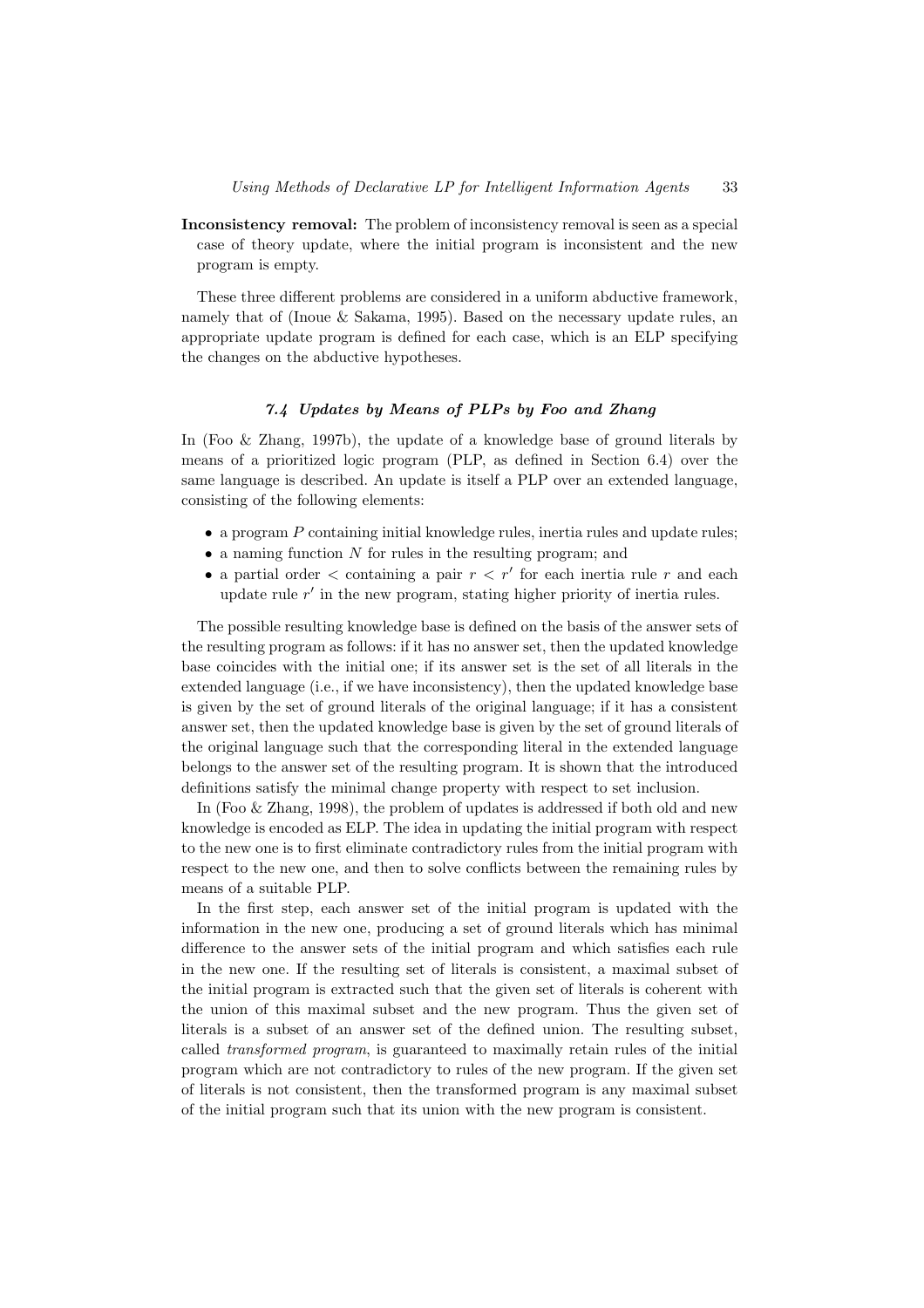In a second step, possible conflicts between the rules in the transformed program and in the new program need to be resolved. To this purpose, a special PLP is introduced as follows:

- the program itself is the union of the transformed program and of the update program;
- a naming function for rules is given;
- the priority relation contains all the possible pairs consisting of one rule of the transformed program and one rule of the new program, stating higher priority of new rules.

The semantics of the update is thus given by the semantics of the corresponding PLP.

## 7.5 Dynamic Logic Programming by Alferes et al.

Dynamic logic programming (DynLP) is introduced in (Alferes et al., 1998) as a new paradigm, which extends the idea of an update of a logic program P by means of a logic program U (denoted  $P \oplus U$ ) to compositional sequences  $\bigoplus P$  =  $P_1 \oplus P_2 \oplus ... \oplus P_n$ .

The approach is obtained by defining a new extended language and by building up the program update  $\bigoplus P$  over this new language by means of a (linear-time) transformation of the set of rules contained in the original sequence to a generalized logic program (GLP), which encodes the intended sequence of updates. An extended interpretation is defined from interpretations over the original language to interpretations over the new one. The stable models of the program update are defined to be the projection of  $\bigoplus P$  to the original language, and a characterization of stable models in terms of rule rejection set is provided.

As an example, consider again the programs P and U from Subsection 7.3 (Alferes et al., 2000a):

$$
P = \{ \text{watch\_tv} \leftarrow \text{tv\_on}; \\ \text{sleep} \leftarrow \text{not tv\_on}; \\ \text{tv\_on} \leftarrow \\ \} \\ U = \{ \text{power-failure} \leftarrow \\ \neg \text{tv\_on} \leftarrow \text{power-failure} \}.
$$

The unique stable model of the update of  $P$  by  $U$  is, as intended,

$$
\{power\_failure, sleep\}.
$$

Performing a second update by the rule *not power failure*  $\leftarrow$ , the new stable model becomes then  $\{tv\_\textit{on}, \textit{watch\_tv}\}.$ 

In (Alferes et al., 2000a), some further features of DynLP are discussed. The first one is the efficient representation of background knowledge. That is to say, some kind of knowledge that is true in every program module or state. Background rules are easy to represent and efficient to handle, as adding a rule to every state up to the current one is equivalent to adding that rule only in the current state.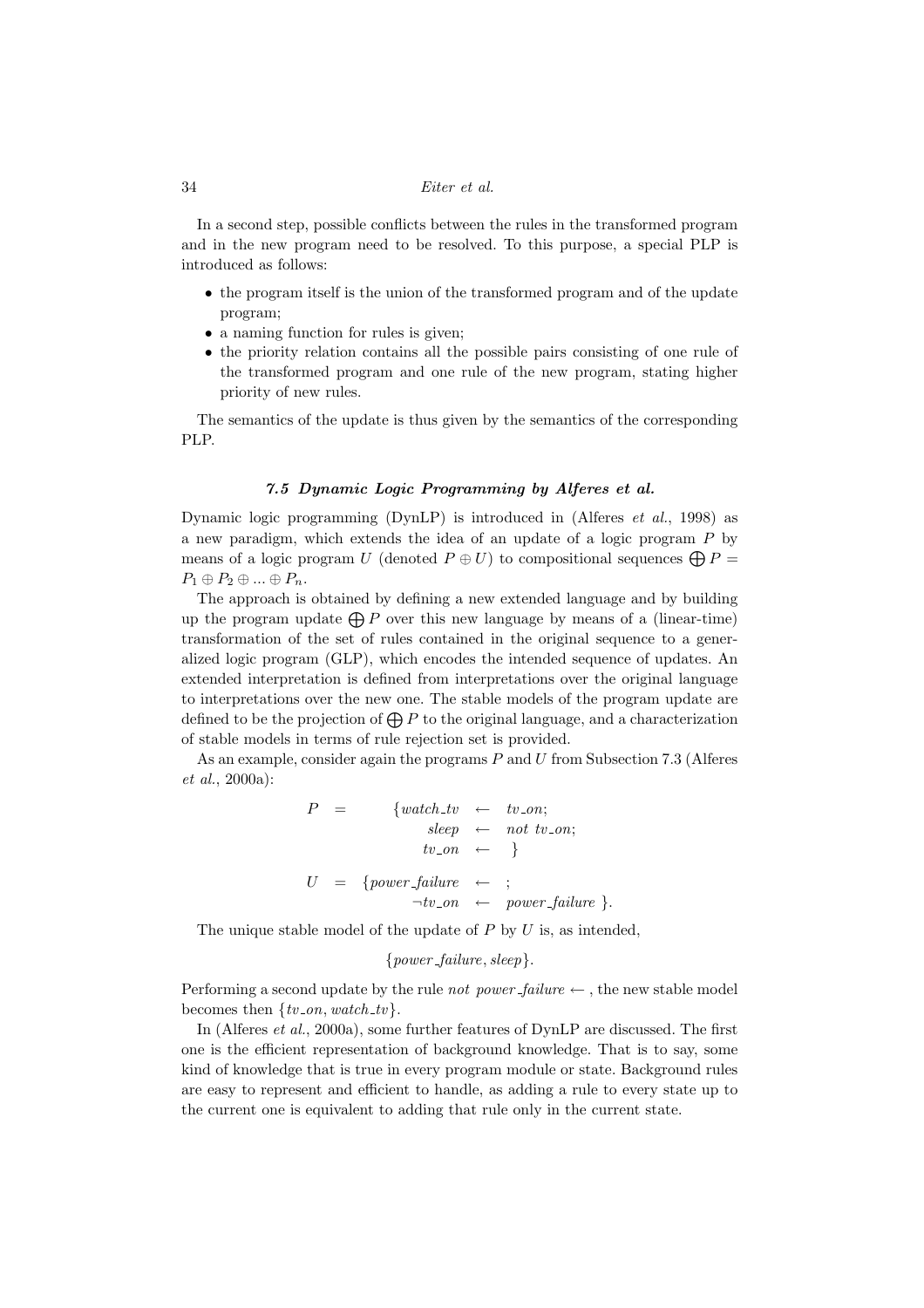Another issue for which several possibilities are mentioned is dealing with contradiction and how to establish consistency of updated programs. The contradiction may be explicit and may depend on several reasons: the current state is already inconsistent or the update program is contradictory, or both. In the first case, an approach to deal with this situation is to prevent the contradiction to be inherited, by limiting the inheritance by inertia. In the second case, the solution is not so intuitive, as the rules of the update program must be, by definition, true in the updated program. A possible approach here is to require the update program to be consistent. An alternative approach is to accept contradiction in the current update and again prevent it from further proliferating by changing the inertia rules as in the first case. In the third case, the same approach is possible as well, or it is possible to establish priorities between different rules in order to prevent contradiction.

Yet another kind of contradiction is an implicit one: when the updated program is normal, explicit contradiction cannot arise, but it may well be that the updated program has no stable model. A possibility consists in shifting to three-valued stable semantics or well-founded semantics.

The approach suggested suffers from problems with changing the inertia rules. While it is easy to encode several conditions and applications to prevent or remove contradiction, to enact preferences, or to ensure compliance with integrity constraints, such changes in the inertia rules require that the semantic characterization of the program updates is adjusted accordingly. This seems far from trivial.

DynLP is combined in (Dell'Acqua & Pereira, 1999b) with agents based on the paradigm of Kowalski and Sadri (Kowalski & Sadri, 1996; Dell'Acqua et al., 1998), for building rational reactive agents which can dynamically change their knowledge bases and goals (directed by observations), and learn new rules. According to the approach of Kowalski and Sadri, each agent is an abductive logic program executing an observe-think-act cycle, where abducibles are given by actions to be executed or explanations of observations. Inputs to each cycle are the required updates; for each agent and for each cycle the knowledge base of that agent is identified with the dynamic program update at the corresponding state.

## 7.6 Updates and Preferences by Alferes and Pereira

In (Alferes & Pereira, 2000), an integrated framework combining updates and preferences is introduced, based on DynLP and the preference semantics due to Brewka and Eiter (1999). In this approach, a new language is defined, modeling sequences of programs  $P_1, \ldots, P_n$  resulting from consecutive updates of an initial program, together with a priority relation among the rules of all successive programs. The priority relation is itself subject to update.

This integrated approach is based on the idea that both preferences and updates eliminate rules: preferences eliminate less preferred rules, selecting among the available stable models, and updates eliminate rules overruled by other ones, in order to generate new models. Preferences require a strict partial order on rules, while updates require a linear temporal order, or other distinct linear structures, allowing nevertheless the production of a tree of linear updating sequences.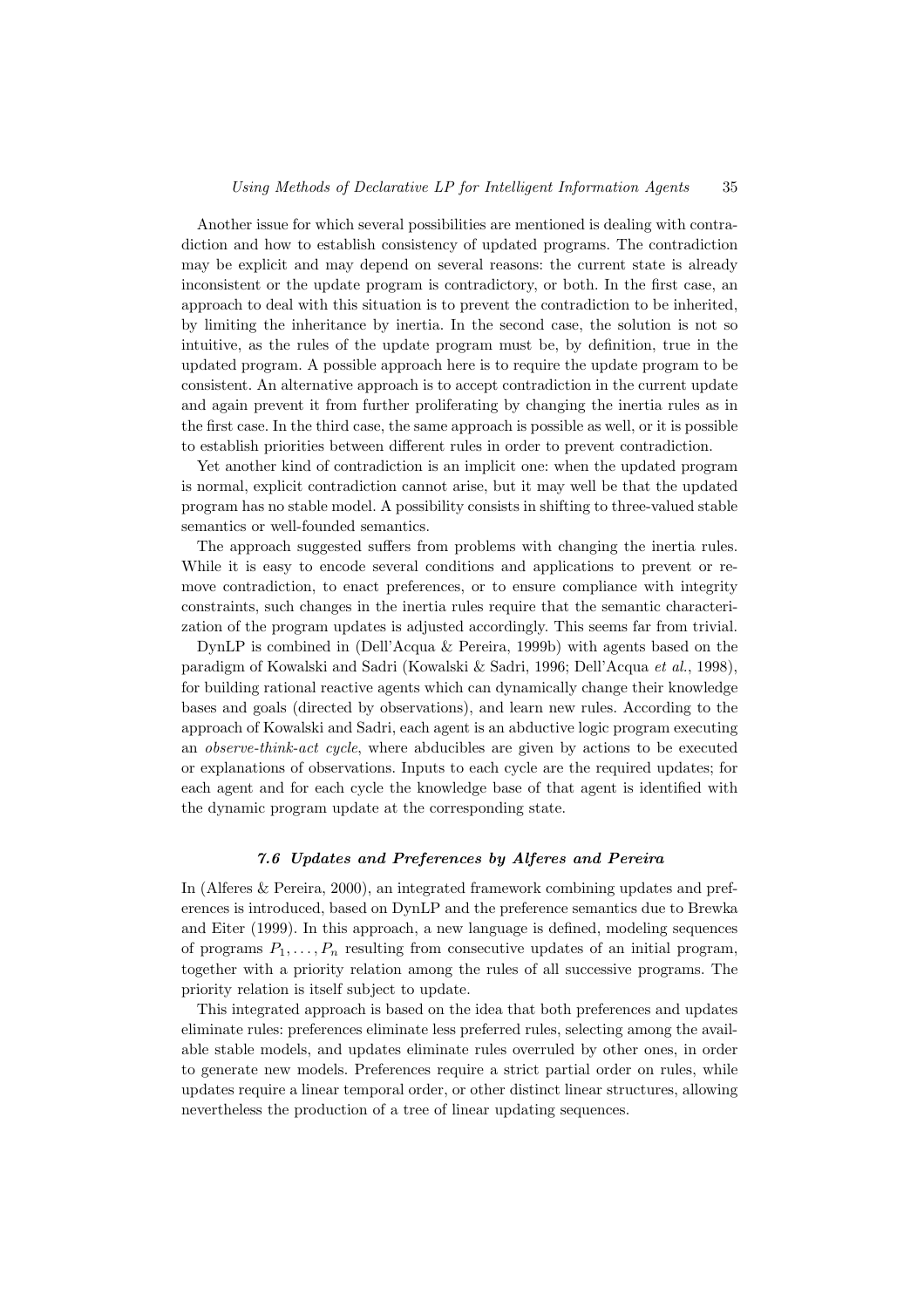In this framework, preferences may be enacted on the results of updates, whereas updates may be used for the purpose of changing preferences. Preferences are under this view intended to select further rules after computing the results of updates. Intuitively, starting from the semantics of updates (erasing rejected rules), the semantics of preferences is defined (erasing unpreferred rules) according to the method of (Brewka & Eiter, 1999) and aiming at a combination of the two. An integrated semantics is then formulated for both of them.

The object language of the approach is that of DynLP under the stable model semantics; explicit negation can be expressed by corresponding new rules and atoms. Formally, these prioritized dynamic programs are defined using a strict partial order over rules. This preference information is used to prefer among stable models which are a fixed-point of an equation guaranteeing that the rules are being applied in observance of the partial order.

In order to facilitate the capturing of both preferences and updates in a single framework, the semantics has to be based on the removal of less preferred rules. The main issue is therefore to determine criteria for rules to be removed in order to obtain the same result as in (Brewka & Eiter, 1999). This is achieved in the following way: while in (Brewka & Eiter, 1999), the head of a rule is not added to the construction of a preferred stable model if the rule is defeated by the previous constructed set (formed by the heads of the more preferred rules), the same effect can be obtained by removing all rules defeated by the head of a more preferred rule which in turn has not been removed itself. In other words: remove all rules whose body is in the model and whose head defeats a more preferred rule. If the body of a less preferred rule is not actually true in the model, then its defeat is only potential and the rule must not be eliminated. Formally, the notions of unsupported and unpreferred rules are introduced, in order to obtain the appropriate definition of the preferred stable models. The definition of preferred stable models is equivalent to the one of preferred answer sets given in (Brewka & Eiter, 1999).

After defining the appropriate semantics of preferences, preference and update semantics are combined. The fundamental question is where to define the priority relation. Two possible levels for the definition of priorities are identified: (i) priorities among rules of the same program, or (ii) priorities among rules in the union of all programs in the sequence. According to (Alferes & Pereira, 2000), the second possibility is more general, as it does not prevent limiting the priority relation to rules in the same program. The chosen language for such a representation must be able to cope at the same time with evolution by means of updates and evolution of the priority relation. Moreover, the language is an extension of DynLP: instead of sequences of GLPs  $P_1, \ldots, P_n$ , sequences of pairs  $\langle P_1, Q_1 \rangle, \ldots, \langle P_n, Q_n \rangle$  are given, where each pair  $\langle P_i, Q_i \rangle$  consists of a program  $P_i$  representing rules and of a program  $Q_i$  describing a priority relation among rules. In general, as an update of the priority relation may depend on some other predicates, rules in programs describing priorities are allowed to refer to predicates defined in the programs representing knowledge.

Let us consider an example from (Alferes & Pereira, 2000). The initial knowledge is given by the program  $P_1$  containing the facts safe(chevrolet), fast(chevrolet),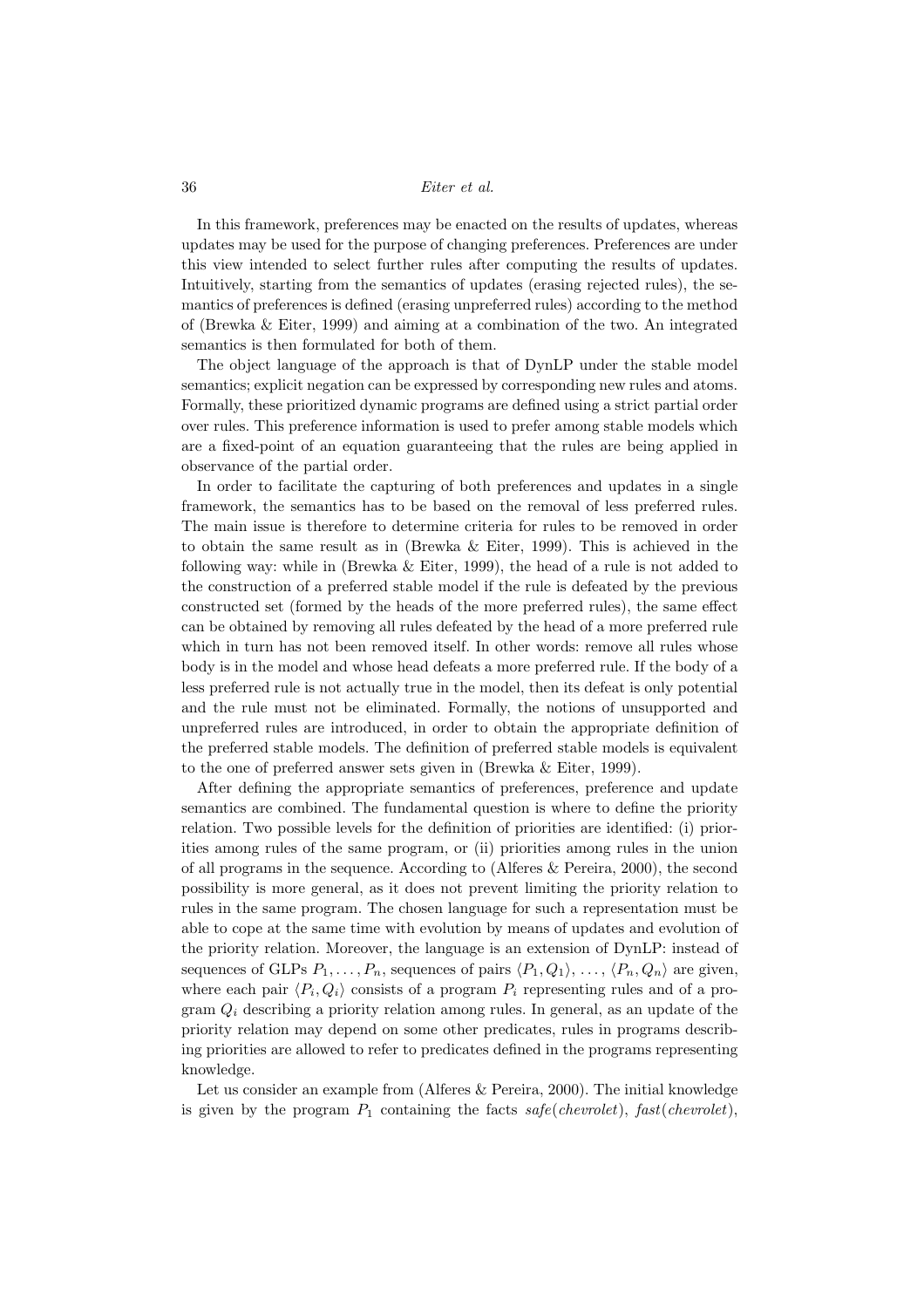$exposure(chevrole), safe(volvo), fast(porsche), together with the following rules:$ 

|         | $r_1: \quad not\; buy(X) \leftarrow avoid(X);$ |                                                  |
|---------|------------------------------------------------|--------------------------------------------------|
| $r_2$ : |                                                | $avoid(X) \leftarrow not buy(X), expensive(X);$  |
| $r_3$ : |                                                | $buy(X) \leftarrow not fast(X);$                 |
| $r_4$ : |                                                | $avoid(Y) \leftarrow fast(X), buy(X), Y \neq X,$ |

where the preferences over rules are as follows:  $r_2 < r_3, r_2 < r_4$ , stating that rule  $r_2$ is preferred over both  $r_3$  and  $r_4$ . Let us then update this knowledge by the program  $P_2$ , made up of the following rules:

$$
r_5:
$$
  $buy(X) \leftarrow not avoid(X), safe(X);$   
\n $r_6:$   $avoid(Y) \leftarrow safe(X), buy(X), Y \neq X,$ 

with associated priorities  $r_5 < r_3, r_5 < r_4, r_6 < r_3, r_6 < r_4, r_2 < r_5, r_2 < r_6$ . Then, the only preferred stable model of the update with priorities is

 ${buy(volvo), avoid(porsche), avoid(chevrolet)}.$ 

Besides the extension of DynLP to consider preferences, the work in (Dell'Acqua & Pereira, 1999b) about updating agents is extended for preference and updating in multi-agent systems (Dell'Acqua & Pereira, 1999a). Preferences are thus included among the rules of an agent and allow a selection among several models of the corresponding (updated) knowledge base. Preferences can themselves be updated, possibly depending on information coming from other agents.

## 7.7 Inheritance Programs and Updates

Concerning the approach discussed in Section 6.6, it is natural to view a sequence of updates as an inheritance program where later updates are considered to be more specific. More specifically, as argued in (Eiter  $et \ al.,\ 2000a$ ), we may view the sequence  $P = P_1, \ldots, P_n$  of programs as a knowledge base with inheritance order  $P_n < P_{n-1} < \ldots < P_2 < P_1$ , i.e., for each  $j = 1, \ldots, i, P_{j+1}$  is more specific than  $P_i$ . It is shown in (Eiter *et al.*, 2000b) that for certain classes of programs, the update sequence  $P_1, \ldots, P_n$  is equivalent to such a corresponding inheritance program.

For illustration, consider again the example from (Alferes et al., 2000a), but in a slightly adapted form. Let the initial knowledge base be given by the following program P:

> $P = \{ \text{watch\_tv } \leftarrow \text{tv\_on};$  $sleep \leftarrow not \, tv\_on;$  $night \leftarrow ;$  $tv\_on \leftarrow \}$

and the update defined by the program U:

$$
U = \{power\_failure \leftarrow ;
$$
  
\n
$$
\neg tv\_on \leftarrow power\_failure \}.
$$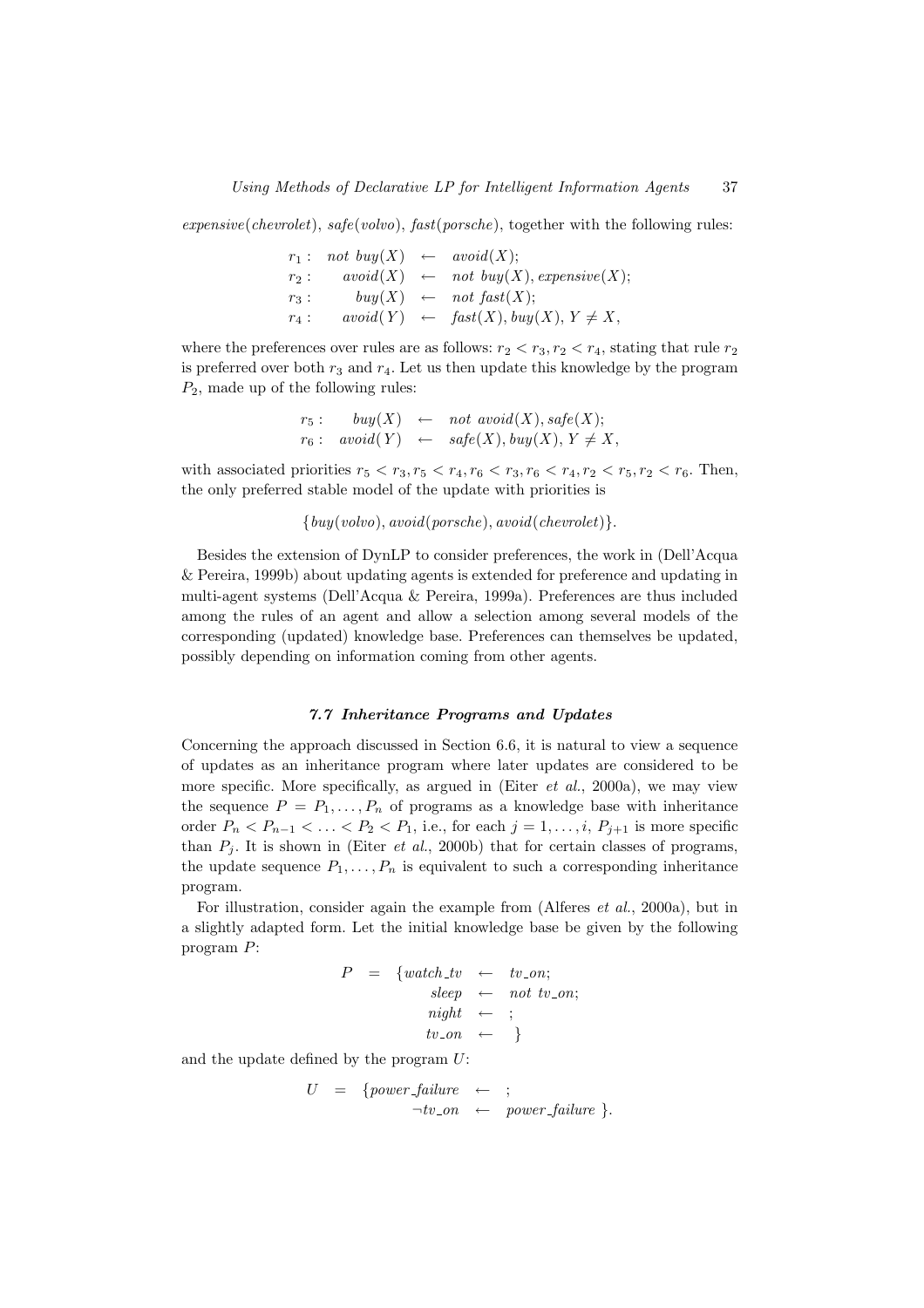The update of  $P$  by  $U$  has, as intended, the unique answer set

$$
S = \{power\_failure, \neg tv\_on, sleep, night\}.
$$

If, again, new knowledge arrives in form of the program  $U' = \{\neg power\_failure \leftarrow \},\$ then the unique answer set of the sequence  $P, U, U'$  is

 $S' = \{\neg power\,failure, tv\_on, watch\_tv, night\}.$ 

It is easy to see that in the formalism of (Buccafurri *et al.*, n.d.),  $S$  is an answer set of the inheritance program  $U < P$ , and, similarly, S' is an answer set of the inheritance program  $U' < U < P$ .

As shown in (Alferes *et al.*, 2000a), dynamic logic programs naturally generalize the idea of updating interpretations, viewed as collections of positive and negative facts, through Marek and Truszczynski's revision programs (Marek  $\&$ Truszczynski, 1994) (which, in turn, have been further considered by Przymusinski and Turner (1997)). Thus, inheritance programs also generalize interpretation updates.

(Buccafurri et al., n.d.) contains also a transformation from disjunctive inheritance programs to inheritance-free disjunctive programs, similar in spirit to update programs (cf. Section 7.5).

## 7.8 Revision of Preference Default Theories by Brewka

In (Brewka, 2000), a nonmonotonic framework for belief revision is introduced which allows reasoning about the reliability of information, based on meta-knowledge expressed in the language of the information itself. In this language, revision strategies can be declaratively specified as well. The idea is to revise nonmonotonic theories by adding new information to the current theory, and to use an appropriate nonmonotonic inference relation to compute the accepted conclusions of the new theory. The approach is described in Section 6.7.

The main advantage of this approach is that it allows the explicit representation of preference information, which is commonly used by agents in the process of revising their beliefs. Once preference relations are represented in the language itself, it is possible to represent revision strategies declaratively as well, and to revise them too.

In this context, epistemic states are identified with preference default theories, and belief sets with their accepted conclusions, since preference default theories under the accepted conclusion semantics always yield consistent belief sets. The belief sets cannot be revised directly, but only through the revision of the corresponding epistemic state. Given an epistemic state, revising it with new information simply means generating a name for the new information, and adding it to the theory.

The notion of preferred extensions of the revised theory serves to compute the revised belief set, taking the newly added information into account, possibly containing preference information as well.

The suggested notion of revision is evaluated with respect to the AGM postulates (Alchourrón et al., 1985) (suitably reformulated in terms of belief sets). Fur-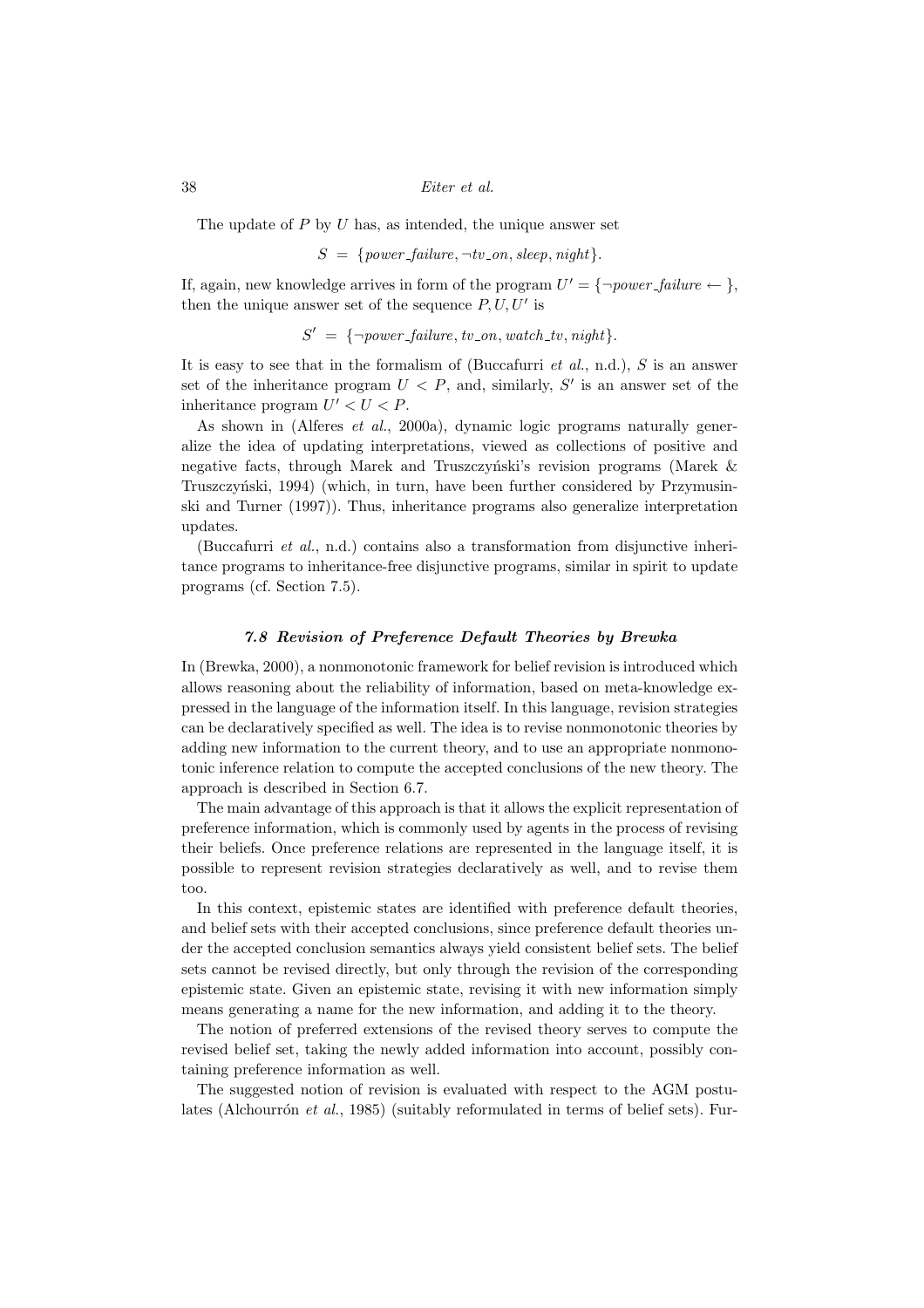thermore, it is explained why it is meaningful that some postulates are not satisfied by the approach.

Contraction, i.e., making a formula underivable, can be handled in the case that the agent receives explicit information of the form "believe  $\neg p$ ". However, if the form of the incoming information is "*do not believe p*", the introduction of an extra mechanism seems to be necessary in order to make the formalism be able to deal with it as well. To this purpose, the idea of distinguishing constraints from premises can be useful: constraints are viewed as formulas used in the construction of maximal consistent subsets of premises, but are not used in derivations to compute the deductive closure of a set of formulas. The compatibility of the extensions with the preference relation has then to be checked against both constraints and premises, whereas extensions are generated only from the premises.

In this framework, knowledge bases grow monotonically. However, for agents with limited resources, the expansion of the knowledge base cannot go on forever. The problem consists in determining how and when some pieces of information should be forgotten, activating a sort of garbage-collection strategy. This requires some notion of utility over information.

### 7.9 Arbitration

A problem which is closely related to revision and update is arbitration between two or more knowledge bases, which is typically performed when they are to be merged into a single knowledge base. Under arbitration, one understands combining the knowledge of different knowledge bases having the same priority.

Approaches from logic programming, such as inheritance programs (Buccafurri et al., 1999a; Buccafurri et al., n.d.) and extensions of dynamic logic programming (Alferes *et al.*, 2000a; Alferes *et al.*, 2000b), may be used to technically address this problem, even though they have not been specifically designed for arbitration between knowledge bases. Thus, they may not lead to a satisfactory behavior, and, in particular, simple inconsistencies between knowledge bases of which each one is consistent (like, e.g.,  $\{a \leftarrow\}$  and  $\{\neg a \leftarrow\}$ ) may lead to inconsistency of the combined knowledge base. On the other hand, ordered logic programming (Laenens  $&$  Vermeir, 1990; Gabbay et al., 1991; Buccafurri et al., 1996; Buccafurri et al., 1999b) can avoid this problem. The notion of a stable model (Buccafurri et al., 1996; Buccafurri et al., 1999b) is in that context similar to the notion of an answer set, once conflicts between rules have been eliminated. Thus, it can be seen as a kind of answer set with implicit contradiction removal between knowledge bases. While ordered logic does not provide weak negation, it can be simulated in the language (Buccafurri et al., 1999b) (cf. also Section 6.8).

Observe that specific approaches for combining classical propositional and firstorder knowledge bases have been defined in (Baral et al., 1991b; Revesz, 1993; Baral et al., 1991a; Liberatore & Schaerf, 1998), while (Baral et al., 1994) has addressed the problem of combining default logic knowledge bases which must satisfy some constraints. ELPs inherit this method by the correspondence between ELPs and default logic theories. Roughly speaking, in terms of ELPs, the approach tries to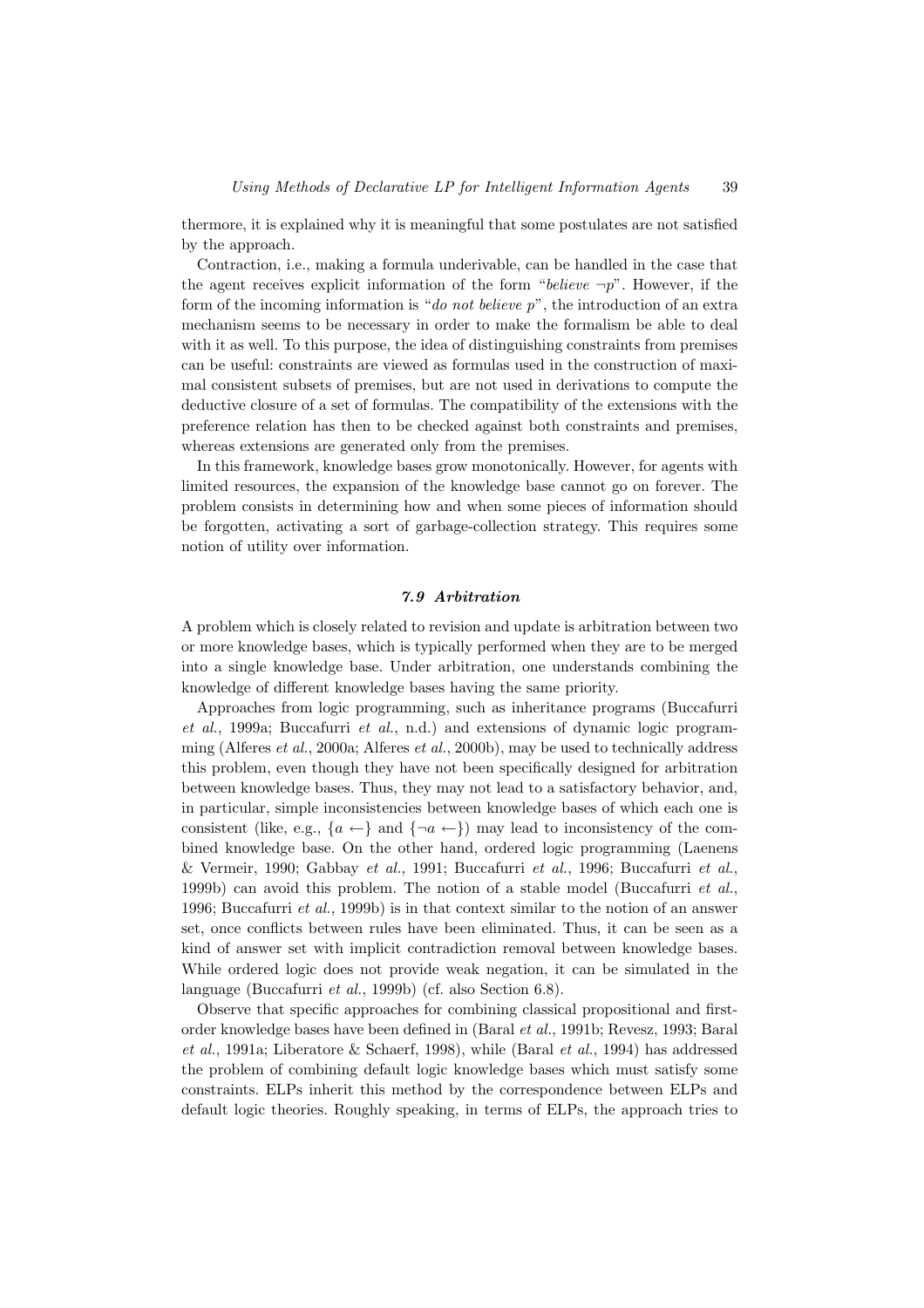retain as much as possible from the union of the sets of rules in the given programs  $P_1, \ldots, P_n$  such that consistency is retained and all given constraints are satisfied. At the heart of the approach lies a contradiction removal method for conflicts that arise between consistent default theories of equal priority. The authors also extend their method to prioritized merging of default theories.

Axioms for arbitration operators in the context of classical propositional knowledge bases have been addressed in (Revesz, 1993) and (Liberatore & Schaerf, 1998). In (Revesz, 1993), arbitration is defined as a model-fitting operator, and it is shown that the axiomatic description of arbitration operators is incompatible with revision operators as in the AGM theory (Alchourrón *et al.*, 1985) and with update operators according to the theory of Katsuno and Mendelzon (1991). On the other hand, in (Liberatore & Schaerf, 1998), axioms for arbitration operators are considered such that, as argued, belief revision can be easily formulated through arbitration but, conversely, a reformulation of arbitration in terms of belief revision is in general much more complex.

We finally remark that, like for update and revision operators, no axiomatic principles (except rather obvious ones) in the style of AGM revision theory have, to the best of our knowledge, been discussed so far for arbitration operators between logic programs. The discussion which properties such operators should enjoy is at an early stage, and further research in this direction is needed.

## 8 Quantitative Information

Since van Emden's pioneering paper (van Emden, 1986), the problem of expressing quantitative information in logic programming has been addressed in several formalisms, depending on the meaning and the nature of the quantitative information to be represented, and on the class of reasoning tasks to be performed.

Some formalisms allow the quantitative information to be associated with rules (e.g., (Marek & Truszczyński, 1999)), others with rule heads or rule bodies (e.g., (Niemelä et al., 1999; Lukasiewicz, 1998; Lukasiewicz, 2001)), or with single atoms of the language (e.g.,  $(Ng, 1997)$ ), or with formulas (e.g.,  $(Ng \& \text{Subrahmanian},$ 1992)). The information is sometimes expressed by means of a single value (e.g., (Marek  $&$  Truszczynski, 1999)), sometimes in the form of ranges or intervals of values (e.g., (Ng & Subrahmanian, 1992; Ng & Subrahmanian, 1993; Niemelä et al., 1999; Lukasiewicz, 1998; Lukasiewicz, 2001)), maybe allowing variables to appear in the definition of such intervals.

The point is that quantitative information has been considered for addressing different problems, which impose different requirements, and thus lead unsurprisingly to different solutions and suggestions. Quantitative information can

- express preferences and priorities by means of an absolute value instead of an order over rules;
- be related to the values and ranges assumed by numeric variables, or to probability distributions over domains;
- express costs and weights of performing some operations, thus implicitly encoding preference information;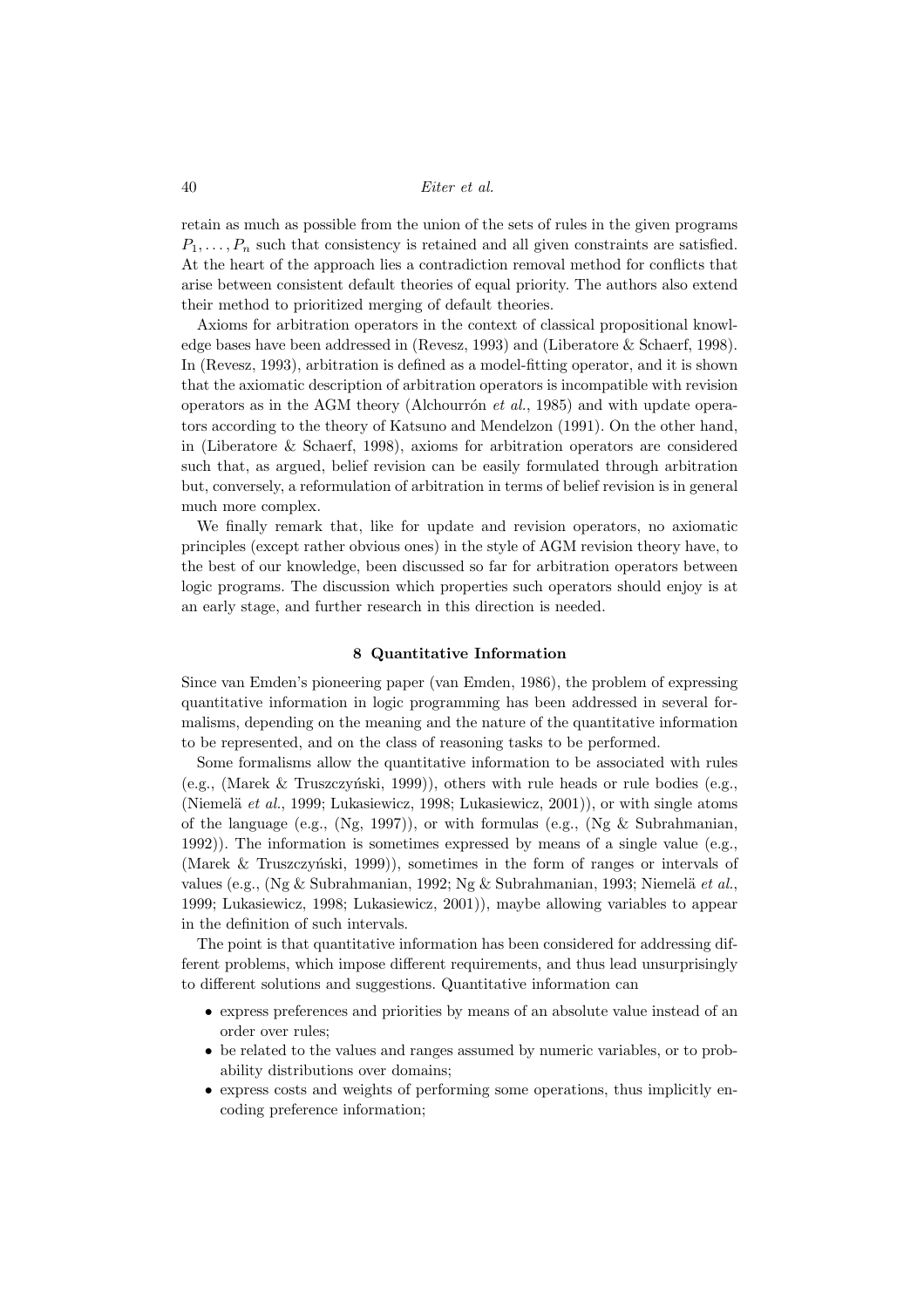- express uncertainty and probabilities of events or of beliefs;
- originate from statistical information, and be subject to further updates, and so on.

We discuss here only a few approaches, which are quite different in their main aims and theoretical foundations.

#### 8.1 Disjunctive Programs with Weak Constraints by Buccafurri et al.

An enhancement of disjunctive logic programs by means of constraints is presented in (Buccafurri et al., 2000). Two basic types of constraints are considered: strong and weak constraints. Strong constraints must be satisfied like ordinary integrity constraints in logic programming, whereas weak constraints are, if possible, to be satisfied, and violations are taken into account when selecting the preferred models of a program. Intuitively, the proposed semantics minimizes the number of instances of weak constraints violated by a model. Moreover weak constraints may be assigned different priorities, resulting in a ranking of the models of the program.

This extension of disjunctive programming is especially useful to encode planning problems, combinatorial optimization problems, and abductive reasoning mechanisms, since candidate solutions can be checked for mandatory properties through strong constraints and then the best solutions can be chosen minimizing weak constraint violations.

## 8.2 Weight Constraint Rules by Niemelä et al.

In (Niemelä et al., 1999), logic programming is extended in order to allow quantitative information in the body of rules. The extended rules are particularly useful for representing combinatorial optimization problems, to encode constraints about cardinality, costs and resources, which otherwise would be quite cumbersome or impossible at all to encode in usual logic programming. The suggested semantics is shown to generalize the stable model semantics for NLPs (Gelfond & Lifschitz, 1988).

In order to obtain the desired expressiveness, cardinality constraints are first introduced, which are satisfied by any model such that the cardinality of the subset of literals involved in the constraint and which are satisfied by the model lies between the specified lower and upper bound for that constraint. This kind of constraint is then generalized to the first-order case, and real-valued weights over variables are introduced, giving the constraints a meaning of linear inequality. Finally, weight rules involve in their body a set of such weight constraints over a set of variables.

## 8.3 Weighted Logic Programming by Marek and Truszczyński

In (Marek  $\&$  Truszczyński, 1999), weighted logic programs are introduced. Each rule in the program is assigned a non-negative real number called weight, which is interpreted as the cost of applying that rule. Two different approaches for the computation of costs are discussed, called reusability and no-reusability, respectively.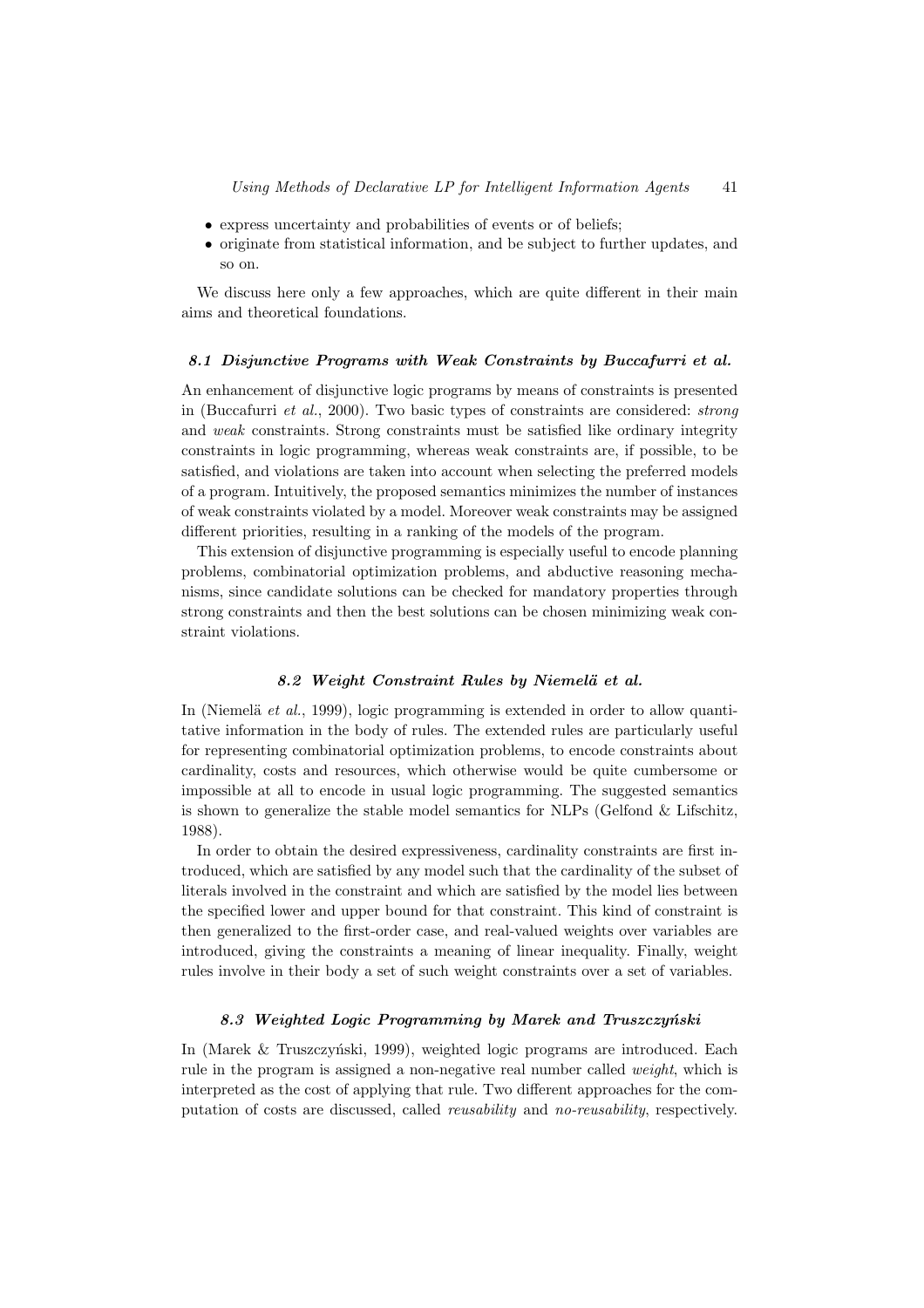In the reusability approach, the cost of applying rules for deriving an atom is paid only once, and then the derived atom can be re-used as often as needed; in the no-reusability approach, the derivation cost has to be paid each time an atom is needed to be used in the body of a rule.

In this context, an interesting problem is the computation of the minimal cost for deriving an atom or a set of atoms. In the no-reusability approach, for the propositional case the minimal cost of a derivation can be computed by polynomialtime shortest-path algorithms. In the reusability approach, computing the minimal derivation cost is NP-hard.

## 8.4 Probabilistic Programs by Subrahmanian et al.

In a sequence of papers, Ng, Subrahmanian, and Dekhtyar develop a theory of probabilistic logic programming (Ng & Subrahmanian, 1992; Ng & Subrahmanian, 1993; Ng & Subrahmanian, 1994; Dekhtyar & Subrahmanian, 2000), based on the work about annotated logic (Subrahmanian, 1987; Kifer & Subrahmanian, 1992), and on a possible-worlds semantics. Alternatively, probabilities can refer to the elements in the domain, and represent statistical knowledge. We do not discuss this approach here; for more information about this topic, cf., e.g., (Ng, 1997; Poole, 1993; Bacchus et al., 1993; Pearl, 1989).

In the possible-worlds approach, a probability range can be assigned to each formula in the body and in the head of a rule, and can contain in its definition variables ranging over  $[0, 1]$ . A suitable model theory and semantics is introduced for negation-free probabilistic logic programs (Ng & Subrahmanian, 1993), which is then extended to handle default reasoning under the stable model semantics (Ng & Subrahmanian, 1994). This approach to probabilistic logic programming is used in (Dix et al., 2000b) to extend the framework for agent programming presented in (Subrahmanian et al., 2000), in order to express probabilistic information deriving from the lack of knowledge of the agent about its effective state. For example, an agent can identify an object in its environment with some degree of uncertainty, which must be considered in its decision process. This idea is extended further in (Dix et al., 2000a) in order to handle probabilistic beliefs: probabilities can be assigned to agents' beliefs about events, rather than to events themselves.

An alternative approach to probabilistic logic programming with possible-worlds semantics is discussed in (Lukasiewicz, 1998; Lukasiewicz, 2001), where probabilistic rules are interpreted as conditional probabilities. Program clauses are extended by a subinterval of [0, 1], which describes the range for the conditional probability of the head of the rule, given its body.

#### 9 Temporal Reasoning

An important issue for information agents is temporal reasoning. Of particular interest is reasoning about the temporal evolution of the agent's knowledge base and its behavior, depending on an underlying update policy or other principles. This poses specific requirements both on the knowledge representation language,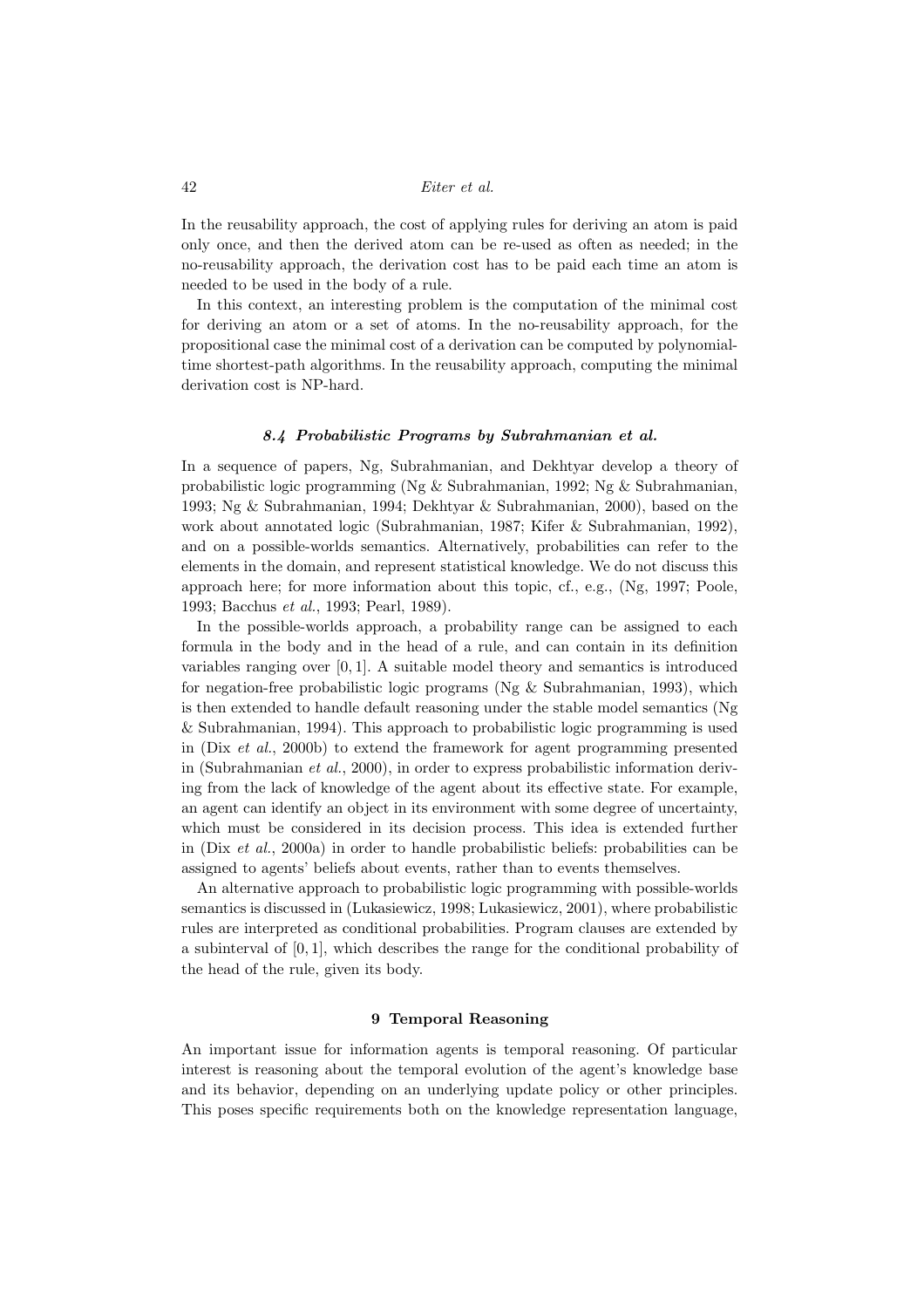which must allow the possibility to express temporal features, and on the reasoning mechanism.

The topic may be considered from different perspectives. Temporal aspects are relevant when considering agent actions and their effects, especially in conjunction with beliefs, desires and intentions held by the agent. On the other hand, the same temporal aspects need to be considered for reasoning about knowledge updates, as described in Section 7. This approach has just been started with the definition of LUPS (Alferes et al., 1999a), a language for declarative specifications of the evolution of a knowledge base.

In the following subsections, we briefly discuss some works in the field of action languages, temporal logics for BDI agents, the language LUPS, as well as providing a pointer concerning how temporal logics and model checking techniques could be useful in conjunction with LUPS for reasoning over updates. A full coverage of all fields of research relevant to temporal reasoning and knowledge bases, however, is beyond the scope of our paper. In particular, the following important research areas are omitted in our review:

- dynamic logic (Harel, 1979);
- process logic, as described in (Harel *et al.*, 1982), among others;
- event calculus (Kowalski & Sergot, 1986);
- situation calculus, tracing back to McCarthy and Hayes (Turner, 1997; Pinto & Reiter, 1993; Pinto & Reiter, 1995), and its relationship with the event calculus (Kowalski & Sadri, 1997);
- transaction logic and transaction logic programming (Bonner & Kifer, 1994);
- action logic (Pratt, 1990).

A comprehensive analysis of these and other related topics can be found in (Bonner & Kifer, 1998).

#### 9.1 Reasoning about Actions

The agent needs to reason about direct and indirect effects of its actions, possibly involving several temporal units belonging to future time states. Effects may be nondeterministic, requiring the agent to take concurrency (Baral & Gelfond, 1997) and ramifications (Giunchiglia *et al.*, 1997) into account. In this field, much work has been devoted to describing and discussing the features of alternative action languages (Gelfond & Lifschitz, 1998; Lifschitz, 1999), together with the corresponding reasoning mechanisms, combining them with temporal action logics or with the situation calculus (Giunchiglia & Lifschitz, 1999). A review of the relevant tasks for reasoning agents in such dynamic domains can be found in (Baral & Gelfond, 2000).

Actions may be related to the update of a knowledge base in different ways. An update process can be modeled as an action, which takes as input the update information and, as an effect, incorporates this information into the knowledge base. The difference, however, is that this action changes the intensional part of the epistemic state, while usual actions only change the extensional part. Vice versa, a proposal for expressing actions as updates was given in (Alferes et al., 1999b).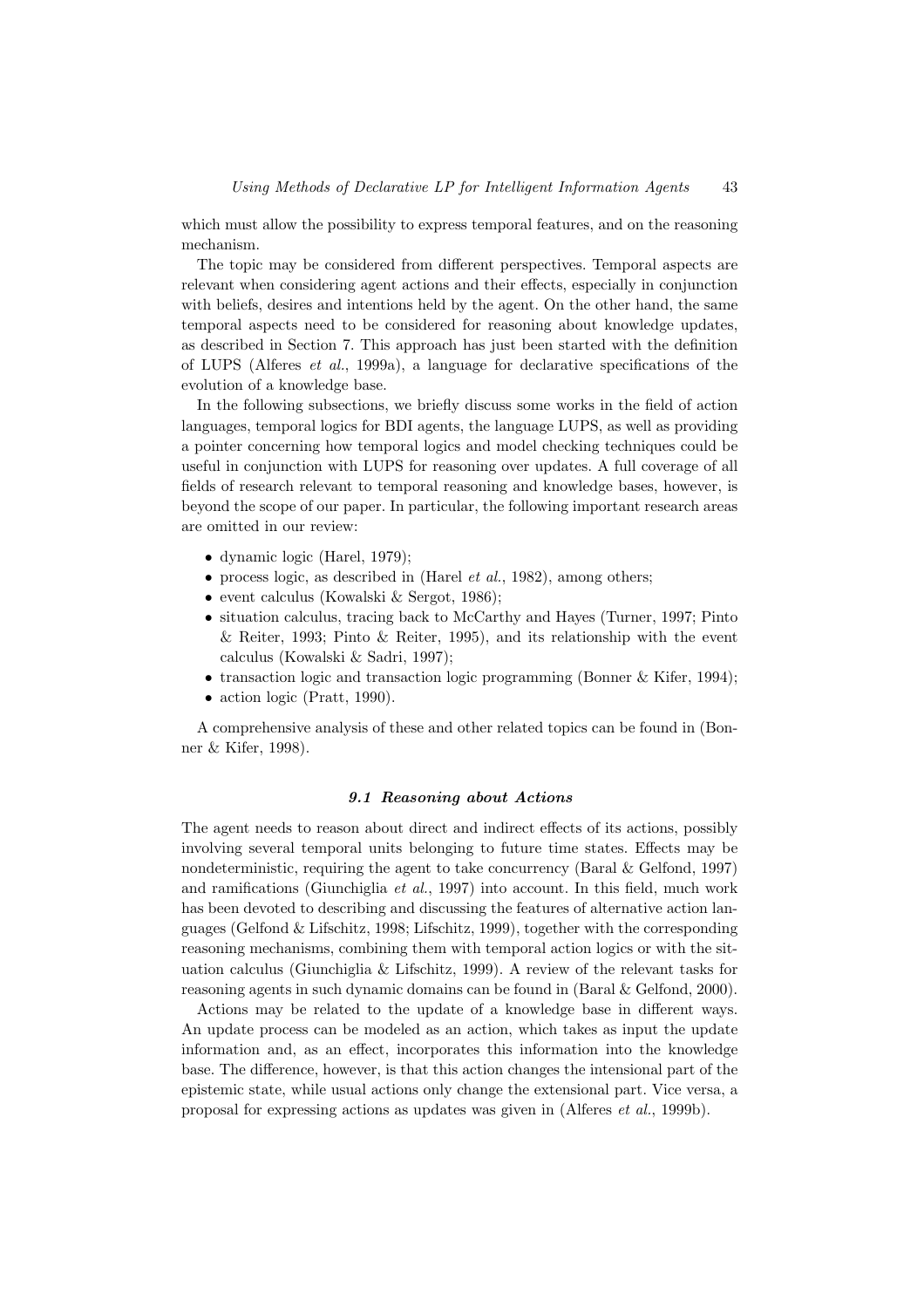#### 9.2 Temporal Logics for BDI agents

Temporal aspects are addressed in BDI agents (belief, desire, intention; see, e.g., (Georgeff & Rao, 1991)) by means of an extension of the branching-time temporal logic CTL\* (Emerson & Srinivasan, 1988). This approach is based on a possibleworlds model, represented by a time tree with a single past and a branching-time future. Branches in the time tree represent the different choices available to the agent at each given point of time, as to which action is to be performed. A set of belief-accessible worlds is associated with each state, namely the worlds that the agent believes to be possible. Each belief-accessible world is in turn itself a time tree. Multiple worlds result from the agent's lack of knowledge about the actual state of the world, and within each of these worlds the different futures represent the choices available to the agent in selecting an action to perform. The same approach is used for goal-accessible and intention-accessible worlds as well. In order to handle these possible-worlds, CTL\* is extended by introducing modal operators for beliefs, goals, and intentions, and by adding first-order features.

For an extensive treatment of this subject, we refer the reader to Wooldridge's excellent monograph (Wooldridge, 2000).

## 9.3 LUPS, a Language for Specifying Updates

In (Alferes *et al.*, 1999a), the language LUPS for specifying update sequences of logic programs has been introduced. The need for such a language originates from the consideration that dynamic logic programming describes how updates are to be performed, but offers no possibility for making each update program in a given sequence of programs depend on some specifications and conditions. Furthermore, given the current epistemic state, how to (declaratively) specify the appropriate updates to be performed? How to describe rules and laws for the update behavior of an agent? LUPS statements specify how a logic program should be updated, describing which rules under what conditions should be incorporated into or retracted from the knowledge base. In the class of all epistemic states of an agent, a LUPS program constitutes a transition function from one state to another state.

The semantics of LUPS is formally defined by means of the semantics of a corresponding DynLP. A translation of a sets of LUPS statements into a single GLP, written in a meta-language, is provided, so that the stable models of the resulting program correspond to the intended semantics. Knowledge can be queried at any epistemic state.

#### 10 Evaluation

In the light of the general features of information agents, as identified in Section 2, and of the problems and challenges discussed in Section 3, in the following we evaluate the declarative methods reviewed in Sections 6 and 7. Criteria for the evaluation are: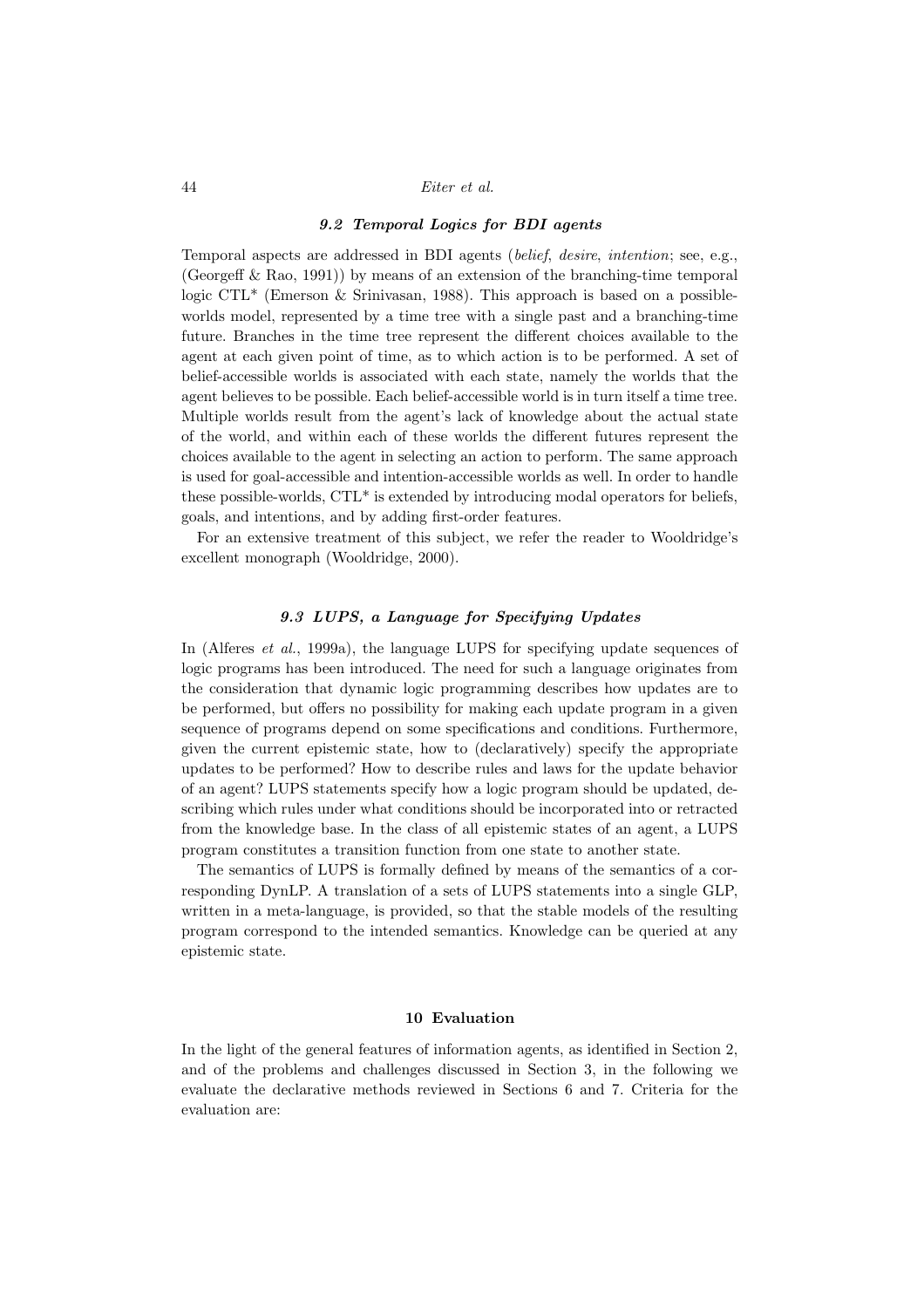- what kind of problems and challenges for information agents a method can address;
- how difficult it is to modify a method for slightly different purposes or policies, to generalize or extend it, or to couple it with other standard methodologies;
- what limitations and bounds a method poses on the objects it processes;
- how near or similar to other formalisms a method is;
- which of the possible features identified for the tasks in Section 3 can be considered as desiderata over corresponding formalisms, and which are satisfied by the method in question.

As far as temporal reasoning over evolution of updates is concerned, a possible approach to this task is discussed in Section 11.

To keep track about the different approaches evaluated below, Tables 1 and 2 summarize the main features of each analyzed formalism.

## 10.1 Preference Handling

Some requirements or desiderata can be identified with respect to formalisms for preference handling, which allow some evaluation of the methods we reviewed.

First of all, it must be possible to express priorities over single rules and facts as well as over sets of them. This is required in order to select the information sources to answer a given query, to account for the reliability of the sources, or to update the knowledge base of the agent with some information coming from an external source. The update can be coupled with priority information, e.g., recording the accuracy or reliability of the new knowledge. Moreover, priority information makes it possible to merge answers from different sources into a single query answer which should be forwarded to the user, and gives a powerful instrument to remove possible inconsistencies and to select the intended answers.

From the point of view of priority level (over rules or over sets of rules), the approach of Section 6.3 is the only one which considers priorities over literals. This seems not necessarily the best solution for information agents. It allows, however, to indirectly express also preferences over rules by means of additional atoms and corresponding rules.

If possible, preferences should be expressed in the object language of the knowledge base, by means of a naming function for rules and of a special symbol in the language, so that priorities can be dynamically handled.

Dynamic priorities could be of interest for addressing several of the problems for information agents. E.g., the reliability of an information source may not be fixed in advance, but depend on the field of interest, or a query answer may depend on the user profile. Consider, for example, the adaptive Web site of a clothing company, which determines what items have to be shown depending not only on the explicit input from the user (who is looking for brown shoes, say), but also on the average value of the orders of the customer, and then shows the selected items ranked after their price. By means of dynamic priorities, the items more likely to be interesting for each customer can be better selected, and different ranking criteria may be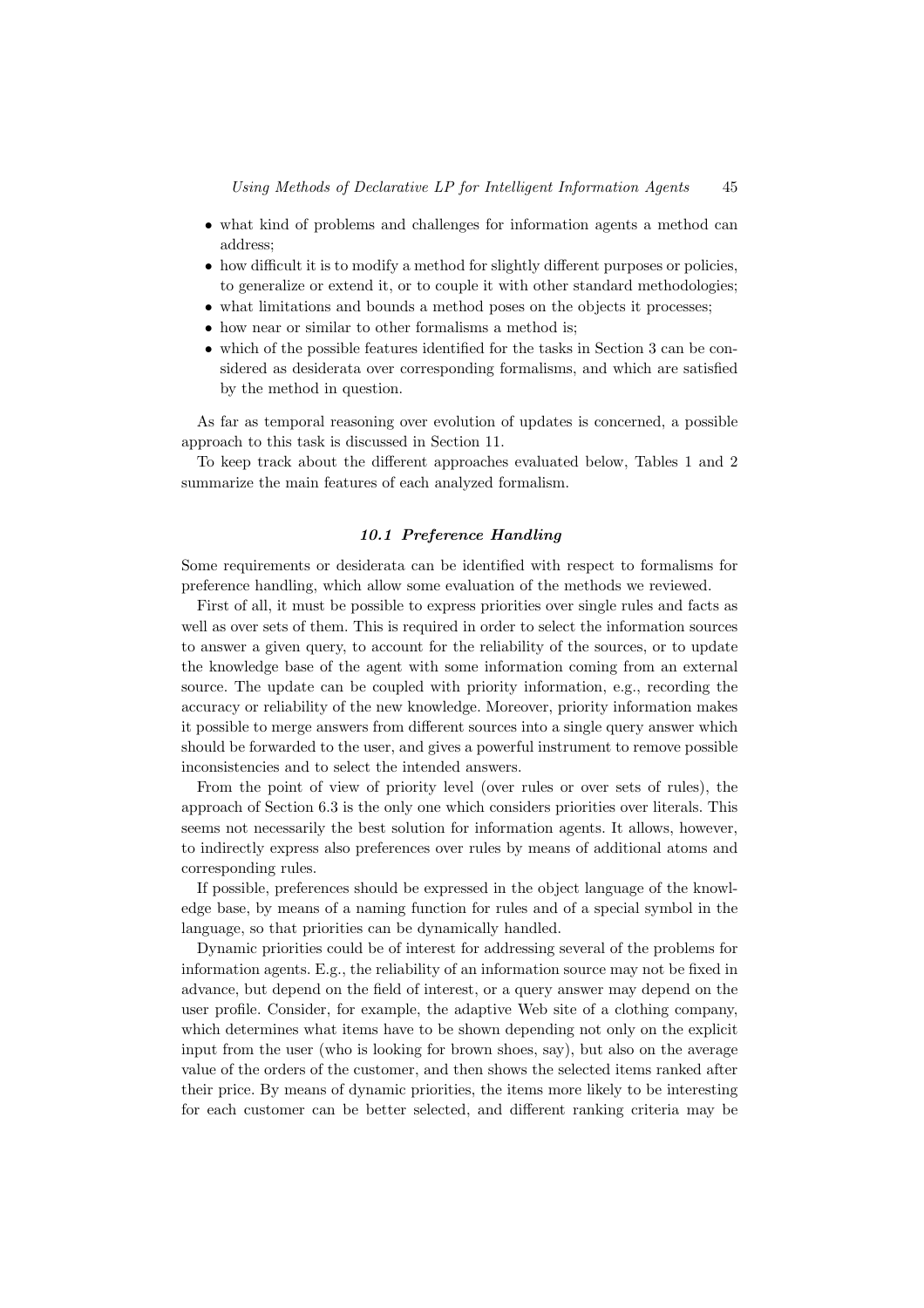46 Eiter et al.

| Approach                    | Section | Reference                                                                        | Features                                                                           |
|-----------------------------|---------|----------------------------------------------------------------------------------|------------------------------------------------------------------------------------|
| <b>Prioritized Defaults</b> | 6.1     | (Gelfond $&$ Son, 1998)                                                          | Dynamic priorities<br>over rules at the<br>object level, plus<br>axiom rules       |
| Preferred Answer Sets       | 6.2     | (Brewka & Eiter, 1999)                                                           | Static order over<br>rules, with ad hoc<br>semantics                               |
| Prioritized Programs        | 6.3     | $($ Inoue & Sakama, 1996 $)$<br>(Inoue & Sakama, 1999)                           | Static priority<br>relation over literals,<br>with ad hoc<br>semantics             |
| Prioritized Programs        | 6.4     | $(Foo \& Zhang, 1997a)$                                                          | Static or dynamic<br>order over rules,<br>with ad hoc<br>semantics                 |
| Compiled Preferences        | 6.5     | (Delgrande et al., 2000c)                                                        | Dynamic priorities<br>over rules at the<br>object level, with<br>program rewriting |
| Inheritance Programs        | 6.6     | (Buccafurri <i>et al.</i> , n.d.)<br>(Buccafurri et al., 1999a)                  | Static order over<br>rules, with program<br>rewriting                              |
| Preference Theories         | 6.7     | (Brewka, 2000)                                                                   | Dynamic priorities<br>over rules at the<br>object level, with<br>ad hoc semantics  |
| Ordered LPs                 | 6.8     | (Laenens & Vermeir, 1990)<br>(Gabbay et al., 1991)<br>(Buccafurri et al., 1999b) | Dynamic priorities<br>over rules at the<br>object level                            |

Table 1. Approaches for preference handling

adopted for different customers: e.g., customers usually buying expensive articles may be presented with expensive items first (in order to maximize the profit, in case the customer decides to buy something), while customers who in the past preferred cheaper items may be presented a list in inverse order, to encourage them to buy.

Concerning the possibility of addressing preferences over preferences, methods with explicit priorities in the knowledge base itself are to be preferred, like the ones in Sections 6.1, 6.5, 6.7, and 6.8.

A mechanism is then needed to compute the intended set (or sets) of conclusions, starting from the logic program expressing the epistemic state of the agent. Priorities in the program can be thought of as constraints on the construction of this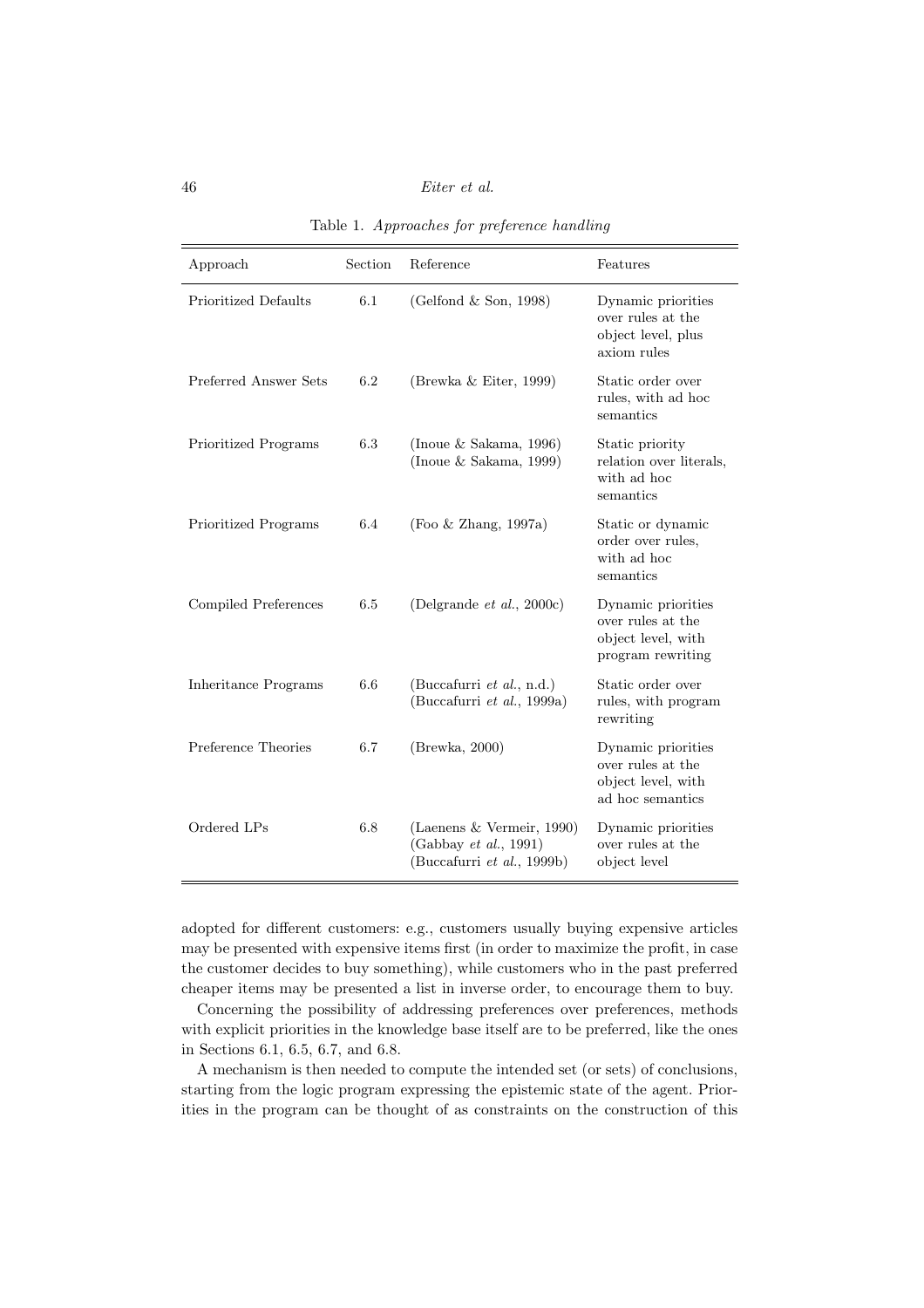set, and determine which of the conclusion sets (like stable models or answer sets) is to be preferred. This is obviously useful to merge answers coming from different sources, and to resolve possible inconsistencies. Observe, however, that preferences must be used with care in the respective approaches. While the approach in Section 6.8 implicitly supports removal of conflicts between contradicting information from different information sources (viewed as sets of rules) of equal priority, such a mechanism must in the other approaches be achieved through proper representation of the knowledge, in order to avoid inconsistency.

Approaches for handling preferences that are based on standard semantics rather than on ad hoc semantics offer some advantages:

- 1. they are easier to be compared with other approaches;
- 2. their behavior can be better understood;
- 3. they are easier to be integrated or extended to other frameworks.

Particularly useful are the methods based on some rewriting of the (prioritized) logic program, since changes to the rewriting algorithm can implement other kinds of preference handling in the same framework, see Sections 6.1, 6.5, and 6.6.

The policy for priority handling (determining, e.g., which rules are to be considered conflicting and which ones are to be given precedence) should preferably be encoded explicitly in the object language of the knowledge base, in the form of rules about preferences. This is the case in the approaches based on a rewriting of the program, as well as in the method of Section 6.7. This makes it possible to implement in the same program more than one of such policies, to be used in different situations. For instance, the way in which priorities are handled for determining a user's profile may be different from the way in which they are handled for choosing the most promising information source.

It would also be useful to have the possibility of expressing several levels of priorities. Consider for example the situation in which new information (in the form of a single rule or a set of rules) comes from another agent and should be incorporated in the current knowledge base: a priority value expresses the general reliability value for that agent, and single values express, e.g., the reliability of each rule with respect to the domain of interest.

This feature is also interesting for the application of learning procedures on the basis of the history experienced by the agent. Different levels of priorities could undergo different learning and updating policies, making lower levels easier to modify, and requiring more striking evidence before changing priorities for the higher levels.

None of the methods we discussed offers such a possibility, but some of them could be more easily extended than others, in particular the approach in Section 6.5, and perhaps the one in Section 6.6.

As regards the flexibility of the approaches, some of them are interesting since they allow to capture other formalisms as well, e.g., the approaches discussed in Sections 6.3 and 6.5. An interesting aspect is the possibility of unifying preferences and updates in a single framework. A tentative approach is reviewed in Section 7.6 and discussed in Section 10.3. Another approach consists in adding the update knowledge to the current one in the form of a set of rules with higher priority.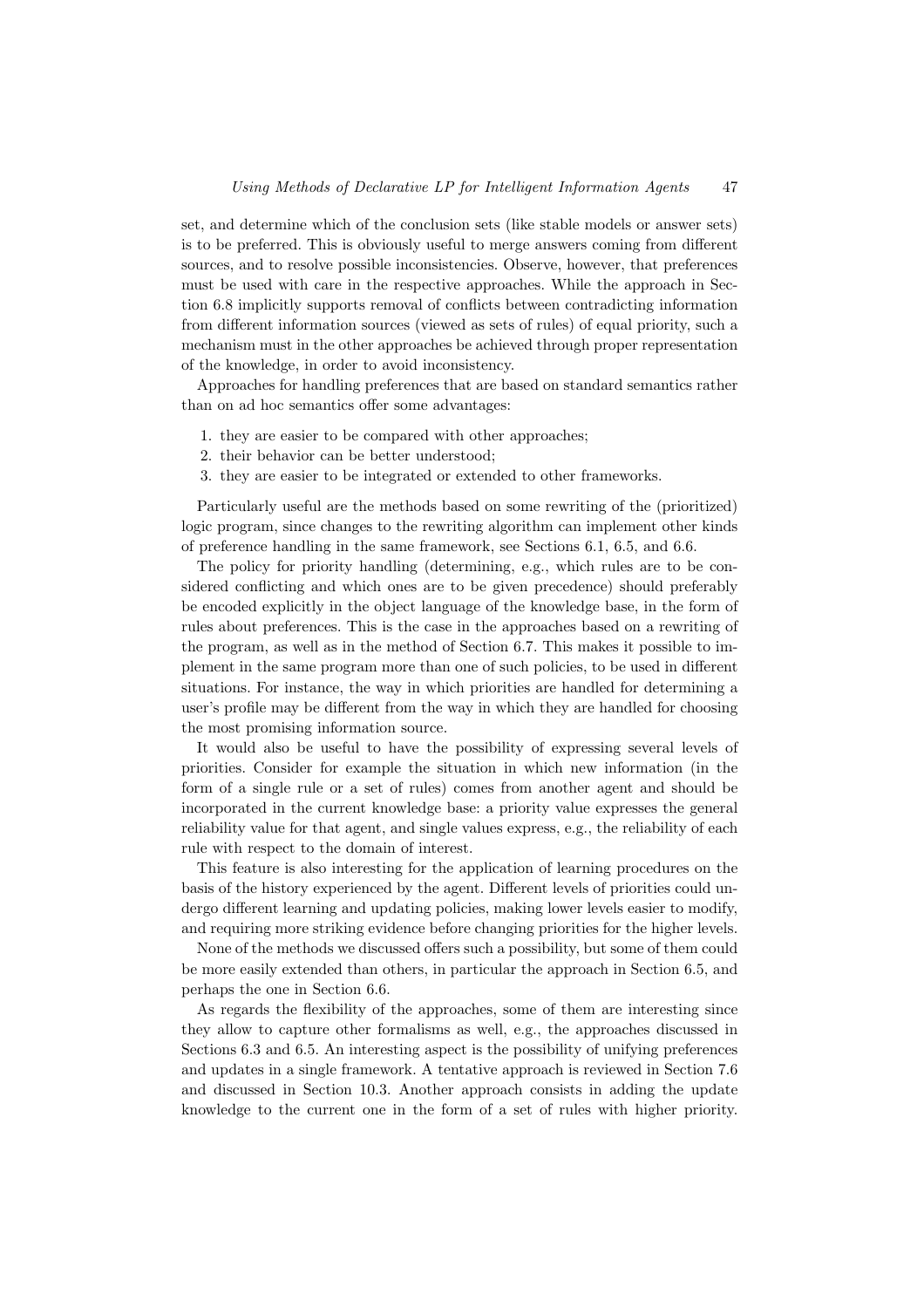This is possible, e.g., in the approach reviewed in Section 6.1, as well as in the one of Section 6.5. A first comparison of the latter one with the update policy of Section 7.5 and (Eiter *et al.*, 2000a) reveals that the semantics is different, but further investigation is needed to elucidate the relation.

From this point of view, an interesting issue is addressed in (Inoue & Sakama, 1999), concerning a form of reasoning about preferences in which "sufficient" preferences to derive intended conclusions are abductively selected. In the other formalisms we considered, no similar form of reasoning is suggested. This feature could be particularly interesting from the point of view of learning.

Further improvements should also provide the possibility of associating quantitative information with rules, in contrast to relative preference information. General principles for preference handling (as in (Brewka & Eiter, 1999)) and particular properties of the approaches as to the behavior of the corresponding agent should be better analyzed. Interesting is also the problem of self-reference of the preference relation, as pointed out in (Brewka, 2000), which has not been discussed in other approaches.

### 10.2 Logic Programs with Quantitative Information

If quantitative information is to be incorporated into logic programs, the first question to be answered is what kind of information it is, and where this information should be added. Several possibilities have been suggested, each of them addressing a different purpose and usage of quantitative information:

- Rule level: Quantitative information may be associated with rules in the form of a single number, expressing preference or priority by means of absolute values instead of a relative order among rules. For example, this is the case in weighted logic programming (Marek  $&$  Truszczyński, 1999) and also, to some extent, in disjunctive logic programming with weak constraints (Buccafurri  $et \ al.,\ 2000$ ), where a ranking of the constraints is possible. This feature can be useful if the agent has to solve combinatorial problems (e.g., resource allocation).
- Rule bodies: Another approach useful for combinatorial optimization consists in associating quantitative information with the bodies of the rules, in the form of a range identified by lower and upper bounds (Niemelä  $et$   $al.$ , 1999).
- Atom level: The quantitative information can be associated with atoms in the form of a probability range, or with formulas. In case of non-atomic formulas, the question arises as to how the probability ranges associated with the underlying atomic formulas have to be combined, or, vice versa, decomposed. In different application domains, there may be different dependency relationship between atomic formulas. An interesting solution is discussed in (Dekhtyar & Subrahmanian, 2000), where the user is allowed defining and using different operators in the same probabilistic logic program, to combine ranges, corresponding to the different dependency relationships which may exist between formulas (e.g., mutual exclusion, independence, and so on). Probability information can be successfully used, e.g., in problems of user profiling, in the tentative integration of incomplete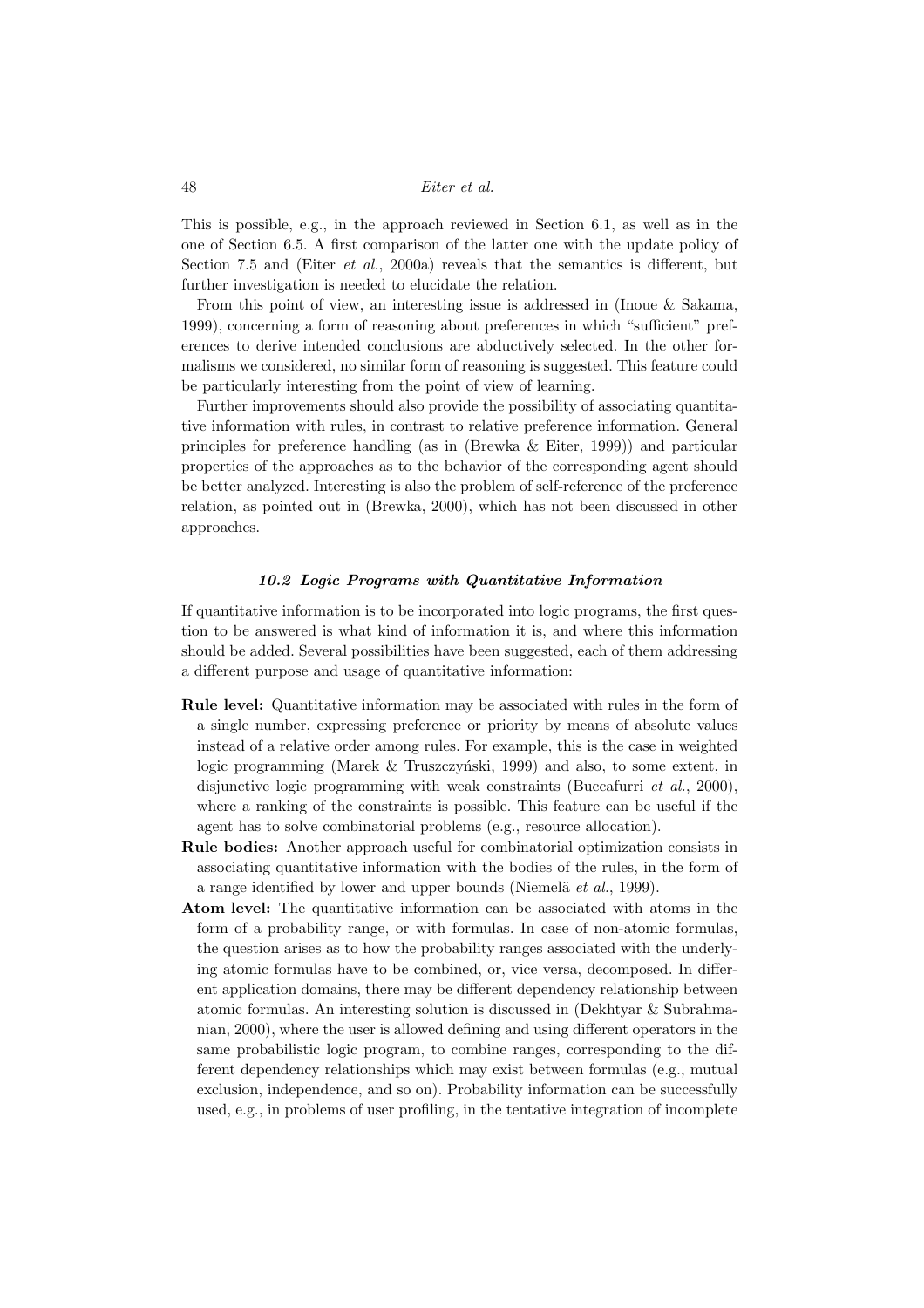information, and in learning procedures for agents. An implementation of this proposal is already possible in the IMPACT environment, as described in (Dix et al., 2000b), whereas the behavior in practical domains of such probabilistic agents has to be further investigated.

Conditional probability: If the quantitative information expresses a conditional probability between the head and the body of a rule, the probability range is to be associated with the head of rules, as suggested in (Lukasiewicz, 1998). Applications of this approach in real-world domains should be studied, since it could be interesting to solve the problem of guessing missing pieces of information (e.g., in a user profile or in a query answer), or how to choose among conflicting conclusions.

Most of these approaches require extensions of some standard semantics (often the stable model semantics), and the integration of these features in other logic programming frameworks seems to be difficult. For example, how should a sequence of probabilistic logic programs or of weighted logic programs be updated? How can strategies of inconsistency removal be defined, when the inconsistency between rules resides in the quantitative information associated with them or with part of them? Such questions need to be addressed, before information agents can take advantage of these formalisms.

### 10.3 Revision and Update

The aspect of revision and update has to be addressed in order to make information agents adapting their behavior over time, as external conditions change. For example, when an information source is no longer available, when the contents of a database or a user profile have been updated, or when a message from another agent in the same system has been received, and so on.

A correct knowledge update can be relevant in order to decide which information source has to be queried, or to modify an existing query plan to adapt it to run-time information. It has a great impact also when implementing learning procedures for the agent. In this case, changes and updates of the knowledge base are not only determined by external evolution over time, but also by internal processing.

The problem for information agents is the following: new information in the form of a single rule or fact, or in the form of a logic program, should be incorporated in the current knowledge base. The new information may represent a temporal evolution of the epistemic state, possibly originating from other agents who hold more reliable beliefs, or coming from the environment and communicated changes of content or availability of some database, or the information may be the result of some learning procedure over past experience, and so on. When incorporating this new knowledge into the current one, the consistency of knowledge and the correctness of the agent's behavior have to be further ensured.

The approaches which provide the possibility of updates by means of logic programs (cf. Sections 7.2, 7.5, and 7.7) are in our opinion to be preferred, since they can be applied in case of a single rule or fact as well. Furthermore, assuming that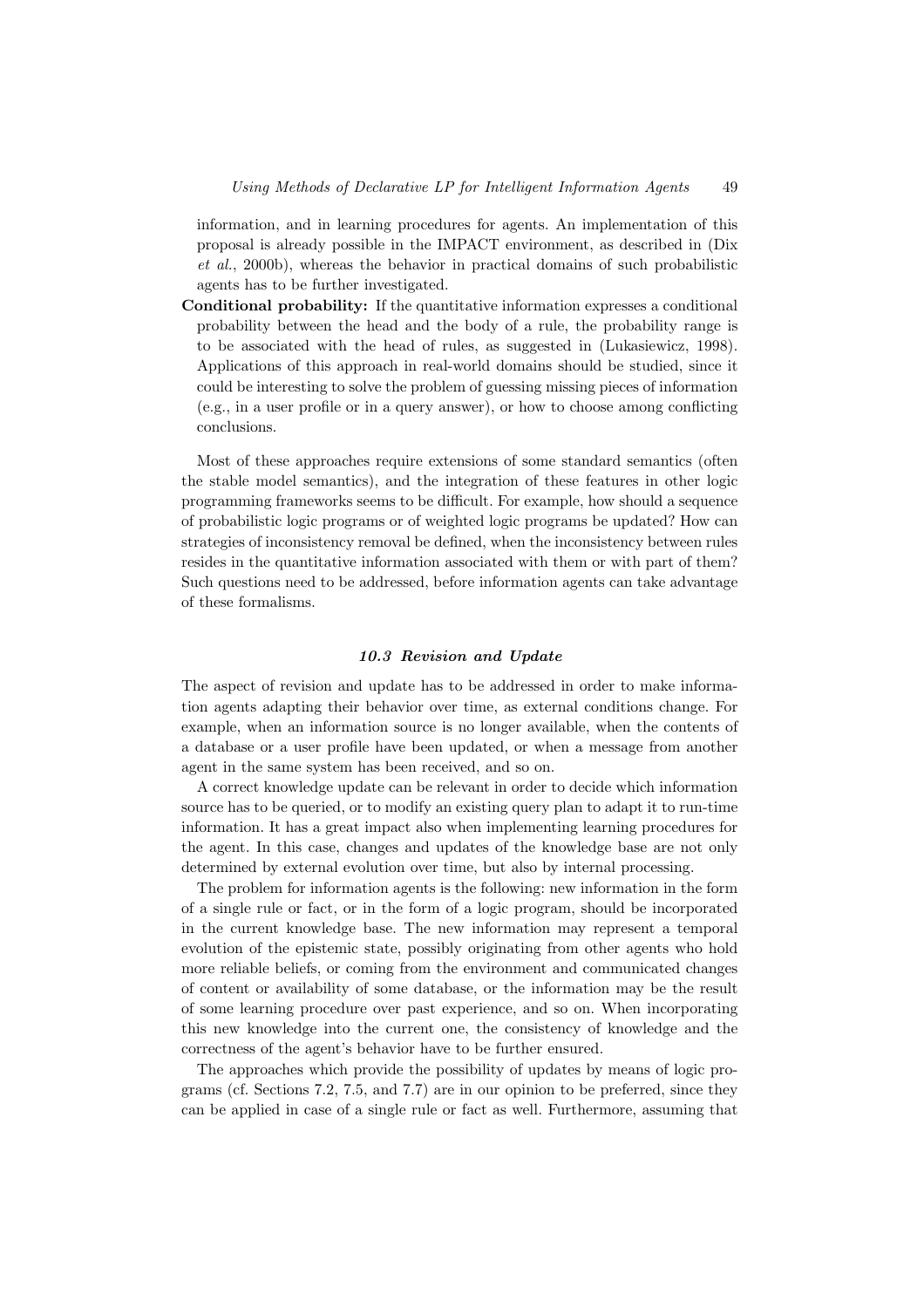50 Eiter et al.

| Approach                              | Section | Reference                                                      | Features                                                             |
|---------------------------------------|---------|----------------------------------------------------------------|----------------------------------------------------------------------|
| Revision Programs                     | 7.1     | (Marek & Truszczyński, 1994)                                   | Revision of a set<br>of facts by a set<br>of rules                   |
| Update Programs                       | 7.2     | (Alferes & Pereira, 1997)<br>(Leite & Pereira, 1997)           | Revision of a LP<br>by a LP, through<br>rewriting                    |
| Abductive Updates                     | 7.3     | (Inoue $&$ Sakama, 1995)<br>(Inoue $&$ Sakama, 1999)           | Theory update<br>by a set of facts                                   |
| Updates by<br>Priorities              | 7.4     | (Foo & Zhang, 1997b)<br>(Foo & Zhang, 1998)                    | Update of a set<br>of facts or a LP<br>by a LP, through<br>rewriting |
| Dynamic Programs                      | 7.5     | (Alferes $et \ al., 1998$ )<br>(Alferes <i>et al.</i> , 2000a) | Update by a<br>(sequence of) LPs,<br>through rewriting               |
| Updates plus<br>Preferences           | 7.6     | (Alferes & Pereira, 2000)                                      | Update by a<br>(sequence of) LPs<br>plus preferences                 |
| Updates by<br>Inheritance             | 7.7     | (Buccafurri et al., n.d.)                                      | Update by a<br>(sequence of) LPs,<br>through rewriting               |
| Revision of<br>Preference<br>Theories | 7.8     | (Brewka, 2000)                                                 | Revision by a<br>single rule/fact,<br>ad hoc semantics               |
| Arbitration                           | 7.9     | Different proposals                                            | Merging of two<br>knowledge bases                                    |

Table 2. Approaches for revision and update

the knowledge base is represented by a logic program, no special language is required to specify updates, and the two logic programs can be used directly in the update process.

In the update process, it should be possible to merge the current with the new knowledge, usually assigning higher priority to the new one, thus solving possible conflicts arising during the merge process. This is possible in all the approaches we analyzed except arbitration (Section 7.9), which considers knowledge bases having the same priority level.

It would also be useful to have the possibility of explicitly specifying which of the knowledge bases to be merged has higher priority, since there may be application domains in which old information is to be preserved against new one. Moreover, this would permit to model not only temporal evolution, but also reciprocity of update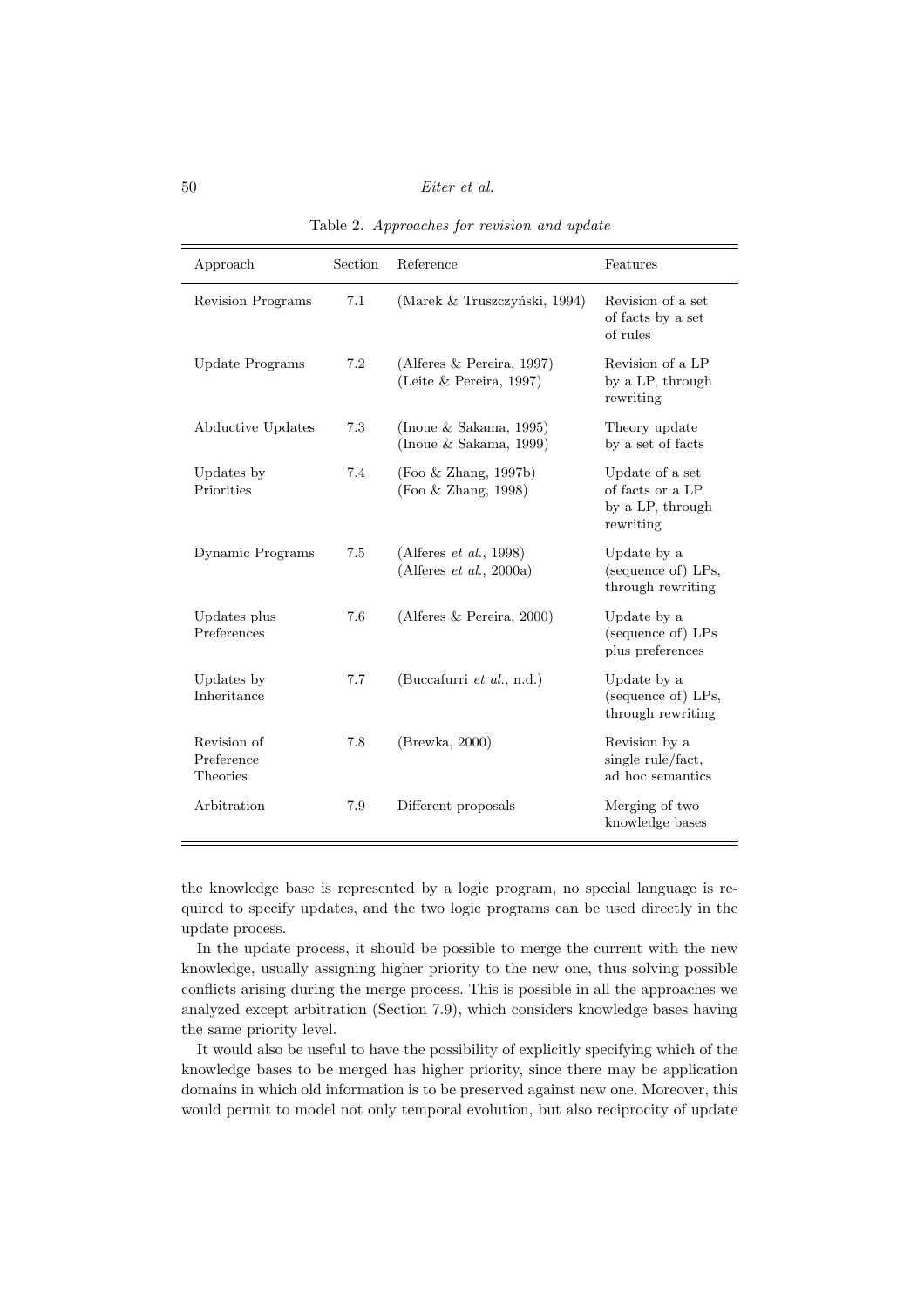among agents. For example, information agents working on the same databases can exchange information as to the current availability of the sources, their average response-time, possible changes in their contents or available services, and so on. This is not addressed by the methods we discussed, as they focus on sequential updates instead of general priorities, and the common assumption is that the new information must be preserved by the update, maybe rejecting some old beliefs. For further considerations about possible handling of priorities, and about multi-level priorities, cf. Section 10.1.

Like for priority handling, those revision approaches are to be preferred whose update strategy is realized under a standard semantics, e.g. by means of a rewriting of the two logic programs (e.g. Section 7.5 and 7.7, together with the proposal in (Eiter  $et \ al.,\ 2000a)$ ). The rewriting technique makes the update policy explicit in the resulting knowledge base, and can be usually modified or extended in order to encode other strategies or update mechanisms. This could be interesting in order to differentiate the update process on the basis of the source of the update information, which could be, e.g., another information agent, or one of the data sources communicating changes in its content, or an internal learning procedure. The approach would also permit, as outlined in Section 10.1, a uniform handling of preferences and updates as a particular form of preference mechanism.

A tentative approach to such a uniform framework is the one described in Section 7.6, which, however, suffers from some drawbacks, e.g., preference and update information are treated separately in pairs of programs. It is evident that in many application domains such a distinction is not possible. Consider an agent which obtains from an information source some data, together with their reliability, and the agent has to incorporate this new knowledge in its current epistemic state. In this case, the update information cannot be simply separated from its "priority", and the update process has to consider both aspects (in the current knowledge base this information may already be present, but with different reliability). Moreover, in the proposed framework of Alferes and Pereira (2000), new information is always supposed to have higher priority, and only in a second step the preference information contained in the second program of each pair is considered to select among the rules who "survived" the update. A more general approach would be useful.

Another method which could be used for a uniform handling of updates (as explained in Section 7.7) and preferences is disjunctive logic programming with inheritance (Buccafurri et al., n.d.), although it is originally conceived as a mechanism for representing inheritance hierarchies, thus not being appropriate for every sort of preference relation (cf. the considerations in Section 10.1).

Other approaches addressing both updates and preferences have hitherto not been proposed. A possibility would be to extend an approach such as the one in Section 6.5, in order to handle updates as a special case of priority (as it actually is), but the current version of the rewriting mechanism produces for updates not always the intended results, compared with the approaches in Sections 7.5, 7.7 and (Eiter et al., 2000a). Further investigation on this topic is required.

Another interesting issue lies in the possibility of updating the update (or revision) policy itself. This is only possible in the approach discussed in Section 7.8,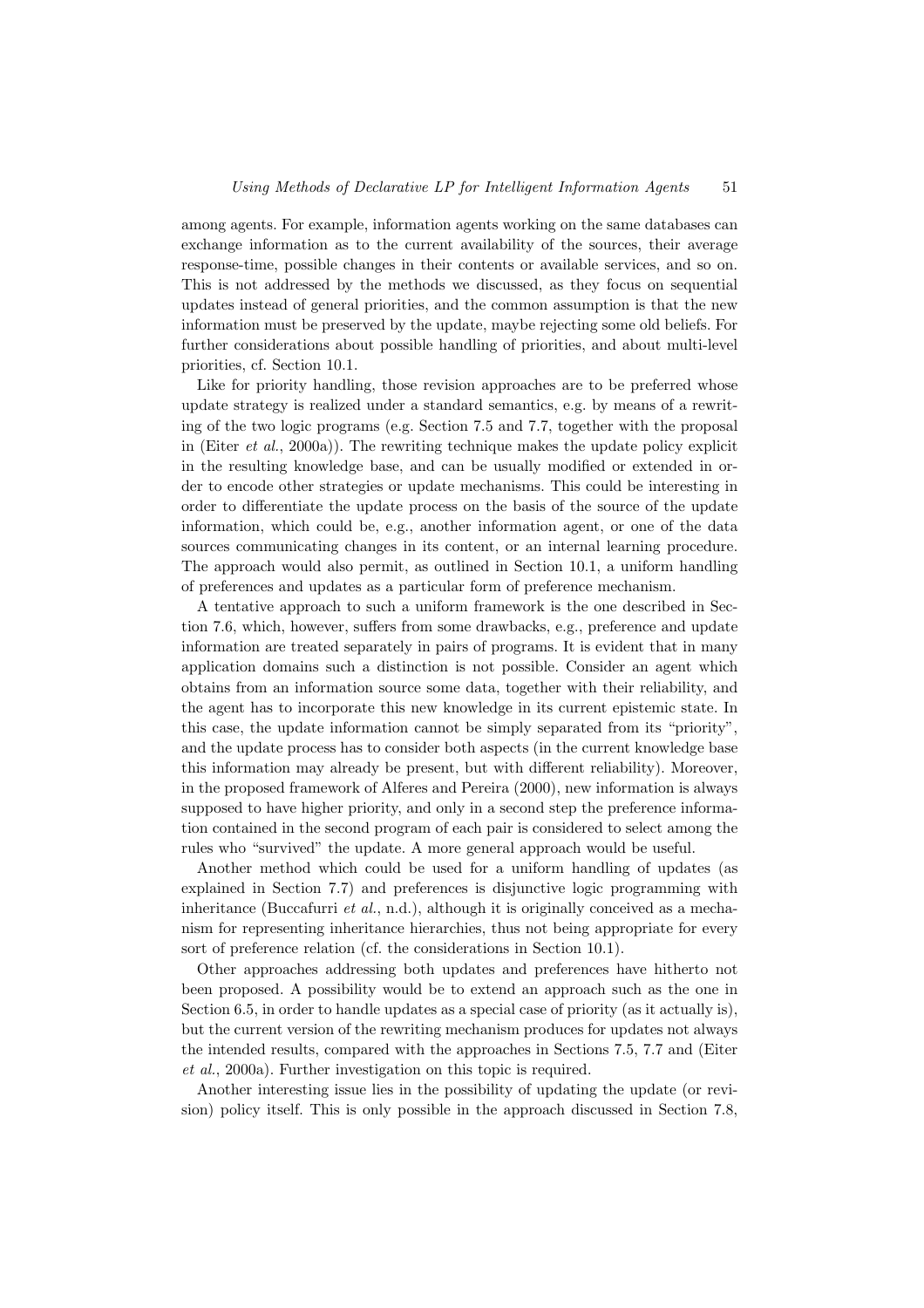in which the revision policy is declaratively encoded in the knowledge base. This feature would be very interesting for learning agents.

Other interesting features which are relevant to the process of updating are the following:

- Inconsistency removal. Update methods are implicitly faced with the problem of inconsistency removal, in order to resolve conflicts, usually in favor of the new knowledge. Some methods address the topic explicitly, like the abductive updates of Section 7.3. Others can result in an inconsistent knowledge base (like the formalism of Section 7.5), and additional mechanisms or changes to the update process are required to at least ensure that inconsistency is not propagated to future updates. Ideally, an inconsistency removal strategy should be declaratively encoded in the knowledge base, as it is realized for preference and update policies. This allows of course different treatments of inconsistencies depending on their level and relevance. For example, a conflict in the "core" part of the knowledge base must always be resolved, while a conflict in a query answer for the user can be communicated to the user as a form of incomplete information, if the agent is unable to decide which of two data items is more reliable.
- Retraction. As in theory revision, the problem of retracting a fact, a rule, or a set of rules should be addressed too. In the approach of Section 7.8, this is partially possible, if the retraction can be expressed in a "positive" form, while it is not possible for general retraction. Explicit retraction of atoms is possible only in the approaches of Sections 7.1, 7.2, and 7.3, whose languages allow the explicit definition of the atoms to be inserted or to be true in the resulting belief set and of the atoms to be deleted or false. For the other methods, this is not possible at all. It is evident that this aspect has to be addressed for, e.g., learning procedures, as well as for some forms of communication and update exchange between agents.
- Minimality of change. The agent should be forced to give up as little as possible of its past epistemic state when incorporating new knowledge. Some approaches include in their basic definitions some notion of minimality (as the one in Section 7.3), for others specializations of the update definition are proposed, which express minimality requirements and are encoded in the update process (cf. (Eiter et al., 2000a)). A common approach is to express minimality over rules instead of atoms, establishing a sort of causal dependency among rules.
- Rule overriding. Another feature on which further investigation is required is the handling of overridden rules. In some approaches these rules are simply deleted, while in others rules which are rejected by other rules having higher priority are only "deactivated". The rule is still present in the knowledge base but is inhibited (Sections 7.5, 7.7, and (Eiter  $et al., 2000a$ )). The deactivated rule can also be reactivated in future updates, if some newly added rule can in turn override the rule that caused the initial rejection. A problem which should be addressed, as suggested in (Brewka, 2000), is forgetting of rules. Since the knowledge base of an actual agent has size constraints, rules cannot be simply added and further deactivated or reactivated infinitely. For space reasons, some rules must sooner or later be physically deleted, and suitable deletion criteria are needed, like the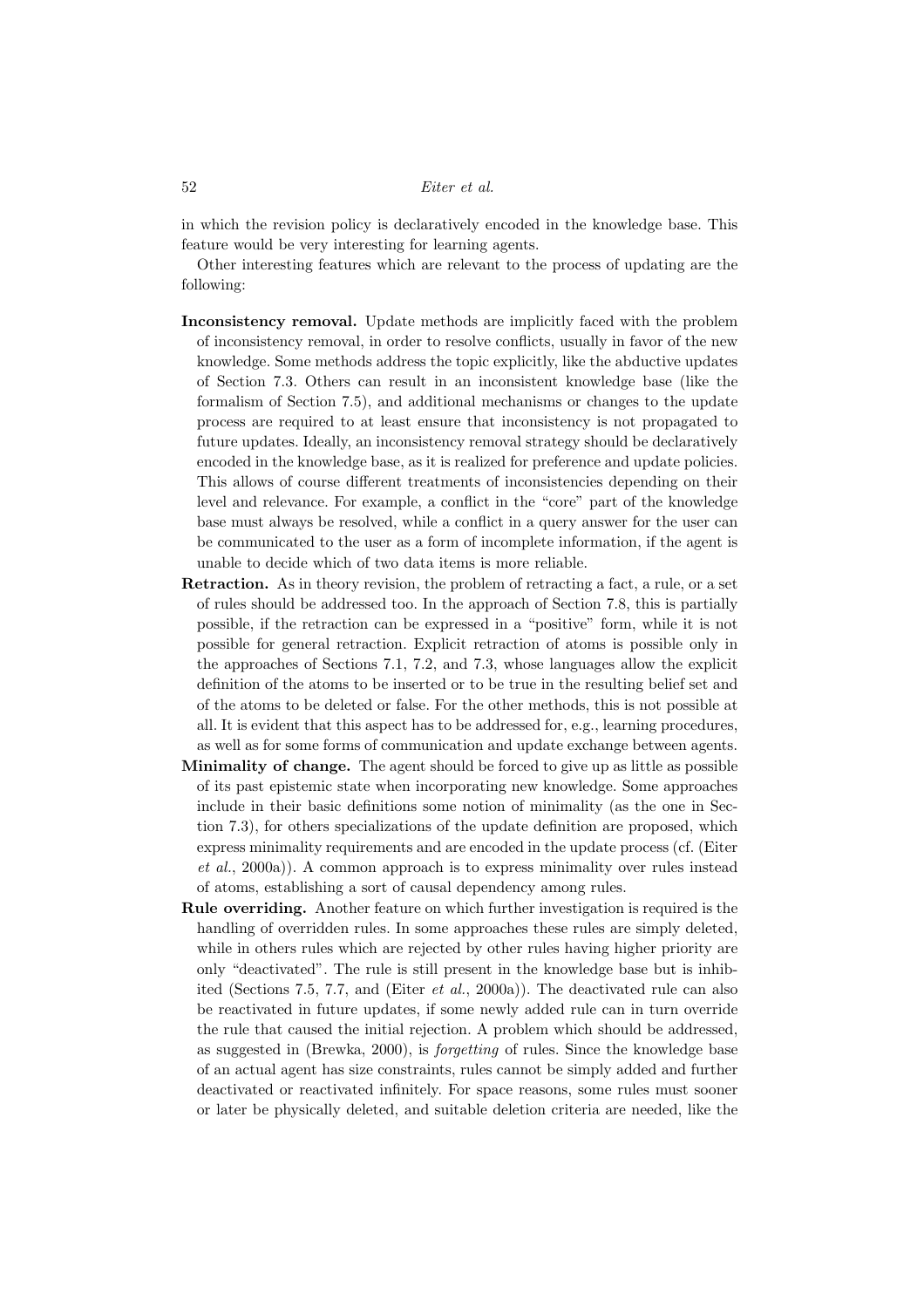number of updates since the last deactivation without further reactivation, or some utility factor. Observe that this feature is related to the problem of forgetting data in temporal relational databases. Different methods have been proposed for vacuuming relational databases, which is a non-trivial task.

Other improvements or extensions of the formalisms are clearly significant for information agents. An interesting feature is the one suggested in (Alferes  $et al.,$ 2000b), namely the capability of performing updates along several dimensions (e.g., different time periods, different hierarchies) at the same time. This would especially be interesting for combining it with the issue of nondeterminism in temporal evolution, as indicated in Section 9.

A further interesting issue is the investigation of properties of update mechanisms. The work in (Eiter *et al.*, 2000a) is a first attempt in this direction.

## 10.4 Temporal Reasoning

Temporal reasoning for information agents can be viewed from different perspectives, originating from different requirements, respectively. On the one hand, this has been addressed in conjunction with actions and planning (Lifschitz, 1999; Cimatti & Roveri, 1999). Reasoning tasks involve here the evolution of the worlds, and have to face various aspects, including:

- the action choices available to the agent itself:
- their (possibly nondeterministic (Giunchiglia *et al.*, 1997)) effects;
- the possible results of concurrent actions (Baral & Gelfond, 1997);
- uncertainties about the effective state of the world (Georgeff  $\&$  Rao, 1991);
- events in the world not known to the agent in advance and possibly affecting its decisions.

A number of action languages have been developed (cf. (Gelfond & Lifschitz, 1998; Lifschitz, 1999)), and their expressivity and the possibility of querying knowledge at different stages of the evolution has been discussed.

On the other hand, LUPS (Alferes *et al.*, 1999a), as the first language for specifying update transitions of logic programs, has opened a new interesting field of temporal reasoning, namely reasoning over the evolution of the knowledge base. Reasoning about LUPS specifications needs to consider two kinds of updates: updates coming from the world (i.e., new information about a changing world), and updates driven from the specifications of the agent, defining how they are to be integrated. Both of them can be affected by nondeterminism and uncertainty, whereas the current possibilities of LUPS do not include nondeterministic specifications of updates, and the only uncertainties come from events in the world which are not under the control of the agent. This and other issues need to be better investigated in order to understand what the desiderata for a specification language for logic program updates are, and whether LUPS needs to be extended for some special purposes.

While approaches along the first point of view of temporal reasoning often employ the situation calculus, an interesting tool for the second approach could be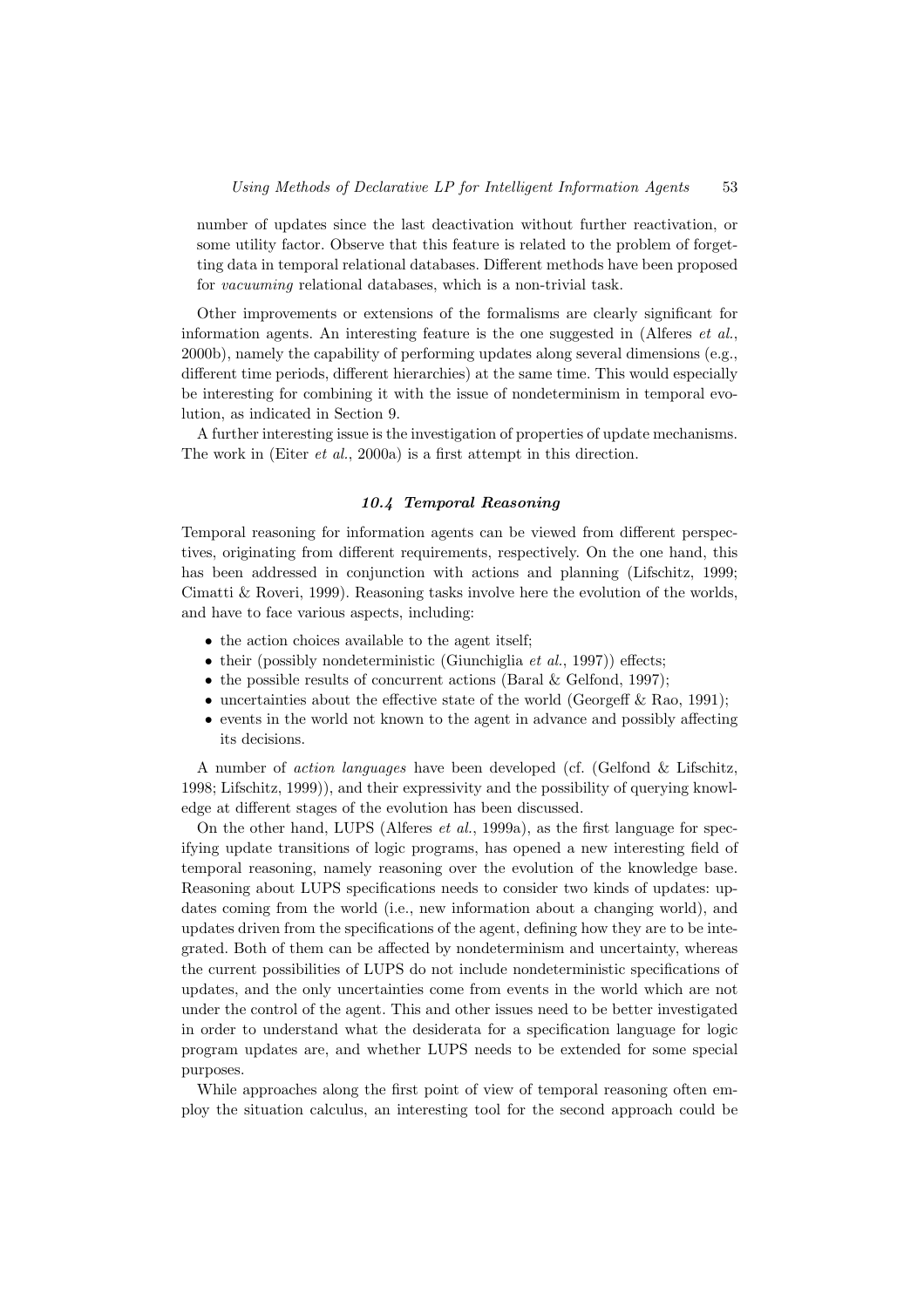found in temporal reasoning and in model checking (cf. (Cimatti et al., 1998; Cimatti & Roveri, 1999)), choosing a branching-time logic similar to the BDI framework (Georgeff & Rao, 1991). Advantages could also be drawn from further comparisons between different action languages and LUPS (or other specification languages yet to come).

Another interesting feature is the possibility of reasoning over the past, not only over the future. In BDI logic and in other approaches, several possible futures are considered but only one past exists. While each logic program, in an update sequence, is the result of a precise sequence of successive updates, reasoning over the past could nevertheless be an interesting feature, e.g. when introducing learning functionalities or utility measures over rules, or as a further element in decision making.

#### 11 Conclusion

In this paper, we tried to identify how declarative methods developed in the field of logic programming could be successfully employed for developing advanced reasoning capabilities for information agents. We described the role such agents could have in a multi-agent system for intelligent information access, together with the tasks an information agent or a set of information agents is required to perform.

We shortly reviewed some existing systems and platforms addressing the topic of information integration, mostly based on procedural rather than declarative approaches, and we discussed some interesting ongoing projects as well, in order to have an overview of the most common problems and of some successful solutions concerning the implementation of the required features.

As our main focus is on declarative methods in the field of logic programming, we then discussed several declarative approaches for specific reasoning tasks for information agents, namely tasks for preference handling, revision and update, expressing quantitative information, and reasoning over temporal evolution.

We then provided for each of these tasks a tentative evaluation of the declarative formalisms we reviewed, trying to identify which of them are suitable to address which particular problem information agents are faced with. On the basis of this evaluation, some open problems and paths for future research can now be identified, which we briefly discuss in the following.

Decision Making Based on Quantitative Information. The decision making capabilities of information agents could be improved by encoding some form of quantitative information into a logic programming representation, expressing either costs, resource bounds, or uncertainty and probabilities. Many different formalisms and semantics have been proposed in the field.

A first step should consist in a thorough analysis of each of these approaches, or of a class of similar ones, in order to identify for which information problems they are more suitable, in terms of reasoning capabilities for an agent, which requirements they satisfy, and which drawbacks they present. In a second step, the theoretical and practical issues concerning the integration of quantitative information with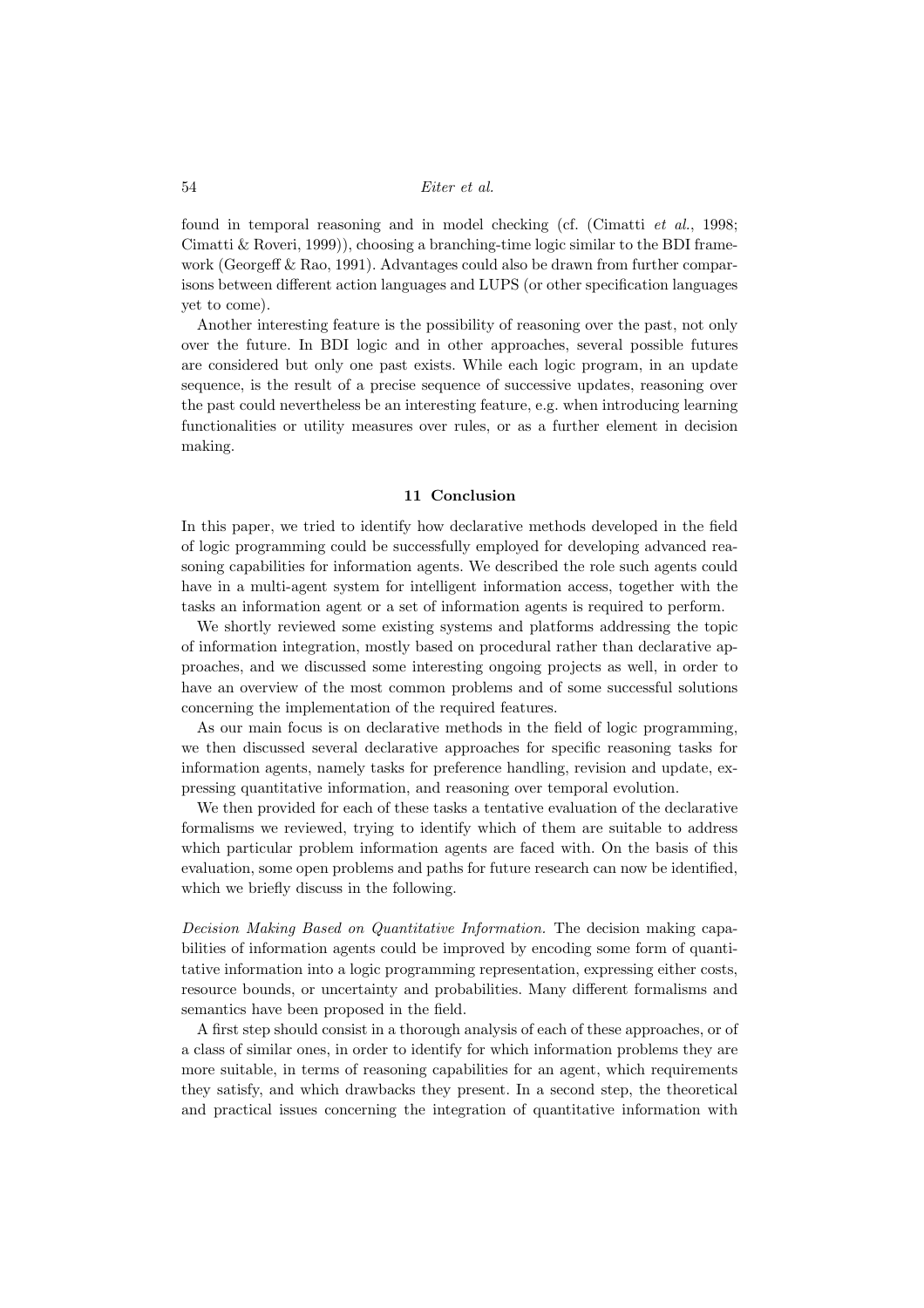other reasoning capabilities required for information agents (e.g., revision or update management) should be addressed, investigating possible integrating frameworks for a both qualitative and quantitative decision making process. A proposal, though not strictly concerned with logic programming, is outlined in (Dix *et al.*, 2000b).

Declarative Strategies for Information Merging. A promising application domain for testing the decision making capabilities of information agents is the classification and merging of the content of XML documents. This application domain, which is relevant for many Web systems, would profit from the declarative specification of strategies for information merging or classification of semi-structured data, and in particular data stored in XML, which offers promising structural properties. This issue has recently been addressed using techniques based on default logic (Hunter, 2000a; Hunter, 2000b), description logics (Calvanese et al., 1998; Calvanese et al., 1999), object oriented formalisms (Abiteboul  $et al., 1994$ ), and automated theorem proving and machine learning techniques (Thomas, 1998; Thomas, 1999).

The target is to express such strategies declaratively in the knowledge base of the agent, depending on the available knowledge about the particular application domain and on the data structure of the available sources, and employing the declarative strategies for preference handling, which are already available in some of the formalisms we discussed.

Unified Framework for Preference and Update Handling. In the light of the work in the field of updates of logic programs, a homogeneous framework could be defined, allowing to handle both updates and preferences in a uniform way. This would be interesting for information agents, as far as it allows to address the problem of updates with information coming from different information sources, together with meta-information such as priority or reliability of the source itself. From this point of view, the agent is faced with several updates, having to consider on the one hand the temporal sequence (since new updates have priority over old information), and on the other hand the relative priorities of the sources or of the information they provide. Work on this issue has already been done in (Foo & Zhang, 1998; Alferes & Pereira, 2000; Alferes *et al.*, 2000b), partly based on the approach suggested in (Brewka & Eiter, 1999), but further research is needed.

Temporal Reasoning over Knowledge Base Evolution. An interesting open issue is reasoning about the evolution of the knowledge base, drawing conclusions over sequences of updates. Based on the declarative specifications guiding the evolution, e.g., in the form of LUPS programs (Alferes *et al.*, 1999a) or some other specification language for logic program updates, whose desired features have to be carefully defined, the target is to perform temporal reasoning over the evolution of the knowledge base, answering questions about the possibility of reaching some desired condition or violating some intended constraint.

These reasoning capabilities naturally rely on temporal logics (Emerson, 1996), and could take advantage of techniques and tools developed in the field of model checking (Clarke et al., 2000) or planning (Cimatti et al., 1998; Cimatti & Roveri,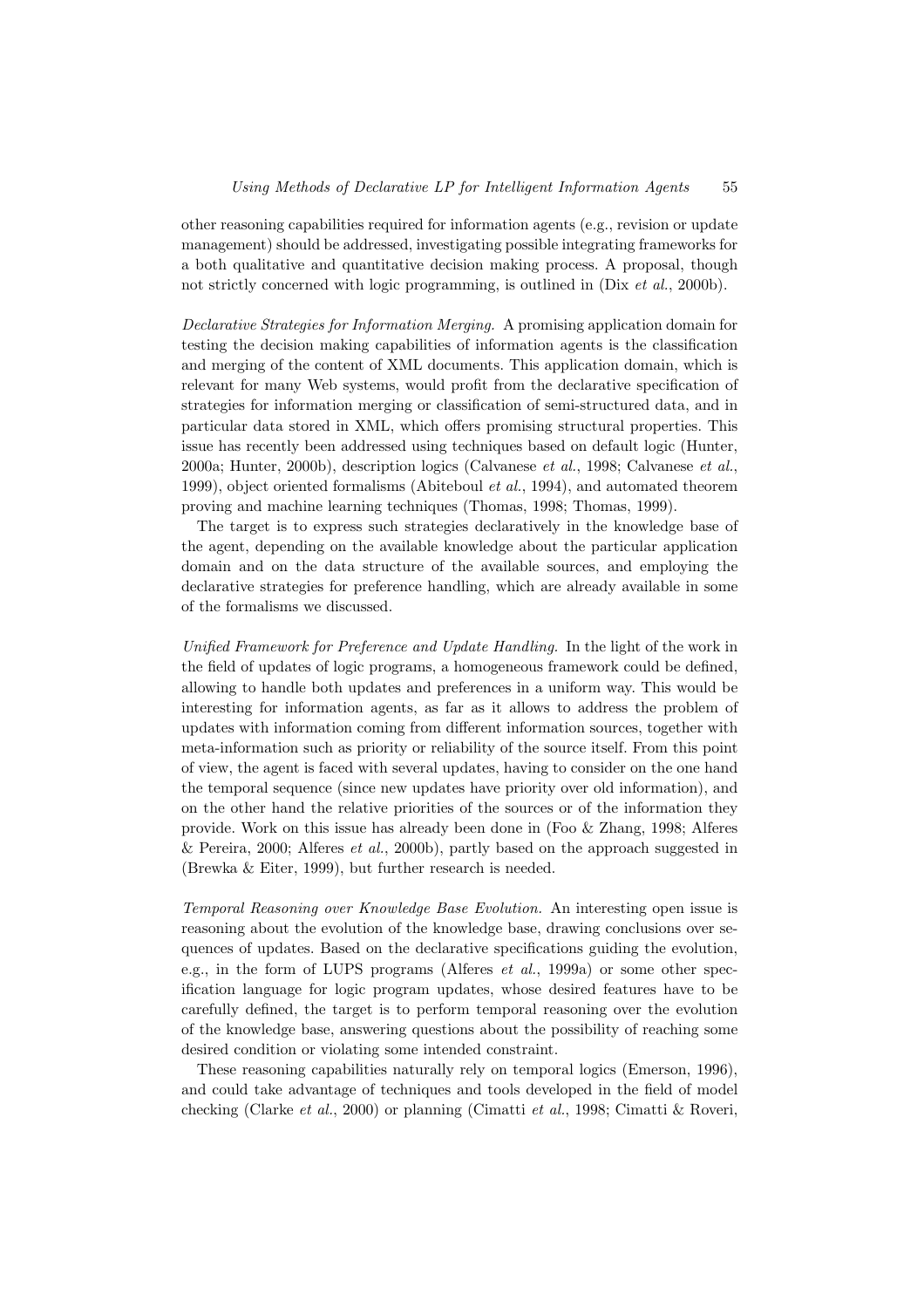1999). Features allowing nondeterminism in the specifications, e.g., if the evolution depends on external events not known to the agent in advance or the language itself allows nondeterministic updates, could enrich the representation, also taking advantage of similar work in the field of action languages.

The goal of reasoning tasks over the knowledge base, and the specification of its evolution, is to know whether the agent behaves correctly, and how the epistemic state of the agent changes over time if uncertain classes of updates (e.g., possibly leading to states violating some constraint) are going to be performed.

#### Acknowledgments

We would like to thank the anonymous referees for their constructive comments which helped to improve this paper. This work was partially supported by the Austrian Science Fund (FWF) under grants P13871-INF, P14781-INF, and Z29- INF.

#### References

- Abiteboul, S., Christophides, V., Cluet, S., & Scholl, M. (1994). From Structured Documents to Novel Query Facilities. Pages 313–324 of: Snodgrass, R., & Winslett, M. (eds), Proc. 1994 ACM SIGMOD Int. Conf. on Management of Data. ACM Press.
- Abiteboul, S., McHugh, J., Quass, D., Widom, J., & Goldman, R. (1997a). Lore: A Database Management System for Semistructured Data. SIGMOD Record, 26(3), 54– 66.
- Abiteboul, S., McHugh, J., Quass, D., Widom, J., & Wiener, J. (1997b). The Lorel Query Language for Semistructured Data. International Journal on Digital Libraries, 1(1), 68–88.
- Adali, S., & Emery, R. (1995). A Uniform Framework for Integrating Knowledge in Heterogeneous Knowledge Systems. Pages 513–521 of: Chen, L., & Yu, P. (eds), Proc. 11th Int. Conf. on Data Engineering (ICDE'95). IEEE Computer Society.
- Adali, S., & Subrahmanian, V.S. (1996). Amalgamating Knowledge Bases, III: Algorithms, Data Structures, and Query Processing. J. of Logic Programming, 28(1), 45–88.
- Adali, S., Brink, A., Emery, R., Lu, J., Rajput, A., Rogers, T., Ross, R., Subrahmanian, V.S., & Ward, C. (1995). HERMES: A Heterogeneous Reasoning and Mediator System. Manuscript, URL: http://www.cs.umd.edu/projects/hermes/publications- /abstracts/hermes.html.
- Alchourrón, C., Gärdenfors, P., & Makinson, D. (1985). On the Logic of Theory Change: Partial Meet Functions for Contraction and Revision. J. of Symbolic Logic, 50, 510–530.
- Alferes, J., & Pereira, L. (1997). Update-Programs Can Update Programs. Pages 110–131 of: Dix, J., Pereira, L., & Przymusinski, T. (eds), Proc. of Non-Monotonic Extensions of Logic Programming (NMELP'96 ). Lecture Notes in Computer Science, vol. 1216. Springer.
- Alferes, J., & Pereira, L. (2000). Updates plus Preferences. Pages 345–360 of: Aciego, M., de Guzmán, I., Brewka, G., & Pereira, L. (eds), Proc. 7th European Workshop on Logics in Artificial Intelligence (JELIA 2000). Lecture Notes in Computer Science, vol. 1919. Springer.
- Alferes, J., Leite, J., Pereira, L., Przymusinska, H., & Przymusinski, T. (1998). Dynamic Logic Programming. Pages 98–111 of: Cohn, A., Schubert, L., & Shapiro, S. (eds),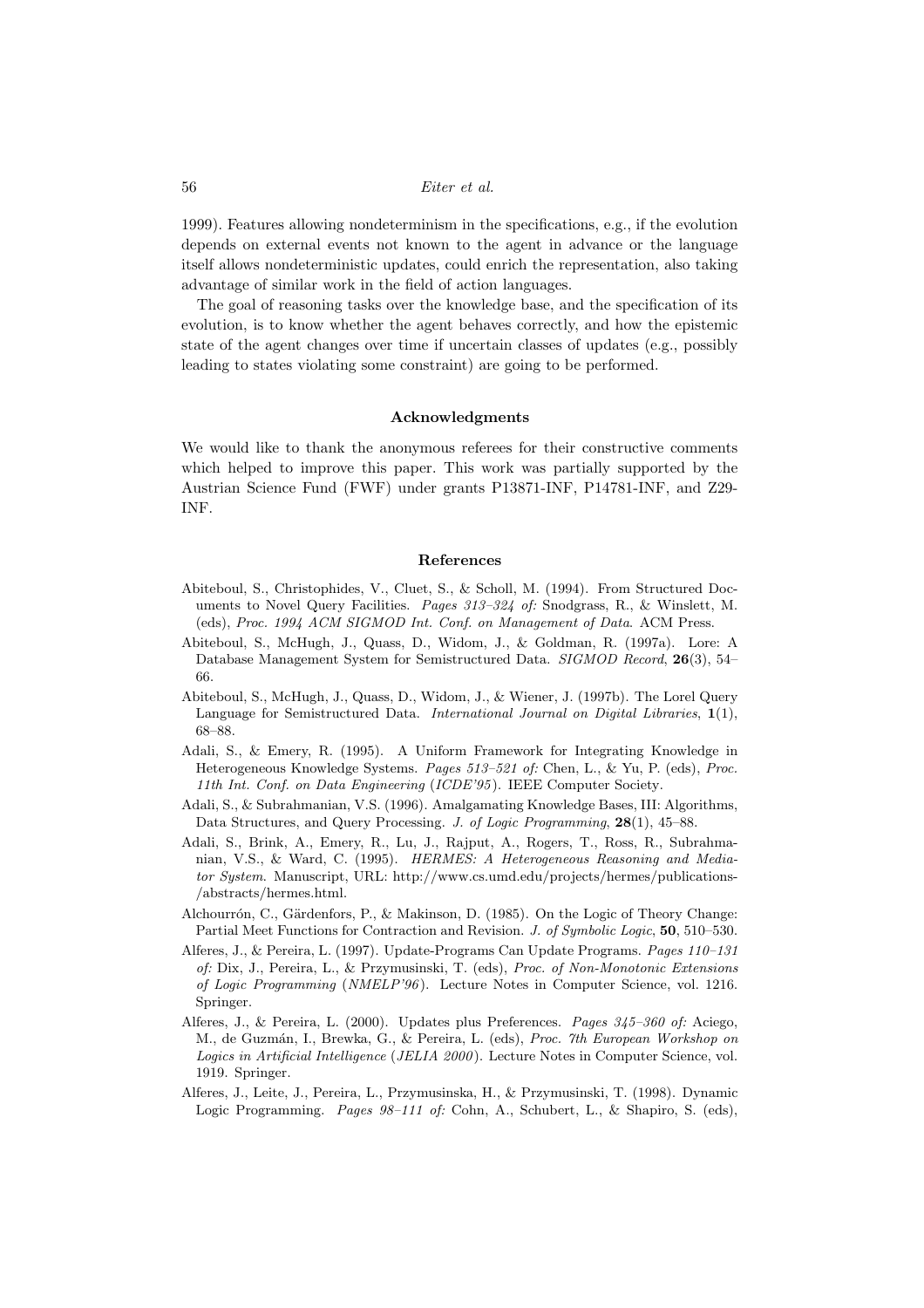Proc. 6th Int. Conf. on Principles of Knowledge Representation and Reasoning (KR'98 ). Morgan Kaufmann.

- Alferes, J., Pereira, L., Przymusinska, H., & Przymusinski, T. (1999a). LUPS A Language for Updating Logic Programs. Pages 162–176 of: Gelfond, M., Leone, N., & Pfeifer, G. (eds), Proc. 5th Int. Conf. on Logic Programming and Nonmonotonic Reasoning (LPNMR'99 ). Lecture Notes in Computer Science, vol. 1730. Springer.
- Alferes, J., Pereira, L., Przymusinska, H., Przymusinski, T., & Quaresma, P. (1999b). Preliminary Exploration on Actions as Updates. Pages 259–271 of: Meo, M., & Vilares-Ferro, M. (eds), Proc. 1999 Joint Conf. on Declarative Programming (AGP'99 ), L'Aquila, Italy.
- Alferes, J., Leite, J., Pereira, L., Przymusinska, H., & Przymusinski, T. (2000a). Dynamic Updates of Non-Monotonic Knowledge Bases. J. of Logic Programming,  $45(1-3)$ ,  $43-70$ .
- Alferes, J., Leite, J., & Pereira, L. (2000b). Multi-dimensional Dynamic Logic Programming. Pages 17–26 of: Sadri, F., & Satoh, K. (eds), Proc. CL-2000 Workshop on Computational Logic in Multi-Agent Systems (CLIMA 2000).
- Analyti, A., & Pramanik, S. (1995). Reliable Semantics for Extended Logic Programs with Rule Prioritization. J. of Logic and Computation, 5(3), 303–324.
- Arens, Y. (1990). Services and Information Management for Decision Support. Proc. Annual AI Systems in Government Conf. (AISIG'90), George Washington University, Washington, DC.
- Arens, Y., & Knoblock, C. (1992). Planning and Reformulating Queries for Semantically-Modeled Multidatabase Systems. Pages 92–101 of: Proc. 1st Int. Conf. on Information and Knowledge Managements (CIKM 1992), Baltimore, Maryland, 1992.
- Arens, Y., Chee, C., Hsu, C., & Knoblock, C. (1993). Retrieving and Integrating Data from Multiple Information Sources. Int. J. of Cooperative Information Systems,  $2(2)$ , 127–158.
- Arens, Y., Knoblock, C., & Shen, W. (1996). Query Reformulation for Dynamic Information Integration. J. of Intelligent Information Systems,  $6(2-3)$ , 99-130.
- Arisha, K., Eiter, T., Kraus, S., Ozcan, F., Ross, R., & Subrahmanian, V.S. (1999). IM-PACT: A Platform for Collaborating Agents. IEEE Intelligent Systems, 14(2), 64–72.
- Baader, F., & Hollunder, B. (1995). Priorities on Defaults with Prerequisites, and their Application in Treating Specificity in Terminological Default Logic. J. of Automated *Reasoning*,  $15(1)$ ,  $41-68$ .
- Bacchus, F., Grove, A.J., Halpern, J.Y., & Koller, D. (1993). Statistical Foundations for Default Reasoning. Pages 563–569 of: Bajcsy, R. (ed), Proc. 13th Int. Joint Conf. on Artificial Intelligence (IJCAI'93 ). Morgan Kaufmann.
- Baral, C., & Gelfond, M. (1997). Reasoning About Effects of Concurrent Actions. J. of *Logic Programming*,  $31(1-3)$ , 85-117.
- Baral, C. & Gelfond, M.(2000). Reasoning Agents in Dynamic Domains. Pages 257-279 of: Minker, J. (ed), Logic-Based Artificial Intelligence. Kluwer Academic Publishers.
- Baral, C., Kraus, S., Minker, J., & V.S. Subrahmanian. (1991a). Combining Knowledge Bases Consisting of First Order Theories. Pages 92–101 of: Ras, Z., & Zemankova, M. (eds), Proc. 6th Int. Symp. on Methodologies for Intelligent Systems (ISMIS'91 ). Lecture Notes in Computer Science, vol. 542. Springer.
- Baral, C., Kraus, S., & Minker, J. (1991b). Combining Multiple Knowledge Bases. IEEE Trans. on Knowledge and Data Engineering, 3(2), 208–220.
- Baral, C., Kraus, S., & Minker, J. (1994). Combining Default Logic Databases. Int. J. of Intelligent and Cooperative Information Systems, 3(3), 319–348.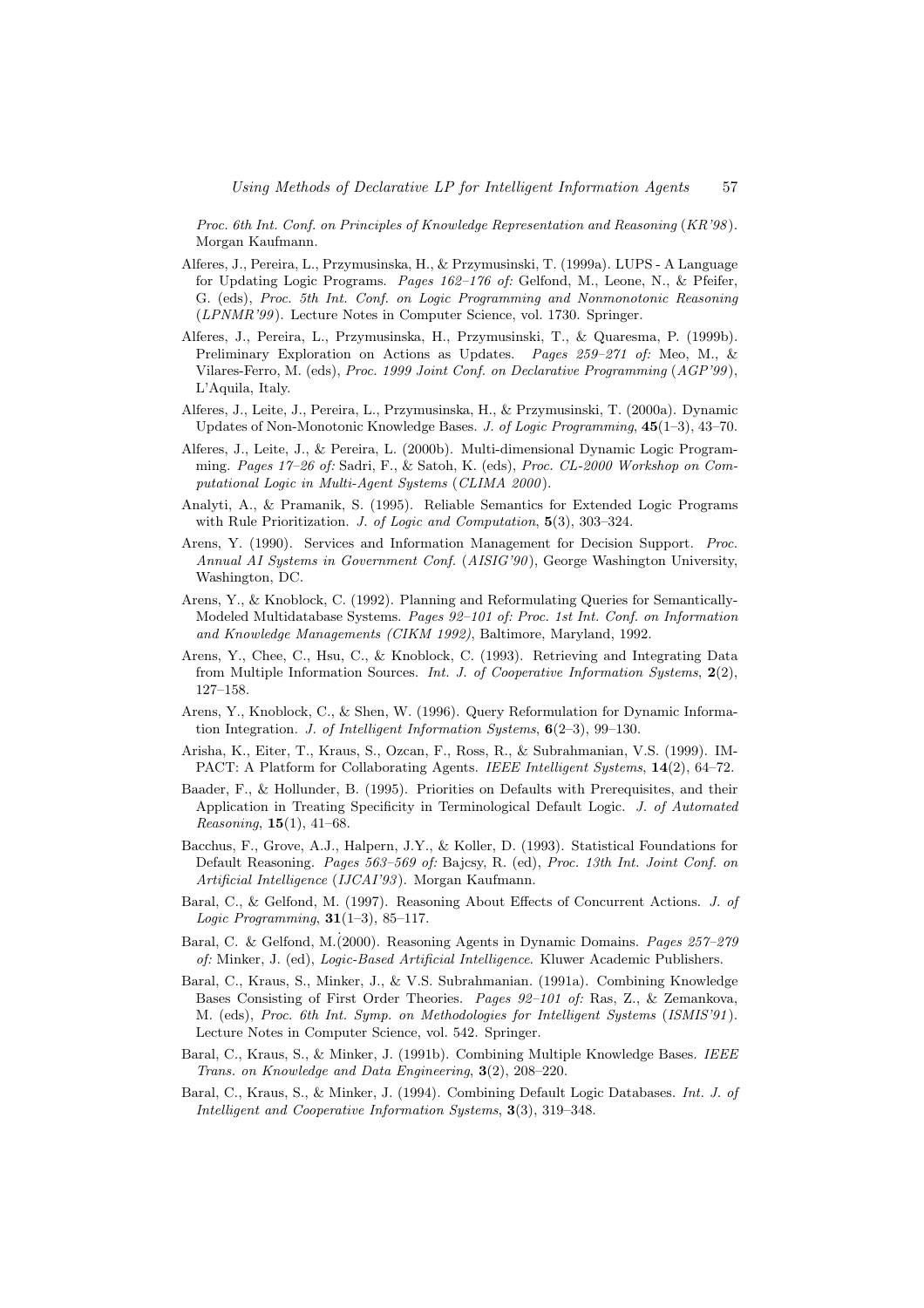- Bargmeyer, B., Fowler, J., Nodine, M., & Perry, B. (1999). Agent-Based Semantic Interoperability in InfoSleuth. SIGMOD Record, 28(1), 60–67.
- Bayardo, R., Bohrer, B., Brice, R., Cichocki, A., Fowler, J., Helal, A., Kashyap, V., Ksiezyk, T., Martin, G., Nodine, M., Rashid, M., Rusinkiewicz, M., Shea, R., Unnikrishnan, C., Unruh, A., & Woelk, D. (1997). InfoSleuth: Semantic Integration of Information in Open and Dynamic Environments (Experience Paper). Pages 195–206 of: Peckham, J. (ed), Proc. ACM SIGMOD Int. Conf. on Management of Data. ACM Press.
- Bohrer, W., Ngu, A., & Nodine, M. (1999). Semantic Brokering over Dynamic Heterogeneous Data Sources in InfoSleuth. Pages 358–365 of: Proc. 15th Int. Conf. on Data Engineering (ICDE'99 ). IEEE Computer Society Press.
- Bondarenko, A., Dung, P.M., Kowalski, R., & Toni, F. (1997). An Abstract Argumentation-Theoretic Approach to Default Reasoning. Artificial Intelligence, 93, 63–101.
- Bonner, A., & Kifer, M. (1994). An Overview of Transaction Logic. Theoretical Computer Science, **133**(2), 205-265.
- Bonner, A., & Kifer, M. (1998). The State of Change: A Survey. Pages 1–36 of: Freitag, B., Decker, H., Kifer, M., & Voronkov, A. (eds), Transactions and Change in Logic Databases, International Seminar on Logic Databases and the Meaning of Change. Lecture Notes in Computer Science, vol. 1472. Springer.
- Bressan, S., & Goh, C. (1998). Answering Queries in Context. Pages 68–82 of: Andreasen, T., Christiansen, H., & Legind Larsen, H. (eds), Proc. 3rd Int. Conf. on Flexible Query Answering Systems (FQAS'98 ). Lecture Notes in Computer Science, vol. 1495. Springer.
- Bressan, S., Goh, C., Fynn, K., Jakobisiak, M., Hussein, K., Kon, H., Lee, T., Madnick, S., Pena, T., Qu, J., , Shum, A., & Siegel, M. (1997). The COntext INterchange Mediator Prototype. Pages 525–527 of: Peckham, J. (ed), Proc. ACM SIGMOD Int. Conf. on Management of Data. ACM Press.
- Brewka, G. (1994). Adding Priorities and Specificity to Default Logic. Pages 247–260 of: MacNish, C., Pearce, D., & Pereira, L. (eds), Proc. Europ. Workshop on Logics in Artificial Intelligence (JELIA'94). Lecture Notes in Computer Science, vol. 838. Springer.
- Brewka, G. (1996). Well-Founded Semantics for Extended Logic Programs with Dynamic Preferences. J. of Artificial Intelligence Research, 4, 19–36.
- Brewka, G. (2000). Declarative Representation of Revision Strategies. Pages 18–22 of: Proc. 14th European Conf. on Artificial Intelligence (ECAI 2000).
- Brewka, G., & Eiter, T. (1999). Preferred Answer Sets for Extended Logic Programs. Artificial Intelligence,  $109(1-2)$ , 297-356.
- Brewka, G., & Eiter, T. (2000). Prioritizing Default Logic. Pages 27–45 of: Hölldobler, S. (ed), Intellectics and Computational Logic – Papers in Honor of Wolfgang Bibel. Kluwer Academic.
- Buccafurri, F., Faber, W., & Leone, N. Disjunctive Logic Programs with Inheritance. Theory and Practice of Logic Programming. To appear. Also available as: Tech. Rep. DBAI-TR-99-30, Institute of Information Systems, TU Vienna, 1999.
- Buccafurri, F., Leone, N., & Rullo, P. (1996). Stable Models and their Computation for Logic Programming with Inheritance and True Negation. J. of Logic Programming,  $27(1), 5-43.$
- Buccafurri, F., Faber, W., & Leone, N. (1999a). Disjunctive Logic Programs with Inheritance. Pages 79–93 of: De Schreye, D. (ed), Proc. 16th Int. Conf. on Logic Programming  $(ICLP'99)$ . MIT Press.
- Buccafurri, F., Leone, N., & Rullo, P. (1999b). Semantics and Expressiveness of Disjunctive Ordered Logic. Ann. of Math. and Artificial Intelligence, 25(3–4), 311–337.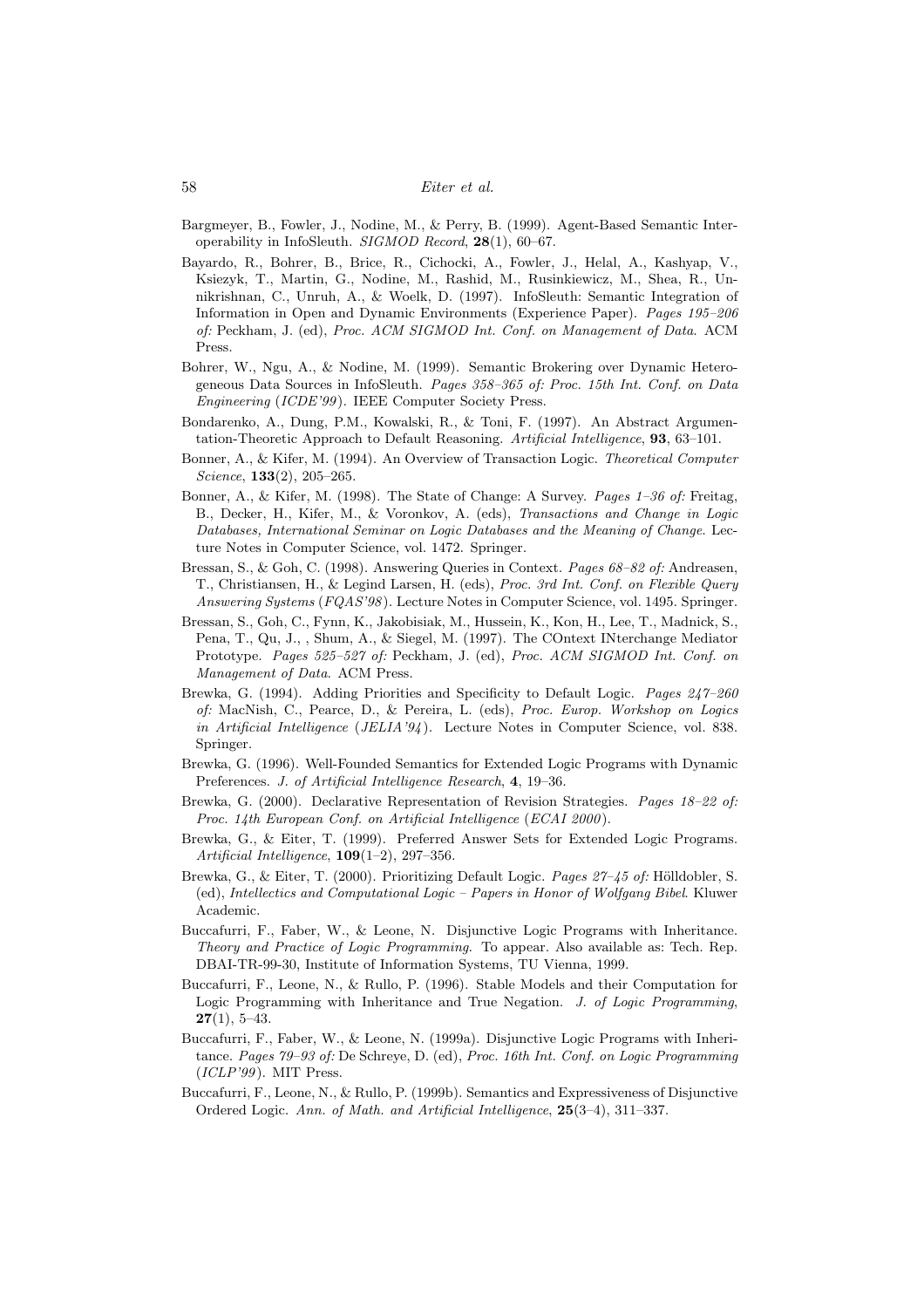- Buccafurri, F., Leone, N., & Rullo, P. (2000). Enhancing Disjunctive Datalog by Constraints. IEEE Trans. on Knowledge and Data Engineering, 12(5), 845–860.
- Calvanese, D., De Giacomo, G., & Lenzerini, M. (1998). What can Knowledge Representation do for Semi-Structured Data? Pages 205-210 of: Proc. 15th Nat. Conf. on Artificial Intelligence and 10th Innovative Applications of Artificial Intelligence Conf. (AAAI/IAAI 1998). AAAI Press/MIT Press.
- Calvanese, D., De Giacomo, G., & Lenzerini, M. (1999). Representing and Reasoning on XML Documents: A Description Logic Approach. J. of Logic and Computation,  $9(3)$ , 295–318.
- Cannata, P., Huhns, M., Jacobs, N., Ksiezyk, T., Ong, K., Sheth, A., Singh, M., Tomlinson, C., & Woelk, D. (1997). The Carnot Heterogeneous Database Project: Implemented Applications. Distributed and Parallel Databases, 5(2), 207–225.
- Cimatti, A., & Roveri, M. (1999). Conformant Planning via Model Checking. Pages 21– 34 of: Biundo, S., & Fox, M. (eds), Recent Advances in AI Planning, Proc. 5th Europ. Conf. on Planning (ECP'99). Lecture Notes in Computer Science, vol. 1809. Springer.
- Cimatti, A., Roveri, M., & Traverso, P. (1998). Strong Planning in Non-Deterministic Domains via Model Checking. Pages 36–43 of: Simmons, R., Veloso, M., & Smith, S. (eds), Proc. 4th Int. Conf. on Artificial Intelligence Planning Systems (AIPS'98 ). AAAI Press.
- Clarke, E.M., Grumberg, O., & Peled, D. (2000). Model Checking. MIT Press.
- Cohen, W. (1998a). Integration of Heterogeneous Databases Without Common Domains Using Queries Based on Textual Similarity. Pages 201–212 of: Haas, L., & Tiwary, A. (eds), Proc. ACM SIGMOD Int. Conf. on Management of Data (SIGMOD 1998). ACM Press.
- Cohen, W.W. (1998b). A Web-Based Information System that Reasons with Structured Collections of Text. Pages 400–407 of: Sycara, K., & Wooldridge, M. (eds), Proc. 2nd Int. Conf. on Autonomous Agents. ACM Press.
- Decker, K., Sycara, K., & Williamson, M. (1997). Middle-Agents for the Internet. Pages 578–583 of: Proc. 15th Int. Joint Conf. on Artificial Intelligence (IJCAI'97 ), vol. 1. Morgan Kaufmann.
- Dekhtyar, A., & Subrahmanian, V.S. (2000). Hybrid Probabilistic Programs. J. of Logic Programming, 43(3), 187–250.
- Delgrande, J., & Schaub, T. (2000). Expressing Preferences in Default Logic. Artificial  $Intelligence, 123(1-2), 41-87.$
- Delgrande, J., Schaub, T., & Tompits, H. (2000a). A Compilation of Brewka and Eiter's Approach to Prioritization. Pages 376–390 of: Aciego, M., de Guzmàn, I., Brewka, G., & Pereira, L. (eds), Proc. 7th Europ. Workshop on Logics in Artificial Intelligence (*JELIA 2000*). Lecture Notes in Computer Science, vol. 1919. Springer.
- Delgrande, J., Schaub, T., & Tompits, H. (2000b). A Compiler for Ordered Logic Programs. Baral, C., & Truszczynski, M. (eds), Proc. 8th Int. Workshop on Non-Monotonic Reasoning (NMR 2000).
- Delgrande, J., Schaub, T., & Tompits, H. (2000c). Logic Programs with Compiled Preference. Pages 392–398 of: Horn, W. (ed), Proc. 14th Europ. Conf. on Artificial Intelligence (ECAI 2000 ). IOS Press.
- Dell'Acqua, P., & Pereira, L. (1999a). Preferring and Updating with Multi-Agents. Draft.
- Dell'Acqua, P., & Pereira, L. (1999b). Updating Agents. Rochefort, S., Sadri, F., & Toni, F. (eds), Proc. ICLP'99 Workshop on Multi-Agent Systems in Logic Programming  $(MAS'99)$ .
- Dell'Acqua, P., Sadri, F., & Toni, F. (1998). Combining Introspection and Communica-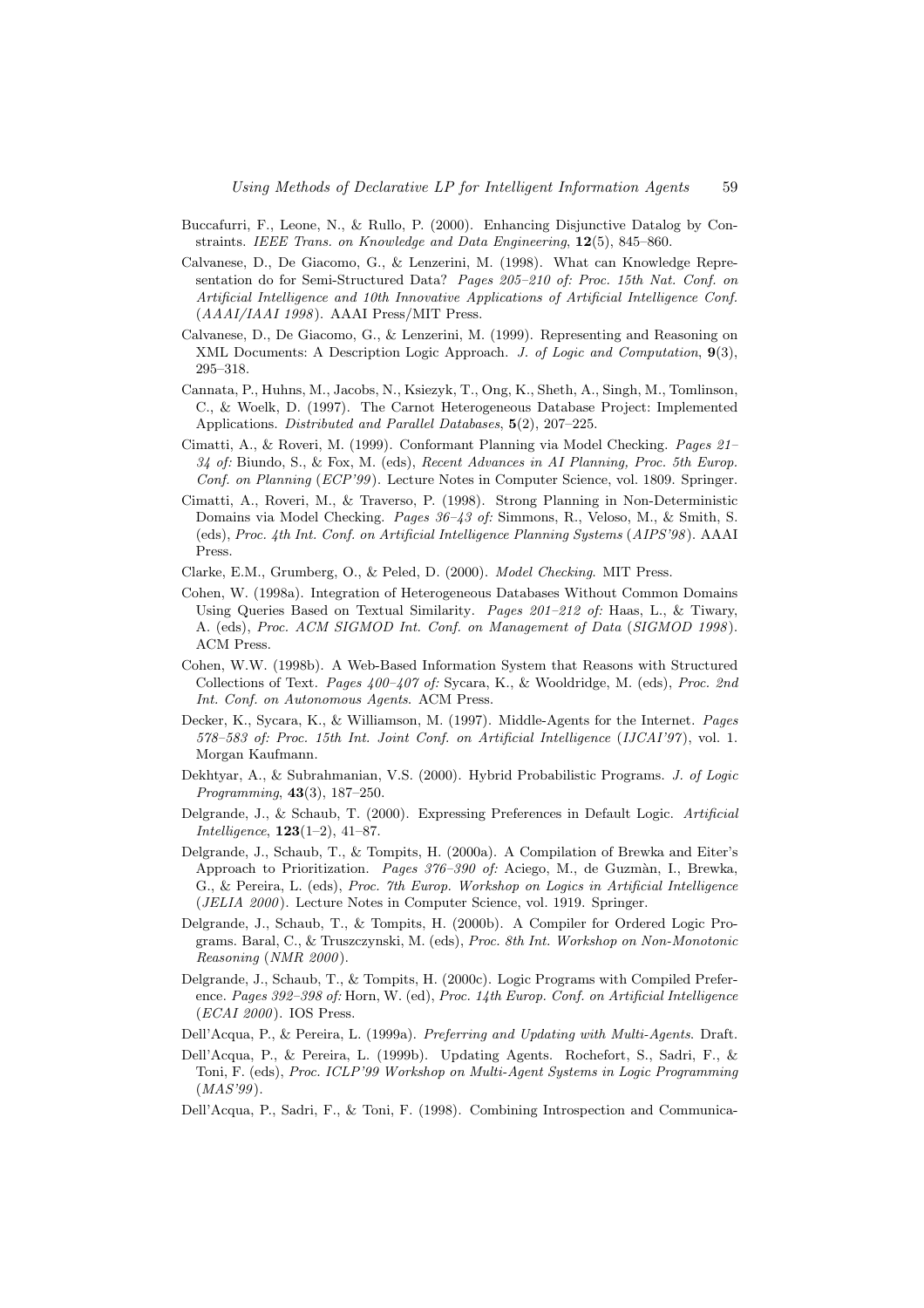tion with Rationality and Reactivity in Agents. Pages 17–32 of: Dix, J., del Cerro, L., & Furbach, U. (eds), Proc. European Workshop on Logics in Artificial Intelligence (*JELIA'98*). Lecture Notes in Computer Science, vol. 1489. Springer.

- Dimopoulos, Y., & Kakas, A. (2000). Information Integration and Computational Logic. Computational Logic, Special Issue on the Future Technological Roadmap of Compulog-Net, 1–41. URL: http://www.compulog.org/net/Forum/Supportdocs.html.
- Dix, J. (1996). Semantics of Logic Programs: Their Intuitions and Formal Properties. An Overview. Pages 241–327 of: Fuhrmann, A., & Rott, H. (eds), Logic, Action and Information - Essays on Logic in Philosophy and Artificial Intelligence. DeGruyter.
- Dix, J., Pick, G., & Subrahmanian, V.S. (2000a). Meta Agent Programs. J. of Logic *Programming*,  $46(1-2)$ ,  $1-60$ .
- Dix, J., Nanni, M., & Subrahmanian, V.S. (2000b). Probabilistic Agent Programs. ACM Trans. on Computational Logic, 1(2), 208–246.
- Dung, P.M. (1993). On the Acceptability of Arguments and its Fundamental Role in Nonmonotonic Reasoning and Logic Programming. Pages 852–859 of: Bajcsy, R. (ed), Proc. 13th Int. Joint Conf. on Artificial Intelligence (IJCAI'93). Morgan Kaufmann.
- Duschka, O., & Genesereth, M. (1997). Query Planning in Infomaster. Pages 109–111 of: Proc. 12th Annual ACM Symposium on Applied Computing (SAC'97).
- Eiter, T., & Subrahmanian, V.S. (1999). Heterogeneous Active Agents, II: Algorithms and Complexity. Artificial Intelligence, 108(1–2), 257–307.
- Eiter, T., Pick, G., & Subrahmanian, V.S. (1999). Heterogeneous Active Agents, I: Semantics. Artificial Intelligence, 108(1–2), 179–255.
- Eiter, T., Fink, M., Sabbatini, G., & Tompits, H. (2000a). Considerations on Updates of Logic Programs. Pages 2–20 of: Aciego, M., de Guzmán, I., Brewka, G., & Pereira, L. (eds), Proc. 7th Europ. Workshop on Logic in Artificial Intelligence (JELIA 2000). Lecture Notes in Artificial Intelligence, vol. 1919. Springer.
- Eiter, T., Fink, M., Sabbatini, G., & Tompits, H. (2000b). On Updates of Logic Programs: Semantics and Properties. Tech. rept. INFSYS RR-1843-00-08. Technische Universität Wien, Inst. für Informationssysteme, Abt. Wissensbasierte Systeme.
- Emerson, E. (1996). Automated Temporal Reasoning about Reactive Systems. Pages 41–101 of: Moller, F. & Birtwistle, G. (eds), Logics for Concurrency: Structure versus Automata. Lecture Notes in Computer Science, vol. 1043. Springer.
- Emerson, E., & Srinivasan, J. (1988). Branching Time Temporal Logic. Pages 123–172 of: de Bakker, J., de Roever, W., & Rozenberg, G. (eds), Linear Time, Branching Time and Partial Order in Logics and Models for Concurrency (REX Workshop 1988). Lecture Notes in Computer Science, vol. 354. Springer.
- Finin, T., Fritzson, R., McKay, D., & McEntire, R. (1994). KQML as an Agent Communication Language. Pages 456–463 of: Proc. 3rd Int. Conf. on Information and Knowledge Management (CIKM'94). ACM.
- Flach, P., & Kakas, A. (2000). Abduction and Induction Essays on Their Relation and Integration. Kluwer Academic.
- Flores-Mendez, R. (1999). Towards a Standardization of Multi-Agent System Frameworks.  $ACM$  Crossroads,  $5(4)$ , 18–24.
- Foo, N., & Zhang, Y. (1997a). Answer Sets for Prioritized Logic Programs. Pages 69–83 of: Maluszynski, J. (ed), Proc. Int. Logic Programming Symp. (ILPS'97 ). MIT Press.
- Foo, N., & Zhang, Y. (1997b). Towards Generalized Rule-based Updates. Pages 82–88 of: Proc. 15th Int. Joint Conf. on Artificial Intelligence (IJCAI'97), vol. 1. Morgan Kaufmann.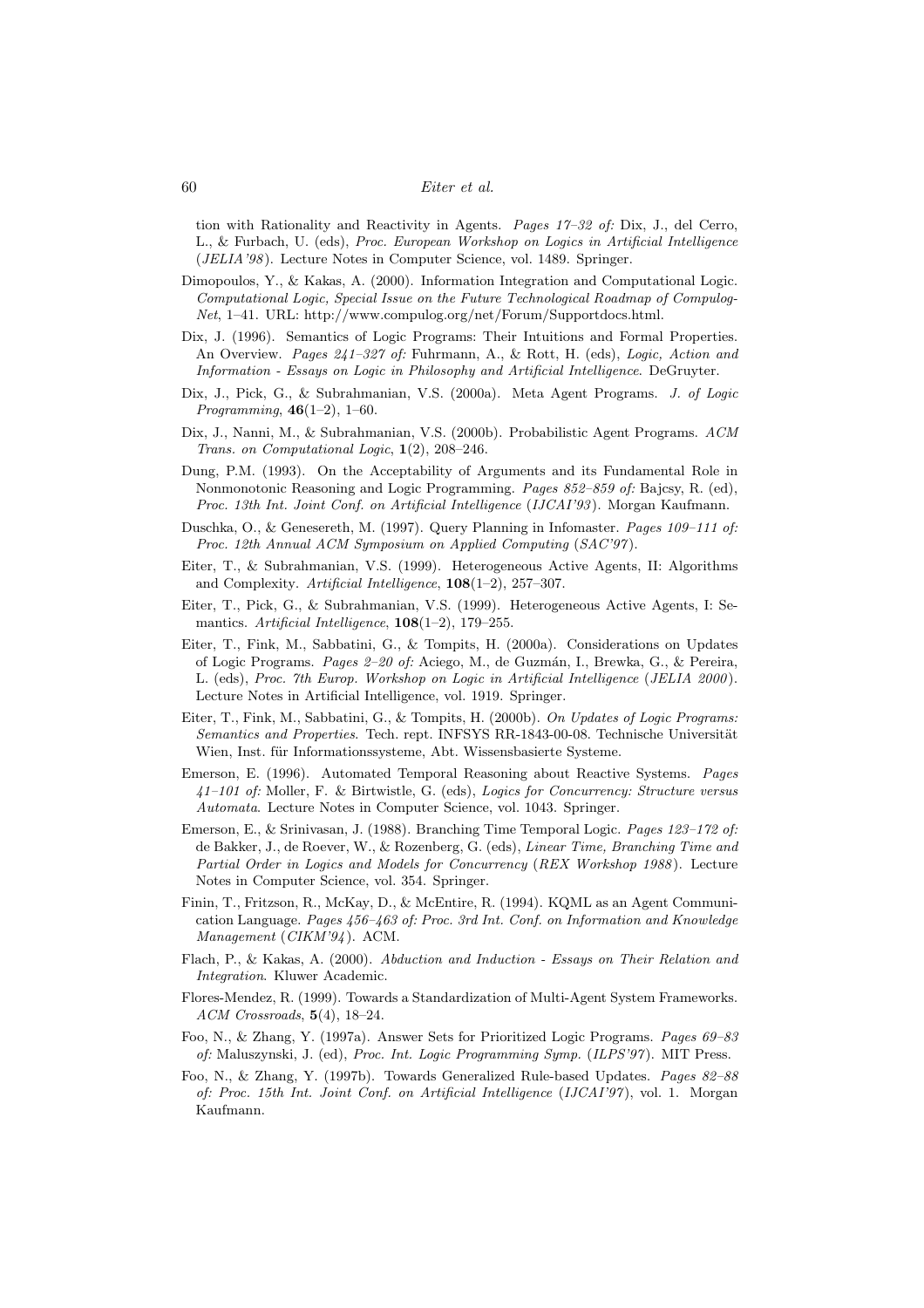- Foo, N., & Zhang, Y. (1998). Updating Logic Programs. Pages 403–407 of: Prade, H. (ed), Proc. 13th Europ. Conf. on Artificial Intelligence (ECAI'98 ). Wiley.
- Fröhlich, P., Nejdl, W., Schroeder, M., Damásio, C., & Pereira, L. (1999). Using Extended Logic Programming for Alarm-Correlation in Cellular Phone Networks. Pages 343–352 of: Imam, I., Kodratoff, Y., El-Dessouki, A., & Ali, M. (eds), Multiple Approaches to Intelligent Systems, Proc. 12th Int. Conf. on Industrial and Engineering Applications of Artificial Intelligence and Expert Systems (IEA/AIE'99 ). Lecture Notes in Computer Science, vol. 1611. Springer.
- Gabbay, D., Laenens, E., & Vermeir, D. (1991). Credulous vs. Sceptical Semantics for Ordered Logic Programs. Pages 208–217 of: Allen, J., Fikes, R., & Sandewall, E. (eds), Proc. 2nd Int. Conf. on Principles of Knowledge Representation and Reasoning (KR'91 ). Morgan Kaufmann.
- Garcia-Molina, H., Hammer, J., Ireland, K., Papakonstantinou, Y., Ullman, J., & Widom, J. (1995). Integrating and Accessing Heterogeneous Information Sources in TSIMMIS. Pages 61–64 of: Proc. AAAI Symp. on Information Gathering.
- Garcia-Molina, H., Papakonstantinou, Y., Quass, D., Rajaraman, A., Sagiv, Y., Ullman, J., Vassalos, V., & Widom, J. (1997). The TSIMMIS Approach to Mediation: Data Models and Languages. J. of Intelligent Information Systems, 8(2), 117–132.
- Gärdenfors, P., & Rott, H. (1995). Belief Revision. Pages  $35-132$  of: Gabbay, D., Hogger, C., & Robinson, J. (eds), Handbook of Logic in Artificial Intelligence and Logic Programming, Volume IV: Epistemic and Temporal Reasoning. Oxford Science Publications.
- Gelfond, M., & Lifschitz, V. (1988). The Stable Model Semantics for Logic Programming. Pages 1070–1080 of: Kowalski, R., & Bowen, K. (eds), Logic Programming, Proc. 5th Int. Conf. and Symp. (ICLP/SLP'88). MIT Press.
- Gelfond, M., & Lifschitz, V. (1991). Classical Negation in Logic Programs and Disjunctive Databases. New Generation Computing, 9(3–4), 365–386.
- Gelfond, M., & Lifschitz, V. (1998). Action Languages. Electronic Trans. on Artificial Intelligence, 2(3–4), 193–210.
- Gelfond, M., & Son, T. (1998). Reasoning with Prioritized Defaults. Pages 164–223 of: Dix, J., Pereira, L., & Przymusinski, T. (eds), Logic Programming and Knowledge Representation, 3rd Int. Workshop, Selected Papers (LPKR'97). Lecture Notes in Computer Science, vol. 1471. Springer.
- Genesereth, M. (1991). Knowledge Interchange Format. Pages 599–600 of: Allen, J., Fikes, R., & Sandewall, E. (eds), Proc. 2nd Int. Conf. on Principles of Knowledge Representation and Reasoning (KR'91 ). Morgan Kaufmann.
- Genesereth, M., Keller, A., & Duschka, O. (1997). Infomaster: An Information Integration System. Pages 539–542 of: Peckham, J. (ed), Proc. ACM SIGMOD Int. Conf. on Management of Data. ACM Press.
- Georgeff, M., & Rao, A. (1991). Modeling Rational Agents within a BDI-architecture. Pages 473–484 of: Allen, J., Fikes, R., & Sandewall, E. (eds), Proc. 2nd Int. Conf. on Knowledge Representation and Reasoning (KR'91 ). Morgan Kaufmann.
- Giunchiglia, E., & Lifschitz, V. (1999). Action Languages, Temporal Action Logics and the Situation Calculus. Linköping Electronic Articles in Computer and Information Science, 4, 1–7.
- Giunchiglia, E., Kartha, G., & Lifschitz, V. (1997). Representing Action: Indeterminacy and Ramifications. Artificial Intelligence, 95(2), 409–438.
- Harel, D. (1979). First-Order Dynamic Logic. Lecture Notes in Computer Science, vol. 68. Springer.
- Harel, D., Kozen, D., & Parikh, R. (1982). Process Logic: Expressiveness, Decidability, Completeness. J. of Computer and System Sciences, 25(2), 144–170.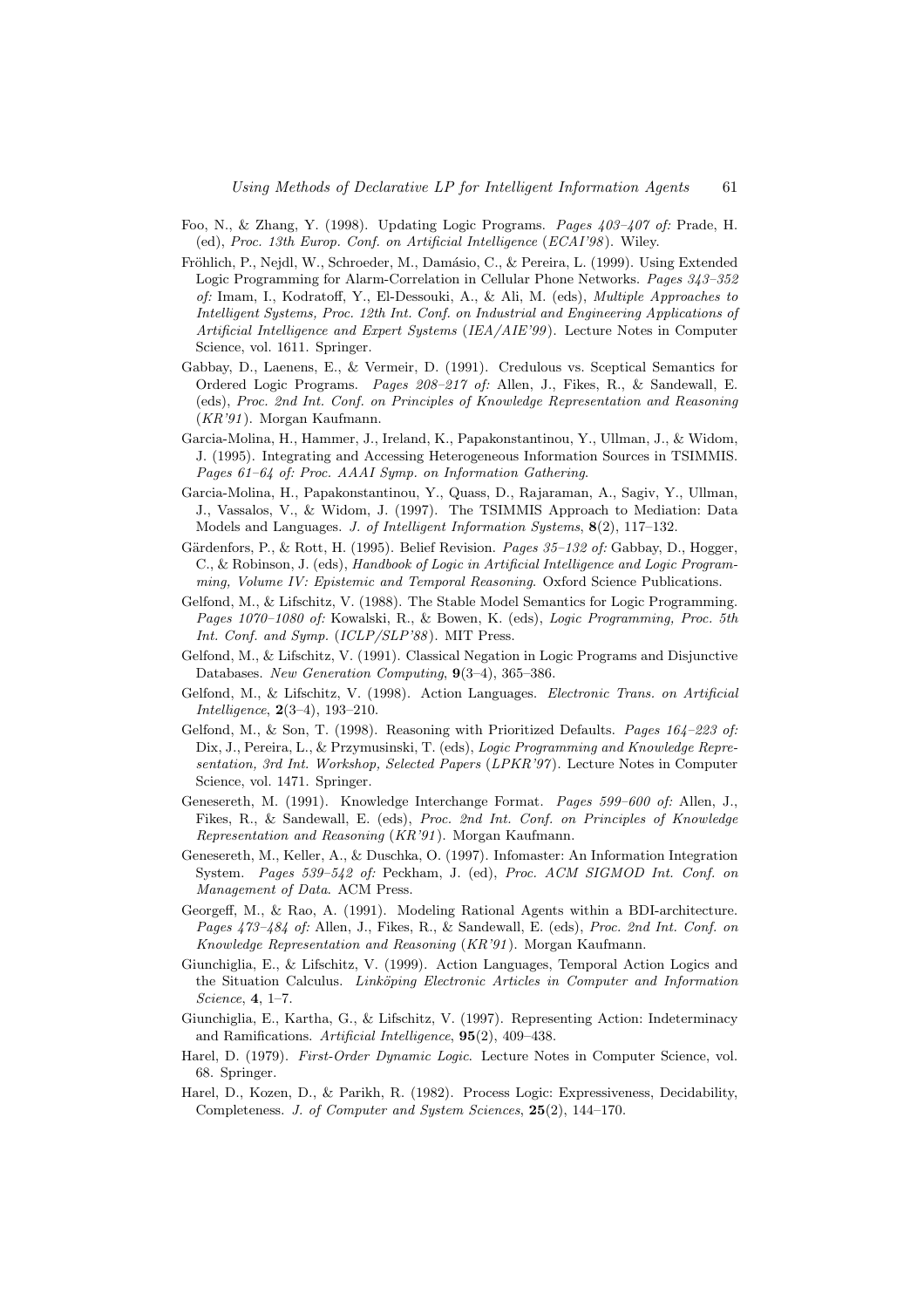- Huhns, M., & Singh, M. (1992). The Semantic Integration of Information Models. AAAI Workshop on Cooperation among Heterogeneous Intelligent Agents.
- Huhns, M., & Singh, M. (1994). Automating Workflows for Service Provisioning: Integrating AI and Database Technologies. IEEE Expert, 9(5), 19–23.
- Hunter, A. (2000a). Merging Potentially Inconsistent Items of Structured Text. IEEE Trans. on Knowledge and Data Engineering, 34(3), 305–332.
- Hunter, A. (2000b). Reasoning with Inconsistency in Structured Text. Knowledge Engineering Review,  $15(2)$ , 1-21.
- Inoue, K., & Sakama, C. (1994). On the Equivalence between Disjunctive and Abductive Logic Programs. Pages 489–503 of: Van Hentenryck, P. (ed), Proc. 11th Int. Conf. on Logic Programming (ICLP'94). MIT Press.
- Inoue, K., & Sakama, C. (1995). Abductive Framework for Nonmonotonic Theory Change. Pages 204-210 of: Proc. 14th Int. Joint Conf. on Artificial Intelligence (IJCAI'95). Morgan Kaufmann.
- Inoue, K., & Sakama, C. (1996). Representing Priorities in Logic Programs. Pages 82–96 of: Maher, M. (ed), Proc. Joint Int. Conf. and Symp. on Logic Programming  $(JICSLP'96)$ . MIT Press.
- Inoue, K., & Sakama, C. (1999). Updating Extended Logic Programs through Abduction. Pages 147-161 of: Gelfond, M., Leone, N., & Pfeifer, G. (eds), Proc. 5th Int. Conf. on Logic Programming and Nonmonotonic Reasoning (LPNMR'99). Lecture Notes in Artificial Intelligence, vol. 1730. Springer.
- Inoue, K., & Sakama, C. (2000a). Abductive Logic Programming and Disjunctive Logic Programming: Their Relationship and Transferability. J. of Logic Programming, 44(1– 3), 75–100.
- Inoue, K., & Sakama, C. (2000b). Prioritized Logic Programming and Its Applications to Commonsense Reasoning. Artificial Intelligence, 123(1–2), 185–222.
- Jennings, N., Noriega, P., Parsons, S., & Sierra, C. (1997). A Framework for Argumentation-Based Negotiation. Pages 177–192 of: Singh, M., Rao, A., & Wooldridge, M. (eds), Intelligent Agents IV, Proc. 4th Int. Workshop on Agent Theories, Architectures, and Languages (ATAL'97). Lecture Notes in Artificial Intelligence, vol. 1365. Springer.
- Kakas, A., & Riguzzi, F. (1997). Learning with Abduction. Pages 181–188 of: Lavrac, N., & Dzeroski, S. (eds), Proc. 7th Int. Workshop on Inductive Logic Programming (ILP'97). Lecture Notes in Computer Science, vol. 1297. Springer.
- Kakas, A., Kowalski, R., & Toni, F. (1992). Abductive Logic Programming. J. of Logic and Computation, 2(6), 719–770.
- Kakas, A., Kowalski, R., & F.Toni. (1998). The Role of Abduction in Logic Programming. Pages 235–324 of: Gabbay, D., Hogger, C., & Robinson, J. (eds), Handbook of Logic in Artificial Intelligence and Logic Programming, Volume V: Logic Programming. Oxford University Press.
- Kakas, A., Miller, R., & F.Toni. (1999). An Argumentation Framework of Reasoning about Actions and Change. Pages 78–91 of: Gelfond, M., Leone, N., & Pfeifer, G. (eds), Proc. 5th Int. Conf. on Logic Programming and Nonmonotonic Reasoning (LPNMR'99 ). Lecture Notes in Computer Science, vol. 1730. Springer.
- Katsuno, H., & Mendelzon, A. (1991). On the Difference between Updating a Knowledge Base and Revising It. Pages 387–394 of: Allen, J., Fikes, R., & Sandewall, E. (eds), Proc. 2nd Int. Conf. on Principles of Knowledge Representation and Reasoning (KR'91). Morgan Kaufmann.
- Kifer, M., & Subrahmanian, V.S. (1992). Theory of Generalized Annotated Logic Programming and its Applications. J. of Logic Programming, 12(3–4), 335–367.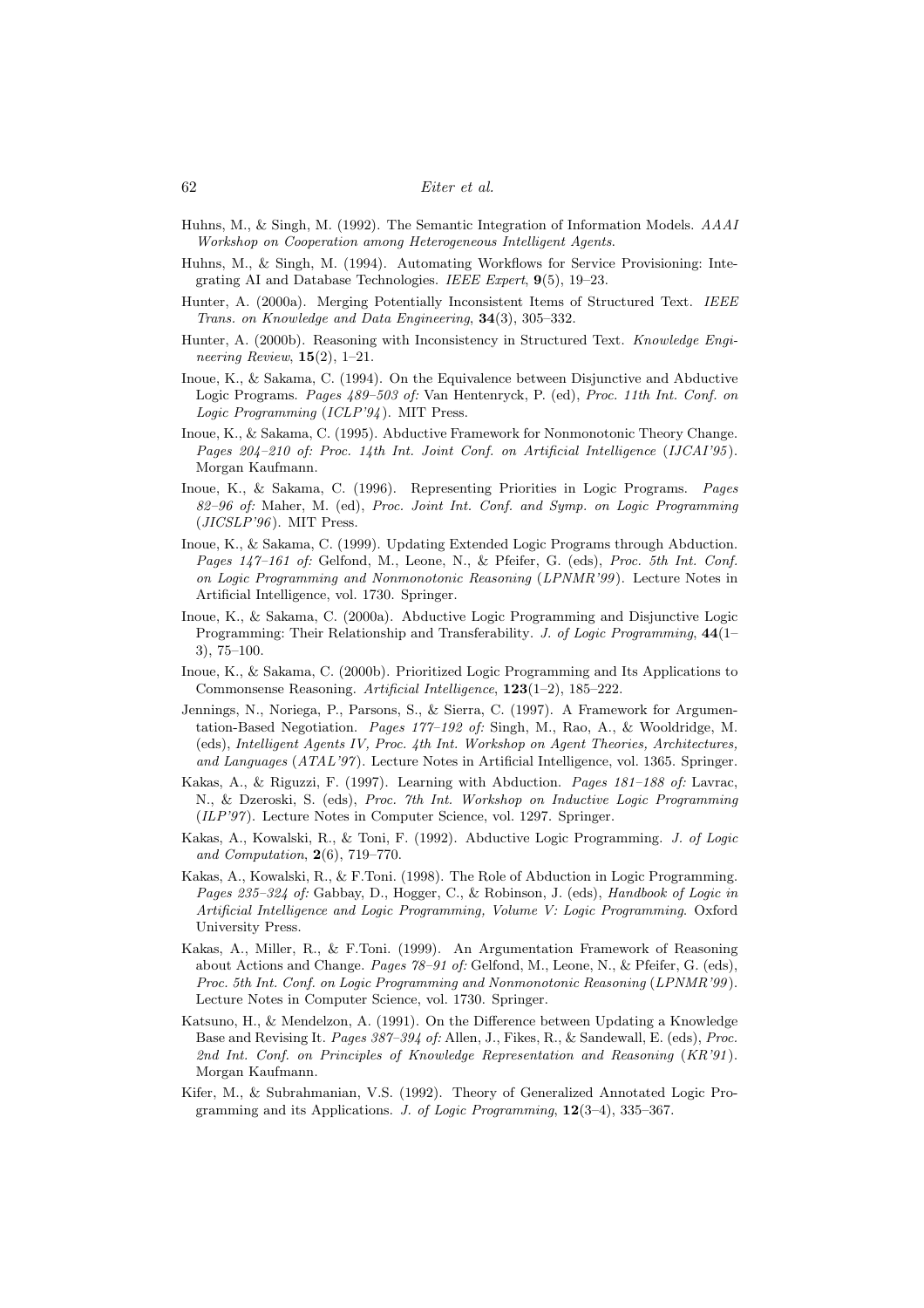- Knoblock, C. (1995). Planning, Executing, Sensing and Replanning for Information Gathering. Pages 1686–1693 of: Proc. 14th Int. Joint Conf. on Artificial Intelligence  $(IJCAI'95)$ . Morgan Kaufmann.
- Kowalski, R., & Sadri, F. (1991). Logic Programs with Exceptions. New Generation Computing, 9(3–4), 387–400.
- Kowalski, R., & Sadri, F. (1996). Towards a Unified Agent Architecture that Combines Rationality with Reactivity. Pages 137–149 of: Pedreschi, D., & Zaniolo, C. (eds), Logic in Databases, Proc. Int. Workshop (LID'96 ). Lecture Notes in Computer Science, vol. 1154. Springer.
- Kowalski, R., & Sadri, F. (1997). Reconciling the Event Calculus with the Situation Calculus. J. of Logic Programming,  $31(1-3)$ ,  $39-58$ .
- Kowalski, R., & Sadri, F. (1999). From Logic Programming Towards Multi-Agent Systems. Ann. of Math. and Artificial Intelligence, 25(3–4), 391–419.
- Kowalski, R., & Sergot, M. (1986). A Logic-based Calculus of Events. New Generation Computing, 4(1), 67–95.
- Kowalski, R., & Toni, F. (1995). Reduction of Abductive Logic Programs to Normal Logic Programs. Pages 367–381 of: Sterling, L. (ed), Proc. 12th Int. Conf. on Logic Programming (ICLP'95). MIT Press.
- Kowalski, R., & Toni, F. (1996). Abstract Argumentation. Artificial Intelligence and Law,  $4(3-4), 275-296.$
- Laenens, E., & Vermeir, D. (1990). A Fixpoint Semantics for Ordered Logic. J. of Logic and Computation,  $1(2)$ , 159–185.
- Lamma, E., Mello, P., Milano, M., & Riguzzi, F. (1999). Integrating Induction and Abduction in Logic Programming. *Information Sciences*, **116**(1), 25–54.
- Lamma, E., Riguzzi, F., & Pereira, L. (2000). Strategies in Combined Learning via Logic Programs. Machine Learning, 38(1–2), 63–87.
- Leite, J., & Pereira, L. (1997). Generalizing Updates: from Models to Programs. Pages  $224-246$  of: Dix, J., Pereira, L., & Przymusinski, T. (eds), Logic Programming and Knowledge Representation, Selected Papers 3rd Int. Workshop (LPKR'97 ). Lecture Notes in Artificial Intelligence, vol. 1471. Springer.
- Levy, A., & Rousset, M. (1996). CARIN: A Representation Language Combining Horn Rules and Description Logics. Pages 323–327 of: Wahlster, W. (ed), Proc. 12th Europ. Conf. on Artificial Intelligence (ECAI'96 ). Wiley.
- Levy, A., & Weld, D. (2000). Intelligent Internet Systems. Artificial Intelligence, 118(1–2), 1–14.
- Levy, A., Srivastava, D., & Kirk, T. (1995). Data Model and Query Evaluation in Global Information Systems. J. of Intelligent Information Systems, 5(2), 121–143.
- Levy, A., Rajaraman, A., & Ordille, J. (1996a). Query-Answering Algorithms for Information Agents. Pages 40–47 of: Proc. 13th Nat. Conf. on Artificial Intelligence and 8th Innovative Applications of Artificial Intelligence Conf. (AAAI/IAAI'96 ), vol. 1. AAAI Press/MIT Press.
- Levy, A., Rajaraman, A., & Ordille, J. (1996b). Querying Heterogeneous Information Sources Using Source Descriptions. Pages 251–262 of: Vijayaraman, T., Buchmann, A., Mohan, C., & Sarda, N. (eds), Proc. 22th Int. Conf. on Very Large Data Bases (VLDB'96 ). Morgan Kaufmann.
- Liberatore, P., & Schaerf, M. (1998). Arbitration (or How to Merge Knowledge Bases). IEEE Trans. on Knowledge and Data Engineering,  $10(1)$ , 76-90.
- Lifschitz, V. (1999). Action Languages, Answer Sets and Planning. Pages 357–373 of: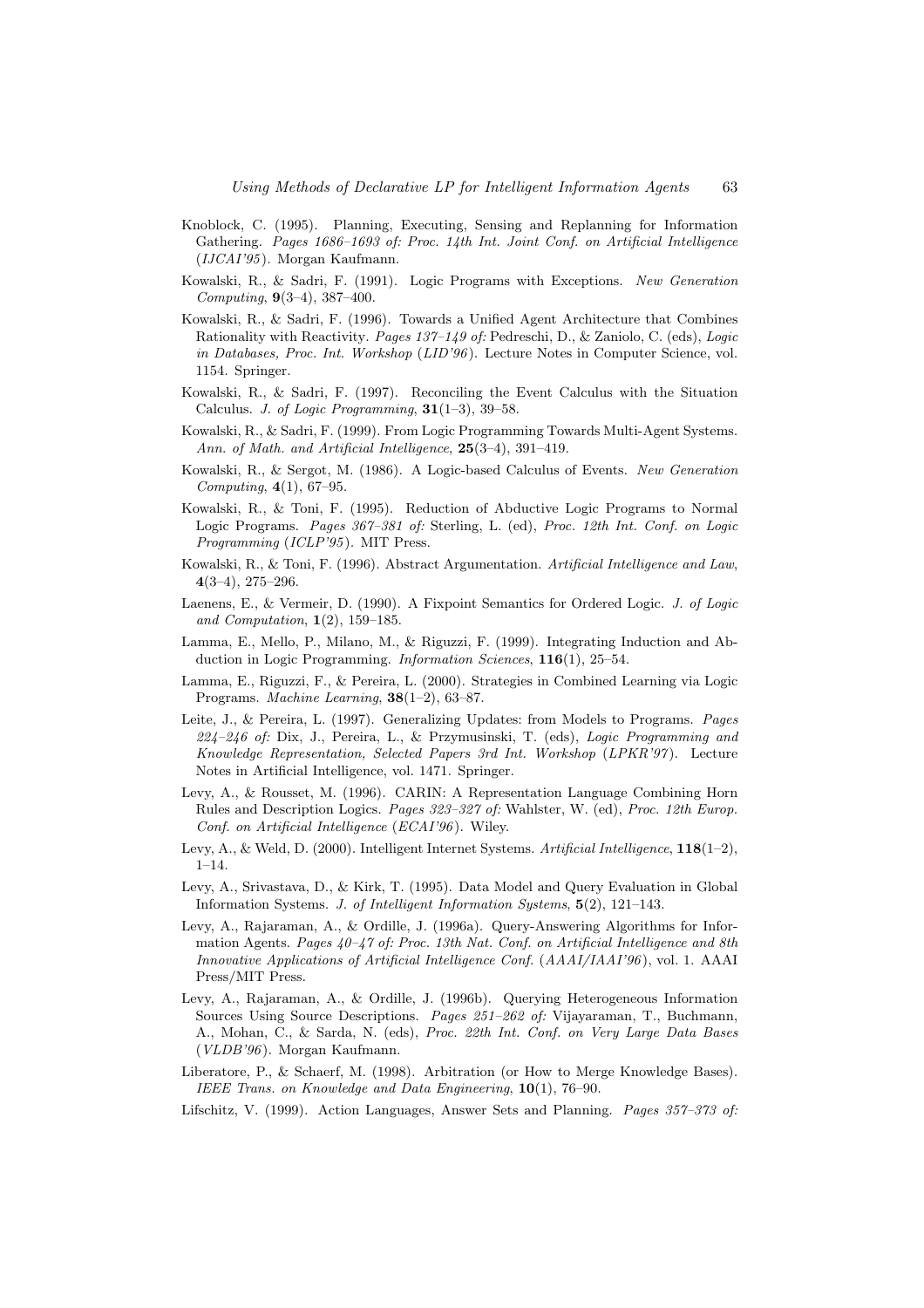Apt, K., Marek, V., Truszczyński, M., & Warren, D. (eds), The Logic Programming Paradigm: A 25-Year Perspective. Springer.

- Lifschitz, V., & Woo, T. (1992). Answer Sets in General Nonmonotonic Reasoning (Preliminary Report). Pages 603–614 of: Nebel, B., Rich, C., & Swartout, W. (eds), Proc. 3rd Int. Conf. on Principles of Knowledge Representation and Reasoning (KR'92). Morgan Kaufmann.
- Lukasiewicz, T. (1998). Probabilistic Logic Programming. Pages 388–392 of: Prade, H. (ed), Proc. 13th Europ. Conf. on Artificial Intelligence (ECAI'98 ). Wiley.
- Lukasiewicz, T. (2001). Probabilistic Logic Programming with Conditional Constraints. ACM Trans. on Computational Logic. To appear. Also available as: Tech. Rep. INFSYS-TR 1843-00-01, Institute of Information Systems, TU Vienna, 2000.
- MacGregor, R. (1991). Inside the LOOM Description Classifier. SIGART Bulletin, 2(3), 88–92.
- Marek, V., & Truszczyński, M. (1993). Nonmonotonic Logics Context-Dependent Reasoning. Springer.
- Marek, V.,  $\&$  Truszczyński, M. (1994). Revision Specifications by Means of Programs. Pages 122–136 of: MacNish, C., Pearce, D., & Pereira, L. (eds), Proc. Europ. Workshop on Logics in Artificial Intelligence (JELIA'94). Lecture Notes in Artificial Intelligence, vol. 838. Springer.
- Marek, V., & Truszczyński, M. (1999). Logic Programming with Costs. Unpublished manuscript.
- Moore, R. (1985). Semantical Considerations on Nonmonotonic Logics. Artificial Intelligence,  $25(1)$ ,  $75-94$ .
- Nebel, B. (1998). How Hard is it to Revise a Belief Base? Pages  $77-145$  of: Dubois, D., & Prade, H. (eds), Handbook on defeasible reasoning and uncertainty management systems, volume iii: Belief change. Kluwer Academic.
- Ng, R. (1997). Semantics, Consistency, and Query Processing of Empirical Deductive Databases. IEEE Trans. on Knowledge and Data Engineering,  $9(1)$ , 32–49.
- Ng, R., & Subrahmanian, V.S. (1992). Probabilistic Logic Programming. Information and Computation, 101(2), 150–201.
- Ng, R., & Subrahmanian, V.S. (1993). A Semantical Framework for Supporting Subjective and Conditional Probabilities in Deductive Databases. J. of Automated Reasoning, 10(2), 191–235.
- Ng, R., & Subrahmanian, V.S. (1994). Stable Semantics for Probabilistic Deductive Databases. *Information and Computation*, **110**(1), 42–83.
- Niemelä, I., Simons, P., & Soininen, T. (1999). Stable Model Semantics of Weight Constraint Rules. Pages 317–331 of: Gelfond, M., Leone, N., & Pfeifer, G. (eds), Proc. 5th Int. Conf. on Logic Programming and Nonmonotonic Reasoning (LPNMR'99 ). Lecture Notes in Computer Science, vol. 1730. Springer.
- Nute, D. (1994). Defeasible Logic. Pages 353–395 of: Gabbay, D., Hogger, C., & Robinson, J. (eds), Handbook of Logic in Artificial Intelligence and Logic Programming, Volume III. Clarendon Press.
- Pearl, J. (1989). Probabilistic Semantics for Nonmonotonic Reasoning: A Survey. Pages 505–516 of: Brachman, R., Levesque, H., & Reiter, R. (eds), Proc. 1st Int. Conf. on Principles of Knowledge Representation and Reasoning (KR'89 ). Morgan Kaufmann.
- Pinto, J., & Reiter, R. (1993). Temporal Reasoning in Logic Programming: A Case Study for the Situation Calculus. Pages 203–221 of: Warren, D. (ed), Proc. 10th Int. Conf. on Logic Programming (ICLP'93). MIT Press.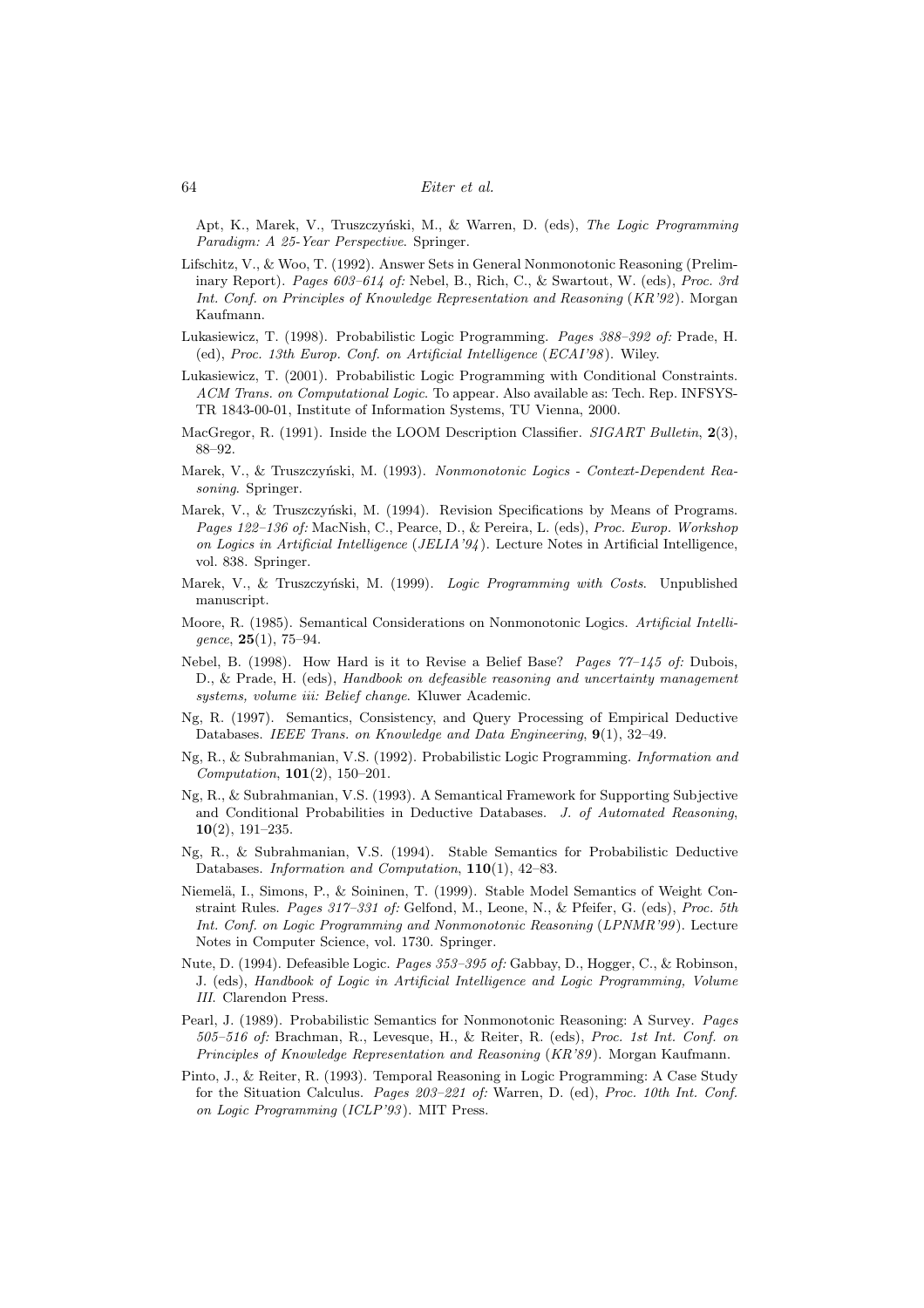- Pinto, J., & Reiter, R. (1995). Reasoning about Time in the Situation Calculus. Ann. of Math. and Artificial Intelligence,  $14(2-4)$ ,  $251-268$ .
- Poole, D. (1993). Logic Programming, Abduction and Probability A Top-Down Anytime Algorithm for Estimating Prior and Posterior Probabilities. New Generation Computing, 11(3), 377–400.
- Pradhan, S., & Minker, J. (1996). Using Priorities to Combine Knowledge Bases. Int. J. of Cooperative Intelligent Systems, 5(2–3), 333–364.
- Prakken, H., & Sartor, G. (1997). Argument-based Extended Logic Programming with Defeasible Priorities. J. of Applied Non-Classical Logics, 7, 25–75.
- Prakken, H., & Sartor, G. (1999). A System for Defeasible Argumentation, with Defeasible Priorities. Pages 365–379 of: Wooldridge, M., & Veloso, M. (eds), Artificial Intelligence Today: Recent Trend and Developments. Lecture Notes in Computer Science, vol. 1600. Springer.
- Pratt, V. (1990). Action Logic and Pure Induction. Pages 97–120 of: van Eijck, J. (ed), Proc. Europ. Workshop of Logics in Artificial Intelligence (JELIA'90). Lecture Notes in Computer Science, vol. 478. Springer.
- Przymusinski, T., & Turner, H. (1997). Update by Means of Inference Rules. J. of Logic *Programming*,  $30(2)$ ,  $125-143$ .
- Quass, D., Rajaraman, A., Sagiv, Y., Ullman, J., & Widom, J. (1995). Querying Semistructured Heterogeneous Information. Pages 319–344 of: Ling, T., Mendelzon, A., & Vieille, L. (eds), Proc. 4th Int. Conf. on Deductive and Object-Oriented Databases (DOOD'95 ). Lecture Notes in Computer Science, vol. 1013. Springer.
- Ramakrishnan, I., Rao, P., Sagonas, K., Swift, T., & Warren, D. (1995). Efficient Tabling Mechanisms for Logic Programs. Pages 697–711 of: Sterling, L. (ed), Proc. 12th Int. Conf. on Logic Programming (ICLP'95). MIT Press.
- Revesz, P. (1993). On the Semantics of Theory Change: Arbitration between Old and New Information. Pages 71–82 of: Proc. 12th ACM SIGACT SIGMOD-SIGART Symp. on Principles of Database Systems (PODS'93). ACM Press.
- Rintanen, J. (1998). Lexicographic Priorities in Default Logic. Artificial Intelligence, 106(2), 221–265.
- Sadri, F., & Toni, F. (2000). Computational Logic and Multi-Agent Systems: a Roadmap. Computational Logic, Special Issue on the Future Technological Roadmap of Compulog-Net, 1–31. URL: http://www.compulog.org/net/Forum/Supportdocs.html.
- Sagonas, K., Swift, T., & Warren, D. (1994). XSB as an Efficient Deductive Database Engine. Pages 442–453 of: Snodgrass, R., & Winslett, M. (eds), Proc. 1994 ACM SIGMOD Int. Conf. on Management of Data. ACM Press.
- Sakama, C. (2000). Abductive Generalization and Specialization. Pages 253–265 of: Flach, P., & Kakas, A. (eds), Abduction and Induction - Essays on their Relation and Integration. Kluwer Academic.
- Subrahmanian, V.S. (1987). On the Semantics of Quantitative Logic Programs. Pages 173–182 of: Proc. 4th IEEE Symp. on Logic Programming (SLP'87 ). Computer Society Press.
- Subrahmanian, V.S. (1994). Amalgamating Knowledge Bases. ACM Trans. on Database Systems, 19(2), 291–331.
- Subrahmanian, V.S., Dix, J., Eiter, T., Kraus, S., Ozcan, F., Ross, R., & Bonatti, P. (2000). Heterogeneous Agent Systems. MIT Press.
- Thomas, B. (1998). Intelligent Web Querying with Logic Programs. Proc. Workshop on Inference Mechanisms in Knowledge-based Systems at the Nat. German AI Conf. KI'98.
- Thomas, B. (1999). Logic Programs for Intelligent Web Search. Pages 190–198 of: Ras,